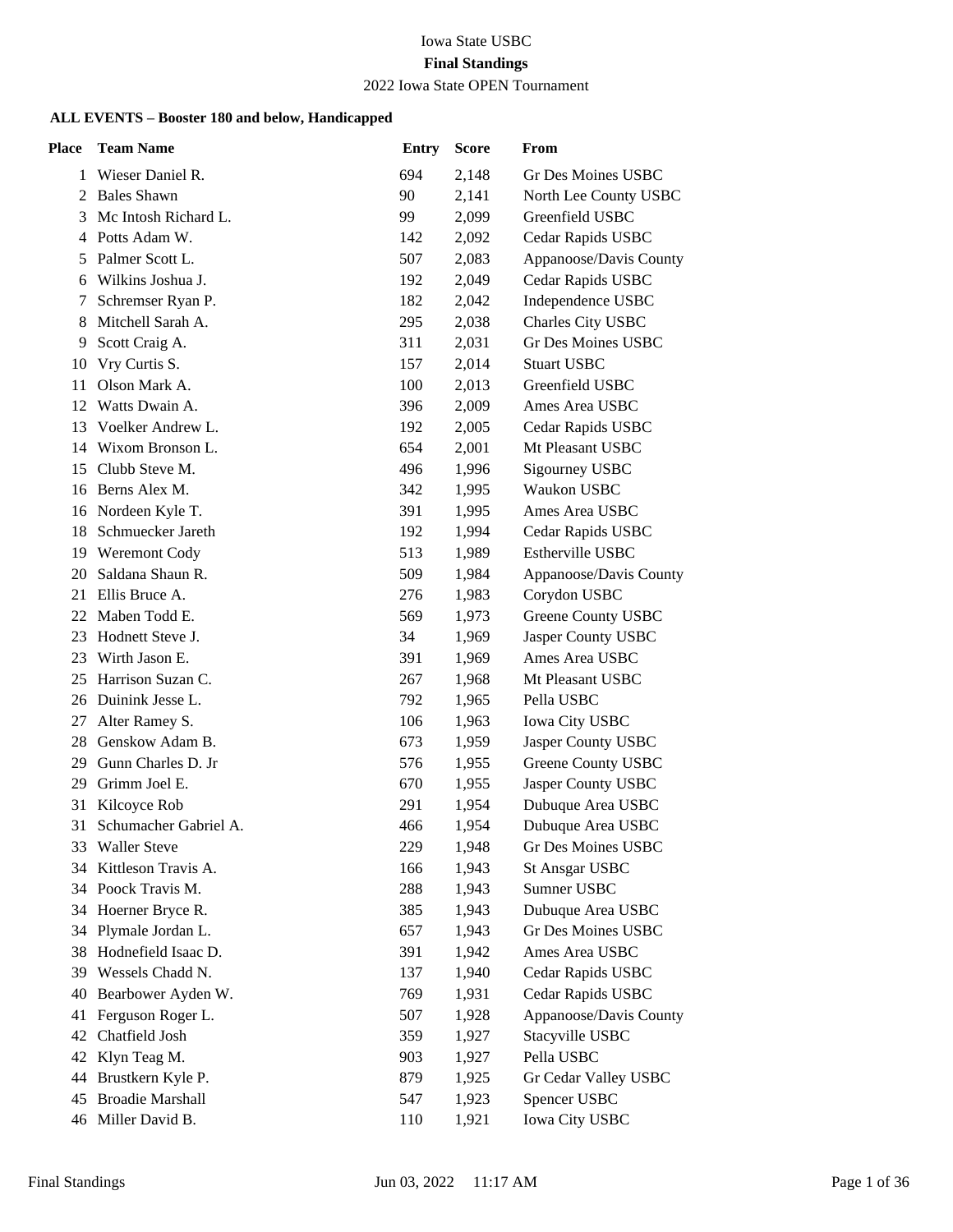# 2022 Iowa State OPEN Tournament

| <b>Place</b> | <b>Team Name</b>        | <b>Entry</b> | <b>Score</b> | From                         |
|--------------|-------------------------|--------------|--------------|------------------------------|
|              | 46 Vanderheiden Drew C. | 157          | 1,921        | <b>Stuart USBC</b>           |
|              | 46 Barner Michael       | 537          | 1,921        | Manning USBC                 |
| 49           | Wood Jayson D.          | 331          | 1,920        | Maquoketa USBC               |
| 49           | <b>Franck Nick</b>      | 698          | 1,920        | Independence USBC            |
| 51           | Engelhardt Chris A.     | 391          | 1,919        | Ames Area USBC               |
| 51           | Graham Steve D.         | 395          | 1,919        | Ames Area USBC               |
| 53           | McLaughlin Hayden N.    | 534          | 1,916        | Manning USBC                 |
|              | 54 Dooley Daniel E. Sr  | 814          | 1,915        | Marshalltown Area USBC       |
| 55           | Van Lenning Sonny A.    | 618          | 1,912        | <b>Iowa Great Lakes USBC</b> |
|              | 56 Schrader Dana L.     | 188          | 1,910        | Gr Des Moines USBC           |
| 56           | Nuss Gary D.            | 441          | 1,910        | Oelwein USBC                 |
|              | 58 Dudley Arthur H.     | 14           | 1,908        | Independence USBC            |
| 59.          | <b>Hamel Robert</b>     | 542          | 1,906        | <b>Iowa City USBC</b>        |
| 60           | Tomkins Russ M.         | 652          | 1,902        | Dubuque Area USBC            |
| 60           | Holl Connie             | 517          | 1,902        | Estherville USBC             |
| 62           | Urias James D.          | 19           | 1,901        | Pella USBC                   |
|              | 62 McGuire Jacob N.     | 227          | 1,901        | Sumner USBC                  |
| 62           | Schillinger Tim J.      | 272          | 1,901        | Gr Des Moines USBC           |
| 65           | Wolf Brian J.           | 424          | 1,900        | <b>Iowa City USBC</b>        |
| 65           | Brahm Bill E.           | 465          | 1,900        | Dubuque Area USBC            |
| 67           | Goehring Devin A.       | 232          | 1,899        | <b>Boone County USBC</b>     |
| 68           | Rief Michael R.         | 225          | 1,898        | Manning USBC                 |
| 69           | Ellis Ryan              | 276          | 1,896        | Corydon USBC                 |
| 70           | Good Jim                | 338          | 1,895        | Maquoketa USBC               |
| 71           | Holmes William A.       | 450          | 1,893        | <b>Iowa City USBC</b>        |
| 72           | Crampton Dennis R.      | 682          | 1,892        | Sioux Rapids-Alta USBC       |
| 72           | Janovick Jim P.         | 826          | 1,892        | <b>Boone County USBC</b>     |
| 74           | VanMersbergen Wayne A.  | 43           | 1,890        | Pella USBC                   |
| 74           | Junker Jacob T.         | 428          | 1,890        | <b>Grundy Center USBC</b>    |
| 76           | Huebbe Todd H.          | 92           | 1,888        | <b>Gr Des Moines USBC</b>    |
| 76           | Overhake Michael D. Jr  | 97           | 1,888        | Gr Des Moines USBC           |
| 78           | Kenneally Ryan W.       | 386          | 1,887        | Dubuque Area USBC            |
|              | 79 Vogt Sean D.         | 191          | 1,885        | Cedar Rapids USBC            |
| 80           | Key Kelvin R. Jr        | 289          | 1,884        | Dubuque Area USBC            |
| 81           | Ohl Tyler M.            | 336          | 1,883        | Maquoketa USBC               |
| 81           | Shonka Jazmine E.       | 439          | 1,883        | Oelwein USBC                 |
| 83           | Carnahan Shawn L.       | 58           | 1,882        | Ottumwa Area USBC            |
| 83           | Kiner Kyle D.           | 619          | 1,882        | <b>Iowa Great Lakes USBC</b> |
| 85           | Harwood Lacy R.         | 50           | 1,881        | <b>Gr Des Moines USBC</b>    |
| 85           | Putman Brian V.         | 349          | 1,881        | Waukon USBC                  |
| 85           | Wellman Ben A.          | 89           | 1,881        | North Lee County USBC        |
| 88           | Tesch Don A.            | 172          | 1,880        | <b>St Ansgar USBC</b>        |
| 88           | Restrepo Jaime C.       | 445          | 1,880        | <b>Iowa City USBC</b>        |
| 90           | Jacobson Benjamin R.    | 568          | 1,879        | Greene County USBC           |
| 91           | Bickford Jake L.        | 338          | 1,878        | Maquoketa USBC               |
| 91           | Hackbarth Robert L.     | 757          | 1,878        | Eldora USBC                  |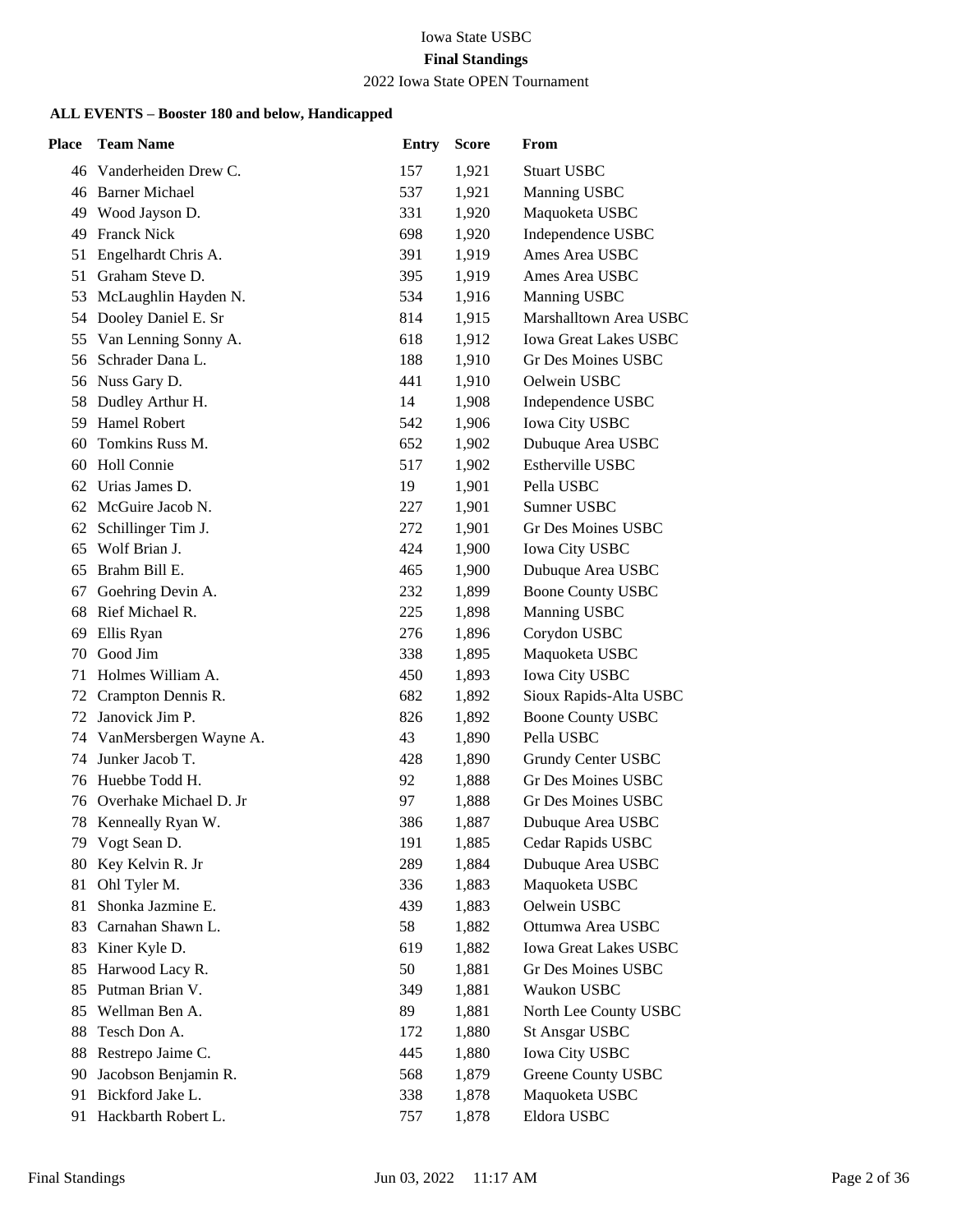# 2022 Iowa State OPEN Tournament

| Place | <b>Team Name</b>        | <b>Entry</b> | <b>Score</b> | From                        |
|-------|-------------------------|--------------|--------------|-----------------------------|
| 93    | Huggins Kevin M.        | 137          | 1,877        | Cedar Rapids USBC           |
| 93    | Rotter Steve C.         | 257          | 1,877        | Mt Pleasant USBC            |
| 93    | Wilhelm Curtis W.       | 333          | 1,877        | Dubuque Area USBC           |
| 96    | Thesing Trent E.        | 345          | 1,876        | Waukon USBC                 |
| 97    | Zantingh Ron E.         | 43           | 1,875        | Pella USBC                  |
| 97    | Kalb Chris              | 291          | 1,875        | Dubuque Area USBC           |
| 99    | Watson Brad R.          | 221          | 1,874        | <b>Burlington Area USBC</b> |
| 100   | Brown Timothy D.        | 99           | 1,873        | Greenfield USBC             |
| 101   | Leraaen Scott A.        | 171          | 1,872        | <b>St Ansgar USBC</b>       |
| 102   | Bamrick Colin J.        | 141          | 1,871        | Cedar Rapids USBC           |
| 102   | <b>Schroeder Dustin</b> | 524          | 1,871        | Independence USBC           |
|       | 104 Surber Robin L.     | 77           | 1,870        | <b>Burlington Area USBC</b> |
| 105   | Kepler Tereni L.        | 151          | 1,868        | Cedar Rapids USBC           |
|       | 106 Prichard Sonny K.   | 19           | 1,867        | Pella USBC                  |
|       | 106 Redding Neal W.     | 363          | 1,867        | Gr Des Moines USBC          |
|       | 106 Hunt Sam A.         | 772          | 1,867        | Monticello USBC             |
|       | 109 Hettinger Jordan J. | 210          | 1,866        | Independence USBC           |
| 110   | Spitz Michael J.        | 356          | 1,865        | Stacyville USBC             |
|       | 110 Denekas Bryan J.    | 394          | 1,865        | Ames Area USBC              |
|       | 112 Morris Michael W.   | 363          | 1,864        | Gr Des Moines USBC          |
| 113   | Grillo Paul M.          | 182          | 1,863        | Independence USBC           |
|       | 114 Hertel Larry P.     | 227          | 1,862        | Sumner USBC                 |
|       | 114 Earles Darin D.     | 334          | 1,862        | Maquoketa USBC              |
|       | 114 Dalen Logan         | 519          | 1,862        | Estherville USBC            |
| 117   | Sogard David L.         | 394          | 1,858        | Ames Area USBC              |
| 117   | Davison Austin C.       | 477          | 1,858        | Maquoketa USBC              |
| 117   | Kuper Al L.             | 197          | 1,858        | Independence USBC           |
| 120   | Saint Kevin J.          | 405          | 1,857        | Tripoli USBC                |
| 121   | Kasper Dan L.           | 247          | 1,856        | Dyersville USBC             |
| 121   | Holm Kevin L.           | 396          | 1,856        | Ames Area USBC              |
| 121   | Munson Jason L.         | 671          | 1,856        | Jasper County USBC          |
| 121   | Turner Steven M.        | 797          | 1,856        | Gr Des Moines USBC          |
|       | 125 Leraaen Eric K.     | 171          | 1,854        | <b>St Ansgar USBC</b>       |
| 125   | Rathe Tim J.            | 226          | 1,854        | Sumner USBC                 |
| 125   | Baker Joshua N.         | 371          | 1,854        | Fort Dodge Area USBC        |
|       | 128 Peterson Sam J.     | 392          | 1,853        | Ames Area USBC              |
| 129   | Biel Todd A.            | 113          | 1,852        | Gr Des Moines USBC          |
| 129   | Blatz Ben J.            | 730          | 1,852        | Dubuque Area USBC           |
| 131   | Ties Jacob W.           | 289          | 1,851        | Dubuque Area USBC           |
|       | 132 Carney Logan R.     | 366          | 1,850        | <b>Gr Des Moines USBC</b>   |
| 132   | Renoux Tanner J.        | 906          | 1,850        | <b>Iowa City USBC</b>       |
| 134   | Gibbs Shawn             | 78           | 1,849        | <b>Burlington Area USBC</b> |
|       | 134 Even Ronald J.      | 176          | 1,849        | <b>Belmond USBC</b>         |
|       | 134 Simpson Michael D.  | 842          | 1,849        | Dubuque Area USBC           |
| 137   | Bock Trevor A.          | 226          | 1,848        | Sumner USBC                 |
| 138   | Montgomery Adam J.      | 107          | 1,847        | Iowa City USBC              |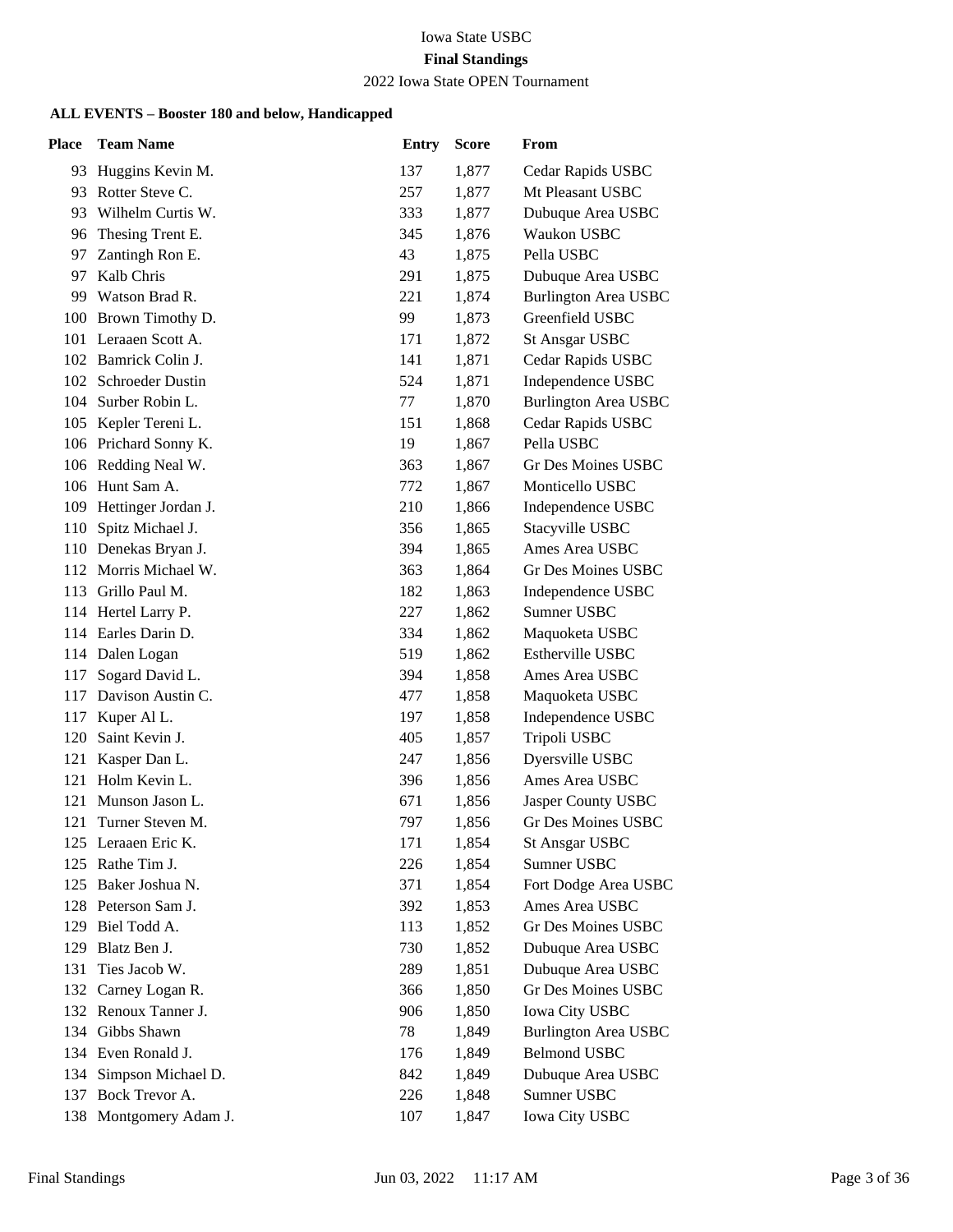# 2022 Iowa State OPEN Tournament

| <b>Place</b> | <b>Team Name</b>         | <b>Entry</b> | <b>Score</b> | From                       |
|--------------|--------------------------|--------------|--------------|----------------------------|
|              | 138 Mclaury Tim S.       | 363          | 1,847        | Gr Des Moines USBC         |
|              | 138 Herrmann Larry E.    | 632          | 1,847        | Gr Des Moines USBC         |
|              | 141 Rausch Sara M.       | 126          | 1,846        | Gr Davenport Metro USB     |
|              | 142 Beck Jamie J.        | 391          | 1,844        | Ames Area USBC             |
| 142          | Stephens Trevor W.       | 621          | 1,844        | Ames Area USBC             |
|              | 142 Hess Sarajane L.     | 633          | 1,844        | Gr Des Moines USBC         |
|              | 142 Bell Brett J.        | 657          | 1,844        | <b>Gr Des Moines USBC</b>  |
|              | 146 McLean Daekaree J.   | 448          | 1,843        | <b>Iowa City USBC</b>      |
|              | 146 Mapes Chadd R.       | 672          | 1,843        | Jasper County USBC         |
| 146          | Simpson Brandon A.       | 685          | 1,843        | <b>Gr Des Moines USBC</b>  |
|              | 146 Strand Samantha L.   | 658          | 1,843        | <b>Gr Des Moines USBC</b>  |
|              | 150 Morlan Brandon D.    | 615          | 1,840        | Greene County USBC         |
|              | 150 Jensen Lukas         | 900          | 1,840        | Dubuque Area USBC          |
|              | 152 Johnson Tayt R.      | 523          | 1,839        | Independence USBC          |
|              | 153 Bruns Austin J.      | 492          | 1,837        | Sigourney USBC             |
|              | 154 Hancox Scott A.      | 507          | 1,836        | Appanoose/Davis County     |
|              | 154 Lacey Dustin D.      | 62           | 1,836        | <b>Iowa City USBC</b>      |
|              | 156 Phillips John C.     | 35           | 1,835        | Jasper County USBC         |
|              | 157 Mason Terry W.       | 15           | 1,832        | Ames Area USBC             |
|              | 157 Bak Brian D. II      | 224          | 1,832        | Manning USBC               |
|              | 159 Townsend Matthew A.  | 183          | 1,831        | <b>Council Bluffs USBC</b> |
|              | 159 Vander Molen Gary W. | 792          | 1,831        | Pella USBC                 |
|              | 161 Schueler Jordan T.   | 464          | 1,830        | Dubuque Area USBC          |
|              | 162 Hagen Harley L.      | 211          | 1,829        | Marshalltown Area USBC     |
|              | 162 Hawkins Charles A.   | 276          | 1,829        | Corydon USBC               |
|              | 162 Heeren Jeff A.       | 395          | 1,829        | Ames Area USBC             |
|              | 162 Ott Roman K.         | 779          | 1,829        | Gr Mason City USBC         |
|              | 166 Booms Aaron          | 404          | 1,828        | Tripoli USBC               |
| 167          | Ashby Robert M.          | 504          | 1,827        | Appanoose/Davis County     |
|              | 168 Lehr Jeremiah J.     | 109          | 1,826        | Cedar Rapids USBC          |
|              | 168 Davis Marcus D.      | 265          | 1,826        | Mt Pleasant USBC           |
|              | 170 Van Heiden Brian D.  | 140          | 1,825        | Cedar Rapids USBC          |
|              | 171 Rix Laura            | 480          | 1,824        | Gr Siouxland USBC          |
| 172          | Foreman John V.          | 459          | 1,823        | West Union USBC            |
|              | 173 Crew Kathi A.        | 509          | 1,822        | Appanoose/Davis County     |
|              | 174 Williams Randy A.    | 738          | 1,821        | Dubuque Area USBC          |
| 175          | Shaw Robert J.           | 247          | 1,820        | Dyersville USBC            |
|              | 176 Kaufman Casey L.     | 568          | 1,819        | Greene County USBC         |
| 177          | Fedeler Steven J.        | 226          | 1,818        | Sumner USBC                |
|              | 178 O'Neill Tyler J.     | 92           | 1,817        | Gr Des Moines USBC         |
| 178          | Bowman Lee R.            | 213          | 1,817        | Independence USBC          |
| 178          | Stewart Andy J.          | 569          | 1,817        | <b>Greene County USBC</b>  |
|              | 178 Chapman Brandon      | 658          | 1,817        | <b>Gr Des Moines USBC</b>  |
|              | 182 Ackerson Ian         | 836          | 1,816        | Gr Des Moines USBC         |
|              | 183 Cavan Lom            | 393          | 1,815        | Ames Area USBC             |
| 183          | Schwake Megan A.         | 863          | 1,815        | Gr Cedar Valley USBC       |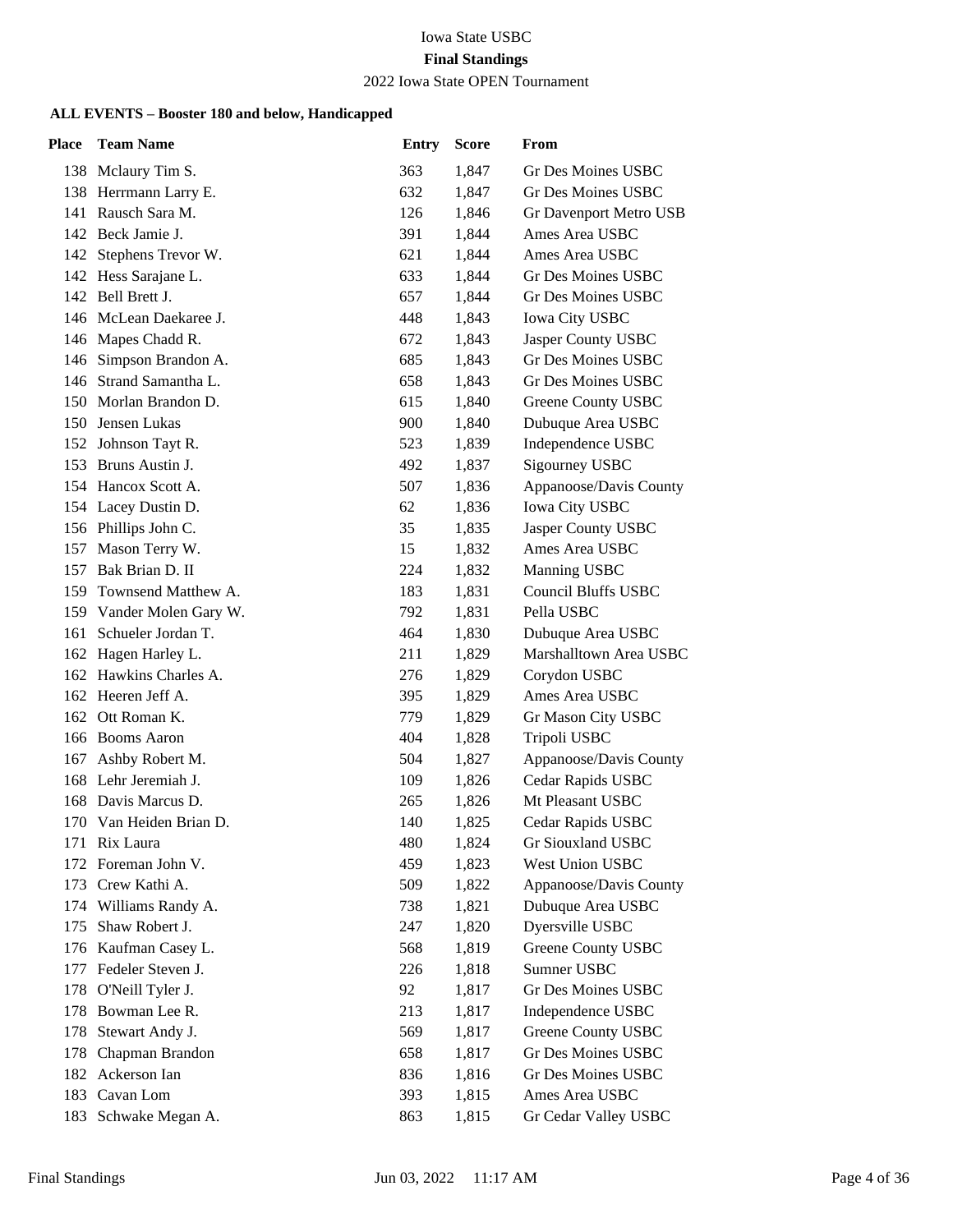# 2022 Iowa State OPEN Tournament

| Place | <b>Team Name</b>          | <b>Entry</b> | <b>Score</b> | From                       |
|-------|---------------------------|--------------|--------------|----------------------------|
|       | 185 Oder Roxanne M.       | 91           | 1,814        | Gr Des Moines USBC         |
|       | 185 Kafer Dave L.         | 468          | 1,814        | Dubuque Area USBC          |
| 187   | Keiner Anthony            | 583          | 1,812        | Manning USBC               |
| 188   | <b>Blomme Brian</b>       | 675          | 1,811        | Ida Grove USBC             |
| 188   | Marriott David M.         | 731          | 1,811        | Gr Davenport Metro USB     |
| 190   | Gerbig Jerry M.           | 358          | 1,810        | Stacyville USBC            |
| 190   | Hosch Robin A.            | 803          | 1,810        | Fort Dodge Area USBC       |
|       | 192 Patterson Justin J.   | 69           | 1,809        | Fort Dodge Area USBC       |
|       | 192 Heffron Larry E.      | 507          | 1,809        | Appanoose/Davis County     |
|       | 192 Hindman Joe           | 796          | 1,809        | <b>Gr Des Moines USBC</b>  |
|       | 195 Huffaker Scott B.     | 669          | 1,808        | Jasper County USBC         |
|       | 195 Maynard John R. Jr    | 798          | 1,808        | De Witt USBC               |
| 197   | Cohrs John M.             | 506          | 1,807        | Appanoose/Davis County     |
| 197   | Agan Bradley M.           | 661          | 1,807        | Gr Des Moines USBC         |
|       | 197 Nissen Benjamin P.    | 412          | 1,807        | Cedar Rapids USBC          |
|       | 200 Russell Jim P.        | 593          | 1,806        | <b>Iowa City USBC</b>      |
| 201   | Molacek Alex              | 519          | 1,805        | Estherville USBC           |
|       | 202 Mc Donald James C.    | 145          | 1,804        | Cedar Rapids USBC          |
|       | 202 Hartwig Jeff D.       | 693          | 1,804        | <b>Gr Des Moines USBC</b>  |
|       | 204 Heinrich Chris M.     | 497          | 1,803        | Muscatine USBC             |
|       | 204 Butler Rick E.        | 595          | 1,803        | <b>Iowa City USBC</b>      |
|       | 206 Nunez Jorge L.        | 212          | 1,802        | Independence USBC          |
|       | 206 Wignall Glen          | 312          | 1,802        | <b>Gr Des Moines USBC</b>  |
|       | 206 Griffin James C.      | 170          | 1,802        | Cedar Rapids USBC          |
|       | 206 Yearling Candi J.     | 850          | 1,802        | Gr Cedar Valley USBC       |
| 210   | Goodier Gary I.           | 38           | 1,801        | Gr Siouxland USBC          |
|       | 210 Hadley Victoria R.    | 148          | 1,801        | Cedar Rapids USBC          |
|       | 210 Hackenmiller Lucas A. | 357          | 1,801        | Stacyville USBC            |
|       | 213 Lenihan Mckenzie L.   | 162          | 1,800        | <b>Council Bluffs USBC</b> |
| 213   | Brennan Shanna            | 255          | 1,800        | Fort Dodge Area USBC       |
| 213   | Colvin Jeff               | 825          | 1,800        | <b>Boone County USBC</b>   |
|       | 216 Johnson Mike A.       | 175          | 1,799        | <b>Belmond USBC</b>        |
|       | 216 Schminke Lori A.      | 397          | 1,799        | Ames Area USBC             |
|       | 216 Brown Dan J.          | 446          | 1,799        | <b>Iowa City USBC</b>      |
| 219   | Carden Jason              | 152          | 1,798        | Cedar Rapids USBC          |
|       | 220 Brennan Samantha M.   | 255          | 1,797        | Fort Dodge Area USBC       |
| 220   | Ellithorpe Jacob L.       | 329          | 1,797        | Maquoketa USBC             |
| 220   | Rohach Mike A.            | 707          | 1,797        | <b>Grundy Center USBC</b>  |
| 220   | Wilcox Jeff L.            | 720          | 1,797        | Fort Dodge Area USBC       |
| 224   | Buck Jason M.             | 445          | 1,796        | <b>Iowa City USBC</b>      |
| 224   | Godfrey Gavin R.          | 548          | 1,796        | Spencer USBC               |
| 224   | Johnson Tracey J.         | 664          | 1,796        | <b>Gr Des Moines USBC</b>  |
| 224   | Keith Craig R.            | 669          | 1,796        | Jasper County USBC         |
| 228   | Keeran Mark A.            | 586          | 1,795        | <b>Guthrie County USBC</b> |
| 228   | O'Brien Joseph W.         | 595          | 1,795        | Iowa City USBC             |
| 228   | Olson Felicia             | 683          | 1,795        | Fort Dodge Area USBC       |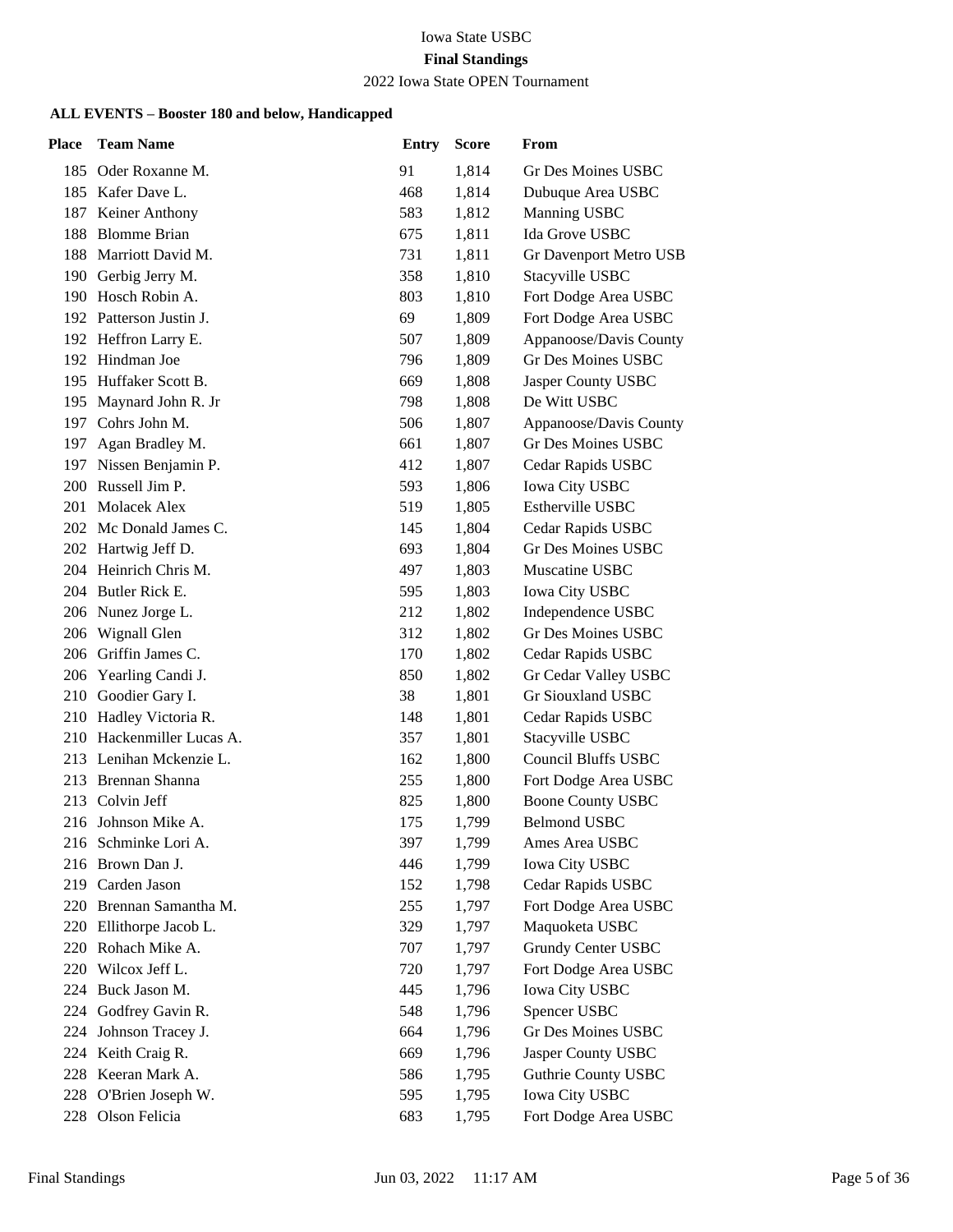# 2022 Iowa State OPEN Tournament

| <b>Place</b> | <b>Team Name</b>                         | <b>Entry</b> | <b>Score</b>   | From                                 |
|--------------|------------------------------------------|--------------|----------------|--------------------------------------|
|              | 231 Gates Rusty D.                       | 123          | 1,794          | Keokuk USBC                          |
| 231          | Naugle Jeremiah L.                       | 403          | 1,794          | Tripoli USBC                         |
| 231          | Carley Ralph C.                          | 738          | 1,794          | Dubuque Area USBC                    |
|              | 234 Maiers Chance J.                     | 379          | 1,793          | Dubuque Area USBC                    |
|              | 235 Greenlee Mariea L.                   | 544          | 1,790          | Iowa City USBC                       |
|              | 235 Novak Donald L.                      | 619          | 1,790          | <b>Iowa Great Lakes USBC</b>         |
| 237          | Shoemate Jeffrey W.                      | 88           | 1,789          | North Lee County USBC                |
|              | 237 Grimes Jay D.                        | 146          | 1,789          | Cedar Rapids USBC                    |
|              | 237 Boche Thomas M.                      | 219          | 1,789          | <b>Burlington Area USBC</b>          |
| 240          | Spaur Larry D.                           | 34           | 1,788          | Jasper County USBC                   |
|              | 240 Seevers Dennis W.                    | 272          | 1,788          | <b>Gr Des Moines USBC</b>            |
|              | 242 Lyons Judd                           | 688          | 1,787          | Grundy Center USBC                   |
|              | 243 Olson Joel                           | 100          | 1,786          | Greenfield USBC                      |
|              | 243 Halsrud Jason                        | 512          | 1,786          | Estherville USBC                     |
|              | 245 Caldwell Zak N.                      | 450          | 1,785          | <b>Iowa City USBC</b>                |
|              | 246 Guffey Nathan                        | 39           | 1,784          | Red Oak USBC                         |
|              | 246 Glantz Joe J.                        | 508          | 1,784          | Appanoose/Davis County               |
|              | 248 Edeker Jason                         | 378          | 1,783          | Gr Mason City USBC                   |
|              | 248 Kluesner Ethan J.                    | 385          | 1,783          | Dubuque Area USBC                    |
|              | 250 Albrecht Monty R.                    | 572          | 1,781          | <b>Greene County USBC</b>            |
|              | 250 Parks Nathan J.                      | 791          | 1,781          | Ottumwa Area USBC                    |
|              | 252 Nunez Jose M.                        | 213          | 1,780          | Independence USBC                    |
|              | 252 Betts Bob E.                         | 393          | 1,780          | Ames Area USBC                       |
|              | 252 Kube Darren K.                       | 646          | 1,780          | Eldora USBC                          |
|              | 255 Lentz Lonny F.                       | 236          | 1,779          | <b>Iowa City USBC</b>                |
|              | 256 Stevenson Colby J.                   | 63           | 1,778          | Iowa City USBC                       |
|              | 256 Trimble William Jr                   | 75           | 1,778          | <b>Burlington Area USBC</b>          |
|              | 256 Hopkins John D. IV                   | 113          | 1,778          | <b>Gr Des Moines USBC</b>            |
| 256          | Schultes Collin J.                       | 533          | 1,778          | Manning USBC                         |
|              | 260 Hruska James E. Jr                   | 256          | 1,777          | Fort Dodge Area USBC                 |
| 260          | Soukup Grant E.                          | 297          | 1,777          | Cedar Rapids USBC                    |
| 262          | Klapperich Jan F.                        | 359          | 1,776          | Stacyville USBC                      |
|              | 262 Stewart Mike A.                      | 613          | 1,776          | Jasper County USBC                   |
| 264          | Gulbranson Patrick R.                    | 46           | 1,775          | <b>Stuart USBC</b>                   |
|              | 264 Boetje William J.                    | 92           | 1,775          | <b>Gr Des Moines USBC</b>            |
|              | 264 Lockwood Jerry R.                    | 177          | 1,775          | <b>Belmond USBC</b>                  |
|              | 264 Easley Kyle J.                       | 375          | 1,775          | Gr Mason City USBC                   |
|              | 264 Kohrs Kevin D.                       | 612          | 1,775          | <b>West Union USBC</b>               |
| 269          | Coffin Justin R.<br>269 Ritter Scott A.  | 90           | 1,774          | North Lee County USBC                |
|              | Paar Grant C.                            | 287          | 1,774          | Sumner USBC                          |
| 269          |                                          | 291          | 1,774          | Dubuque Area USBC                    |
| 269          | Hamand Ralph A.                          | 729          | 1,774          | Gr Mason City USBC<br>Oskaloosa USBC |
| 269          | Wymore Sarah E.<br>274 Hodnefield Dan W. | 809<br>395   | 1,774          | Ames Area USBC                       |
|              | 274 Lorimor Leonetta(Stitch) K.          | 475          | 1,773<br>1,773 | Council Bluffs USBC                  |
|              | 274 Carlson Michael L.                   | 573          | 1,773          | Greene County USBC                   |
|              |                                          |              |                |                                      |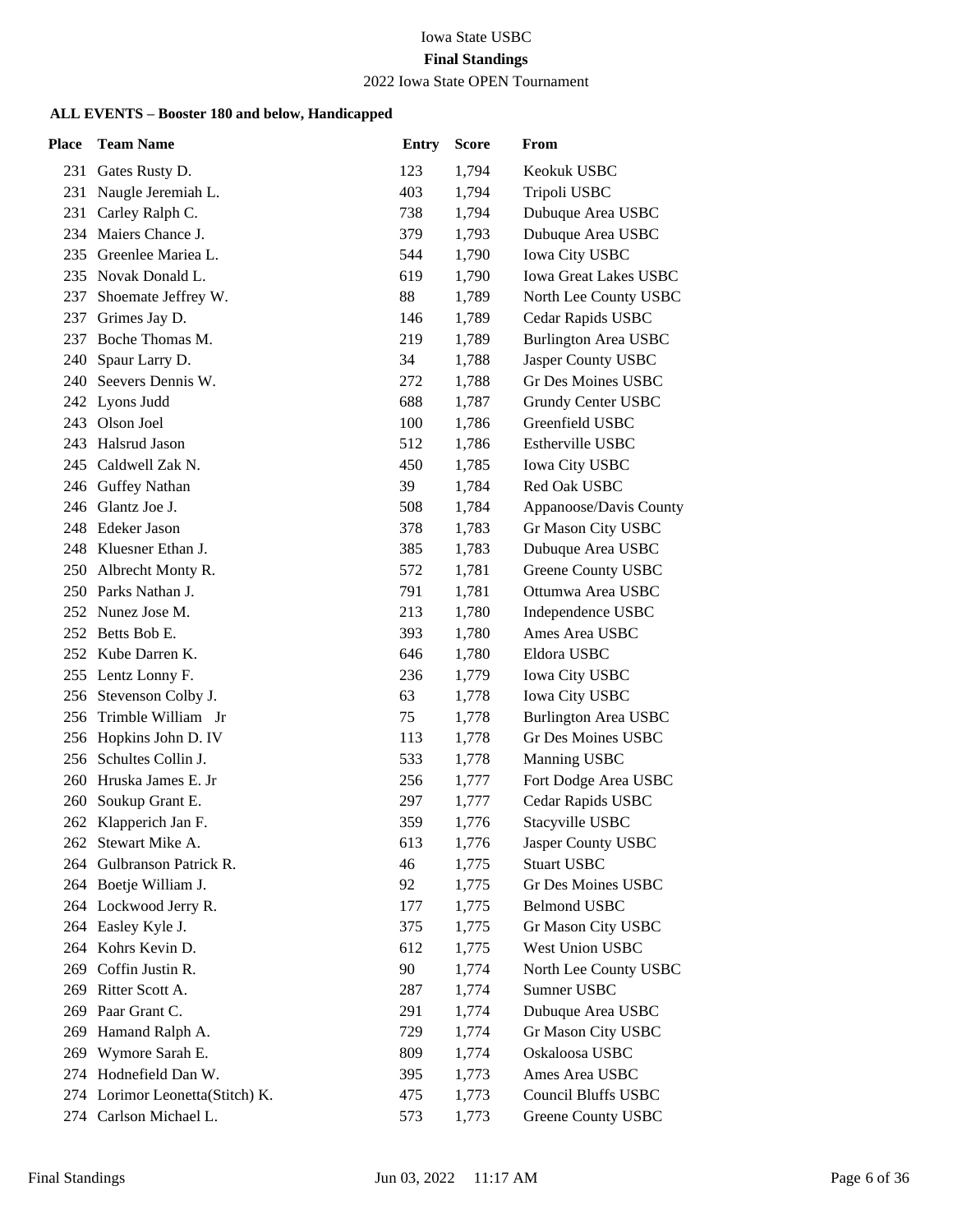# 2022 Iowa State OPEN Tournament

| Place | <b>Team Name</b>           | <b>Entry</b> | <b>Score</b> | From                        |
|-------|----------------------------|--------------|--------------|-----------------------------|
|       | 274 Paper Wayne A.         | 706          | 1,773        | Grundy Center USBC          |
|       | 278 Lee Shelby             | 361          | 1,772        | Gr Des Moines USBC          |
|       | 278 Hampe Ashley M.        | 635          | 1,772        | <b>Gr Des Moines USBC</b>   |
|       | 280 Horning Shane D.       | 758          | 1,771        | Cedar Rapids USBC           |
| 280   | Cline Carin A.             | 835          | 1,771        | Muscatine USBC              |
|       | 282 Pfeiler Brian M.       | 252          | 1,770        | Dyersville USBC             |
|       | 282 Hermsen Matt W.        | 900          | 1,770        | Dubuque Area USBC           |
|       | 284 Riessen Nick           | 225          | 1,768        | Manning USBC                |
|       | 284 Everman Blaine W.      | 455          | 1,768        | <b>West Union USBC</b>      |
|       | 284 Tesch Miranda E.       | 551          | 1,768        | Spencer USBC                |
| 287   | Fleming Heather A.         | 13           | 1,767        | <b>Gr Des Moines USBC</b>   |
|       | 287 Coffman Trisha A.      | 114          | 1,767        | Gr Des Moines USBC          |
| 287   | Wolken Greg S.             | 211          | 1,767        | Marshalltown Area USBC      |
| 287   | Birnbaum Chris V.          | 368          | 1,767        | Fort Dodge Area USBC        |
| 287   | Lemkau Bryan L.            | 560          | 1,767        | Muscatine USBC              |
| 287   | <b>Bohnsack Todd</b>       | 711          | 1,767        | Cedar Rapids USBC           |
| 287   | Sessions Charles E.        | 741          | 1,767        | <b>Gr Des Moines USBC</b>   |
|       | 294 Lewis Justin           | 68           | 1,766        | Fort Dodge Area USBC        |
|       | 294 Dirks Pat A.           | 604          | 1,766        | New Hampton USBC            |
|       | 294 Leafgreen Christina J. | 718          | 1,766        | Camanche USBC               |
|       | 294 Boche Roger J.         | 218          | 1,766        | <b>Burlington Area USBC</b> |
| 298   | Smith Derick D.            | 98           | 1,765        | <b>Gr Des Moines USBC</b>   |
|       | 298 Wenstad James A.       | 99           | 1,765        | Greenfield USBC             |
|       | 298 Prather Shawn D.       | 147          | 1,765        | Cedar Rapids USBC           |
| 298   | Mayer Brad A.              | 168          | 1,765        | <b>St Ansgar USBC</b>       |
| 298   | Wellington Justis T.       | 266          | 1,765        | Mt Pleasant USBC            |
|       | 298 Brinker John J.        | 874          | 1,765        | Gr Cedar Valley USBC        |
|       | 304 Adams Brian M.         | 396          | 1,764        | Ames Area USBC              |
|       | 304 Dittmer Randy          | 687          | 1,764        | Grundy Center USBC          |
|       | 306 Rogness Kurt           | 143          | 1,763        | Cedar Rapids USBC           |
|       | 306 Wehling Christopher A. | 404          | 1,763        | Tripoli USBC                |
|       | 306 Harris Noah            | 595          | 1,763        | <b>Iowa City USBC</b>       |
|       | 306 Riley Neil J.          | 171          | 1,763        | <b>St Ansgar USBC</b>       |
| 310   | Wellman Bill               | 89           | 1,762        | North Lee County USBC       |
| 310   | Blessing Light Allison R.  | 632          | 1,762        | <b>Gr Des Moines USBC</b>   |
|       | 310 Good Donald E.         | 809          | 1,762        | Oskaloosa USBC              |
| 313   | Russell Kendra D.          | 592          | 1,761        | <b>Iowa City USBC</b>       |
| 314   | Earl Michael J.            | 676          | 1,760        | Ida Grove USBC              |
| 314   | Goldman Joe P.             | 735          | 1,760        | Oskaloosa USBC              |
|       | 314 Balvanz Bruce          | 408          | 1,760        | Tripoli USBC                |
| 317   | Lyness Christopher L.      | 240          | 1,759        | De Witt USBC                |
| 317   | Konrady Skylaur J.         | 551          | 1,759        | Spencer USBC                |
| 317   | Dausel Kylee M.            | 676          | 1,759        | Ida Grove USBC              |
| 317   | Clark-Marchant Katie J.    | 205          | 1,759        | Gr Des Moines USBC          |
| 321   | <b>Stanley Ronald-Ray</b>  | 154          | 1,758        | Gr Des Moines USBC          |
| 321   | Shelburg Robert L.         | 891          | 1,758        | Gr Cedar Valley USBC        |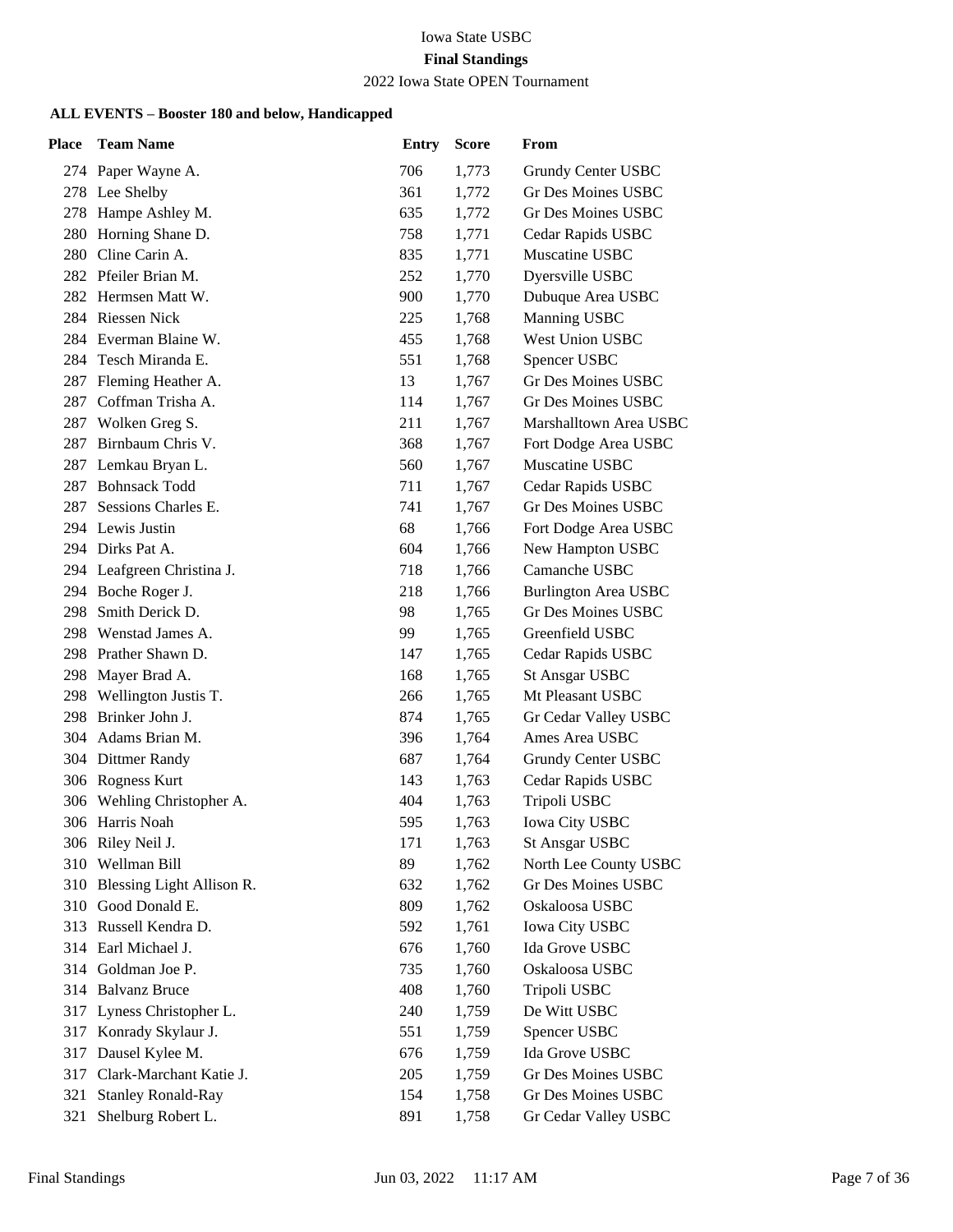# 2022 Iowa State OPEN Tournament

| <b>Place</b> | <b>Team Name</b>        | <b>Entry</b> | <b>Score</b> | From                        |
|--------------|-------------------------|--------------|--------------|-----------------------------|
| 321          | Shipley Jim R.          | 528          | 1,758        | Gr Mason City USBC          |
| 321          | Wood Rick L.            | 768          | 1,758        | Cedar Rapids USBC           |
|              | 325 Miller Peyton E.    | 237          | 1,757        | Iowa City USBC              |
|              | 325 Lee Brian C.        | 621          | 1,757        | Ames Area USBC              |
| 325          | Sullivan Timothy M.     | 694          | 1,757        | Gr Des Moines USBC          |
| 328          | Mitchell Trelys H. Sr   | 148          | 1,756        | Cedar Rapids USBC           |
| 328          | Stritz Brian A.         | 656          | 1,756        | Gr Des Moines USBC          |
|              | 328 Clements Scott D.   | 262          | 1,756        | Mt Pleasant USBC            |
| 331          | Hagen Brian L.          | 191          | 1,755        | Cedar Rapids USBC           |
| 331          | Wheeler John H.         | 191          | 1,755        | Cedar Rapids USBC           |
|              | 331 Bilky Paul A.       | 375          | 1,755        | Gr Mason City USBC          |
|              | 331 Billmeyer Joseph E. | 729          | 1,755        | Gr Mason City USBC          |
|              | 335 Klostermann Drew J. | 170          | 1,754        | Cedar Rapids USBC           |
| 335          | Shannon Alex M.         | 524          | 1,754        | Independence USBC           |
| 335          | Manchester Hunter E.    | 778          | 1,754        | Gr Mason City USBC          |
|              | 338 Johnston Brevin D.  | 674          | 1,753        | Jasper County USBC          |
|              | 339 Vandersee Kalob D.  | 807          | 1,752        | Cedar Rapids USBC           |
| 340          | Jensen Greggory         | 145          | 1,751        | Cedar Rapids USBC           |
|              | 341 Watkins Jason J.    | 514          | 1,750        | Estherville USBC            |
|              | 342 Lockwood Jerry Jr   | 177          | 1,749        | <b>Belmond USBC</b>         |
|              | 342 Hayes David J.      | 339          | 1,749        | Maquoketa USBC              |
|              | 342 Koedam Doug P.      | 543          | 1,749        | Iowa City USBC              |
|              | 342 Giesmann Neil N.    | 594          | 1,749        | Iowa City USBC              |
|              | 346 Wichman Daniel C.   | 160          | 1,748        | <b>Council Bluffs USBC</b>  |
|              | 346 David Justin J.     | 344          | 1,748        | Waukon USBC                 |
|              | 346 Hall Ket A.         | 518          | 1,748        | Estherville USBC            |
|              | 346 Kingery Samantha R. | 670          | 1,748        | Jasper County USBC          |
|              | 346 Rhoades Cody R.     | 287          | 1,748        | Sumner USBC                 |
|              | 346 Baldus Alan F.      | 824          | 1,748        | <b>Boone County USBC</b>    |
|              | 352 Brant Corey M.      | 35           | 1,747        | Jasper County USBC          |
|              | 352 Hemann Jerry L.     | 425          | 1,747        | Osage USBC                  |
|              | 352 Graves Darla J.     | 666          | 1,747        | Gr Des Moines USBC          |
|              | 352 Slings Joseph D.    | 674          | 1,747        | Jasper County USBC          |
| 352          | Johnson Jared K.        | 218          | 1,747        | <b>Burlington Area USBC</b> |
|              | 352 Bierbrodt Daniel J. | 770          | 1,747        | Anamosa USBC                |
|              | 358 Bowers Nick         | 365          | 1,746        | <b>Gr Des Moines USBC</b>   |
| 358          | Schneider Rachel L.     | 605          | 1,746        | New Hampton USBC            |
|              | 358 White Shawn J.      | 711          | 1,746        | Cedar Rapids USBC           |
| 361          | Wykert Jack C.          | 261          | 1,745        | Mt Pleasant USBC            |
| 361          | Venenga Logan R.        | 829          | 1,745        | Sanborn USBC                |
| 361          | Smith Cord O.           | 817          | 1,745        | Ames Area USBC              |
| 364          | <b>Boege Justin</b>     | 3            | 1,744        | Ames Area USBC              |
|              | 364 Richmond Richard M. | 724          | 1,744        | <b>Clinton USBC</b>         |
|              | 364 Tish Greg D.        | 236          | 1,744        | Iowa City USBC              |
|              | 367 Ross Lisa           | 33           | 1,743        | Jasper County USBC          |
| 367          | Kautz Tony L.           | 193          | 1,743        | Cedar Rapids USBC           |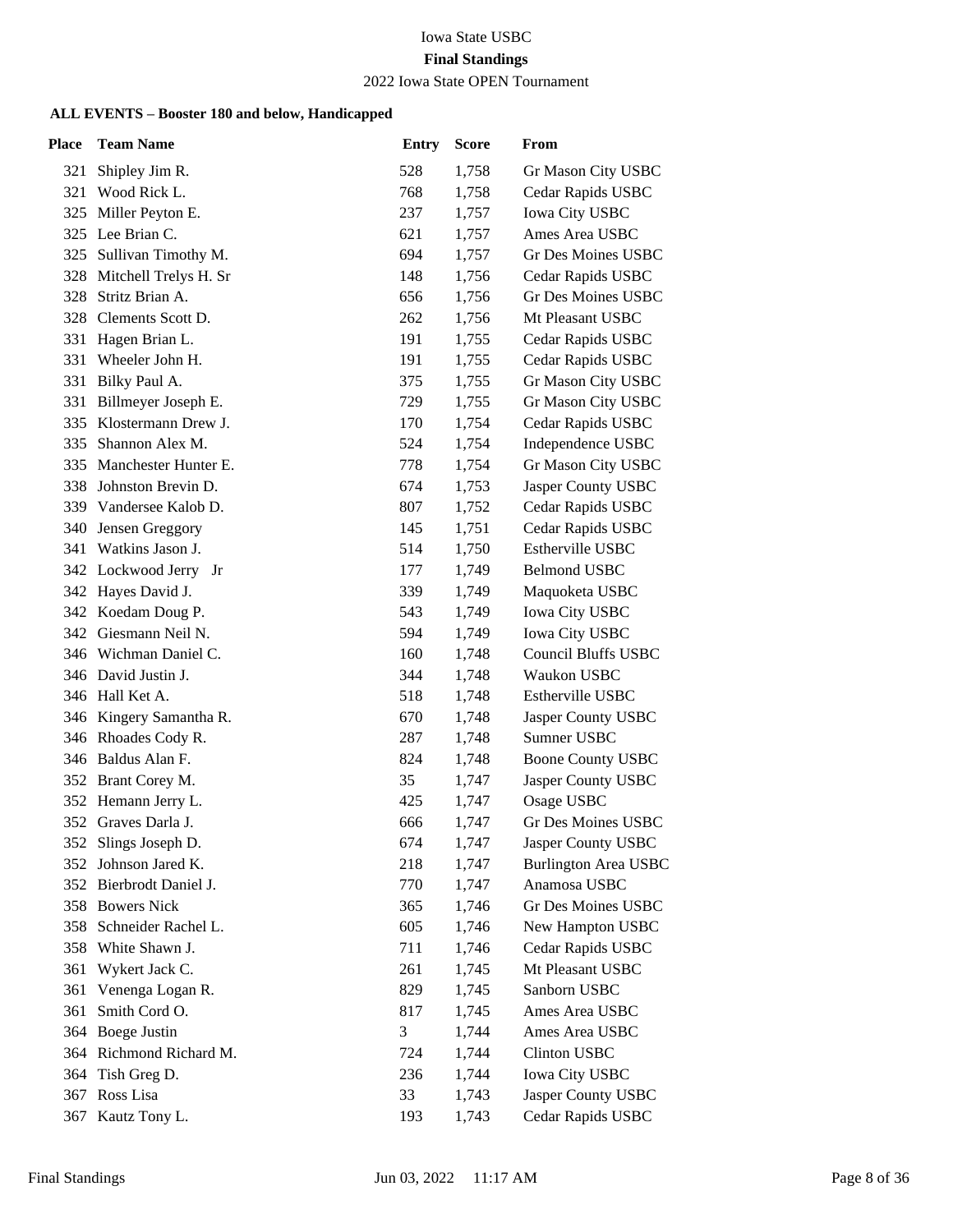# 2022 Iowa State OPEN Tournament

| Place | <b>Team Name</b>        | <b>Entry</b> | <b>Score</b> | From                        |
|-------|-------------------------|--------------|--------------|-----------------------------|
| 367   | Stanley Shane M.        | 830          | 1,743        | Sanborn USBC                |
| 370   | Rix Brian K.            | 681          | 1,742        | Sioux Rapids-Alta USBC      |
| 371   | Breitbach Nick A.       | 291          | 1,741        | Dubuque Area USBC           |
| 371   | Boge Matt L.            | 468          | 1,741        | Dubuque Area USBC           |
| 373   | Pote Ethan              | 45           | 1,740        | <b>Stuart USBC</b>          |
| 373   | Beetem James L.         | 65           | 1,740        | Dubuque Area USBC           |
| 373   | Gregory Tammie J.       | 235          | 1,740        | <b>Iowa City USBC</b>       |
|       | 373 Clabaugh James G.   | 370          | 1,740        | Fort Dodge Area USBC        |
| 373   | Hillyer Colden M.       | 484          | 1,740        | <b>Council Bluffs USBC</b>  |
| 373   | Evinger Brad J.         | 689          | 1,740        | Ottumwa Area USBC           |
| 379   | Waltz Chad M.           | 153          | 1,739        | <b>Gr Des Moines USBC</b>   |
|       | 379 Flater Jay          | 302          | 1,739        | Grundy Center USBC          |
| 379   | Wilson Chad M.          | 574          | 1,739        | Greene County USBC          |
|       | 379 Roder David L.      | 600          | 1,739        | New Hampton USBC            |
| 379   | Bartels Zachery J.      | 424          | 1,739        | <b>Iowa City USBC</b>       |
|       | 384 Eddards Robert A.   | 149          | 1,738        | Cedar Rapids USBC           |
|       | 384 Hoden Dave A.       | 160          | 1,738        | <b>Council Bluffs USBC</b>  |
|       | 384 Henry Owen W.       | 452          | 1,738        | West Union USBC             |
| 384   | Throndson Larry M.      | 636          | 1,738        | Cedar Rapids USBC           |
|       | 384 Courter Kent E.     | 705          | 1,738        | Gr Des Moines USBC          |
| 389   | Stevens Randy A. Jr     | 502          | 1,737        | Gr Mason City USBC          |
|       | 389 Hinders Scott L.    | 577          | 1,737        | Gr Mason City USBC          |
|       | 391 Versendaal Andy L.  | 63           | 1,736        | <b>Iowa City USBC</b>       |
|       | 391 Neal Mindy L.       | 296          | 1,736        | Cedar Rapids USBC           |
|       | 393 North Robert D. Sr  | 9            | 1,735        | Sioux Rapids-Alta USBC      |
|       | 393 Krukow Harley F.    | 20           | 1,735        | Gr Mason City USBC          |
| 393   | Geselbracht Mark A.     | 250          | 1,735        | Dyersville USBC             |
|       | 393 Clubb Mark E.       | 493          | 1,735        | Sigourney USBC              |
|       | 393 Leber Adam J.       | 669          | 1,735        | Jasper County USBC          |
|       | 393 Lenoch Nick M.      | 905          | 1,735        | Iowa City USBC              |
|       | 393 McCauley Charles M. | 872          | 1,735        | Gr Cedar Valley USBC        |
|       | 400 Mathany Wes R.      | 831          | 1,734        | Lenox USBC                  |
|       | 401 Vasey Jaret T.      | 135          | 1,733        | Ames Area USBC              |
| 401   | Brandt Donald K.        | 152          | 1,733        | Cedar Rapids USBC           |
| 401   | Wagner Galen            | 358          | 1,733        | Stacyville USBC             |
| 401   | Stanton Mackenzie S.    | 362          | 1,733        | <b>Gr Des Moines USBC</b>   |
| 401   | Sogard Nathan T.        | 394          | 1,733        | Ames Area USBC              |
| 401   | Derifield Matt          | 439          | 1,733        | Oelwein USBC                |
| 401   | Black Eric M.           | 731          | 1,733        | Gr Davenport Metro USB      |
| 401   | Olson Jim               | 320          | 1,733        | <b>Iowa City USBC</b>       |
| 409   | Hull Jonathan J.        | $\mathbf 1$  | 1,732        | Gr Des Moines USBC          |
| 409   | Smith Mike B.           | 33           | 1,732        | Jasper County USBC          |
| 409   | Keiper John E.          | 54           | 1,732        | Ottumwa Area USBC           |
| 409   | Haynes Shane A.         | 222          | 1,732        | <b>Burlington Area USBC</b> |
| 413   | Bird Monte D.           | 494          | 1,731        | Sigourney USBC              |
| 413   | Thiedeman Gene G.       | 538          | 1,731        | Manning USBC                |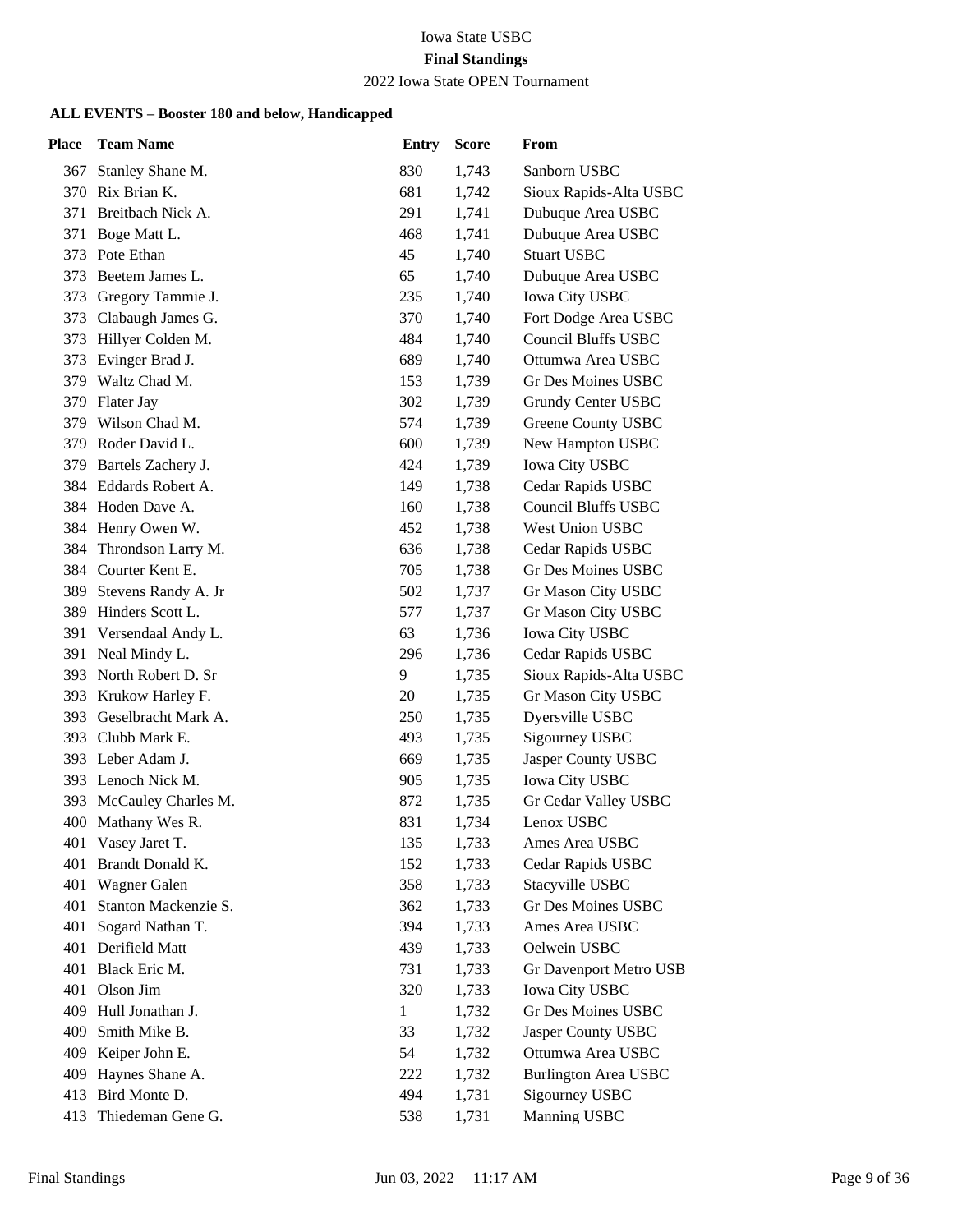# 2022 Iowa State OPEN Tournament

| <b>Place</b> | <b>Team Name</b>         | <b>Entry</b> | <b>Score</b> | From                       |
|--------------|--------------------------|--------------|--------------|----------------------------|
|              | 415 Carson Kristina E.   | 84           | 1,730        | Cedar Rapids USBC          |
|              | 415 Clark Lenny          | 123          | 1,730        | Keokuk USBC                |
| 415          | Smith Chance J.          | 266          | 1,730        | Mt Pleasant USBC           |
|              | 415 Tempel Sara L.       | 570          | 1,730        | Greene County USBC         |
|              | 415 Gilge Benjamin M.    | 589          | 1,730        | <b>Guthrie County USBC</b> |
| 415          | Tabor Thomas W.          | 752          | 1,730        | Muscatine USBC             |
|              | 415 Dodge Randy W.       | 873          | 1,730        | Gr Cedar Valley USBC       |
|              | 422 Van Otegham Jacob J. | 142          | 1,729        | Cedar Rapids USBC          |
|              | 422 Stevenson Ronie L.   | 207          | 1,729        | Gr Des Moines USBC         |
|              | 422 VanDeBerg Dave       | 402          | 1,729        | Tripoli USBC               |
|              | 422 Brenizer Brian S.    | 530          | 1,729        | <b>Gr Des Moines USBC</b>  |
|              | 422 Dreckman Jonathon J. | 602          | 1,729        | New Hampton USBC           |
|              | 422 Ray Mark E.          | 717          | 1,729        | Gr Davenport Metro USB     |
| 422          | Ketchum Jonathan         | 779          | 1,729        | Gr Mason City USBC         |
| 429          | Eaglen George W. Lll     | 100          | 1,728        | Greenfield USBC            |
|              | 429 Wunsch Sue E.        | 115          | 1,728        | <b>Gr Des Moines USBC</b>  |
| 429          | Scott Chance A.          | 311          | 1,728        | Gr Des Moines USBC         |
| 429          | Tetrev Maria M.          | 587          | 1,728        | <b>Guthrie County USBC</b> |
|              | 433 Drahota Richard P.   | 9            | 1,727        | Sioux Rapids-Alta USBC     |
|              | 433 Sears Jeffrey L.     | 110          | 1,727        | <b>Iowa City USBC</b>      |
|              | 433 Reiland Andrew S.    | 177          | 1,727        | <b>Belmond USBC</b>        |
| 433          | <b>Bush Darin</b>        | 226          | 1,727        | Sumner USBC                |
|              | 433 Kerby April D.       | 284          | 1,727        | Appanoose/Davis County     |
|              | 433 Pruett Tom C.        | 354          | 1,727        | Camanche USBC              |
|              | 433 Sworthout Craig A.   | 264          | 1,727        | Mt Pleasant USBC           |
|              | 433 Adams George         | 297          | 1,727        | Cedar Rapids USBC          |
| 441          | Elder Kourtney C.        | 71           | 1,726        | Ottumwa Area USBC          |
|              | 441 Elkin Tadd A.        | 253          | 1,726        | Fort Dodge Area USBC       |
|              | 441 Doke Paul W.         | 315          | 1,726        | <b>Gr Des Moines USBC</b>  |
| 441          | Knight Ashley            | 831          | 1,726        | Lenox USBC                 |
| 445          | <b>Black Andrew S.</b>   | 433          | 1,725        | West Delaware USBC         |
|              | 446 Sutliff Larry L.     | 128          | 1,723        | Gr Siouxland USBC          |
|              | 446 Dahlstrom Kealy M.   | 341          | 1,723        | Waukon USBC                |
|              | 446 Kelly Bruce J.       | 597          | 1,723        | <b>Bellevue USBC</b>       |
| 449          | Pablonis John            | 54           | 1,722        | Ottumwa Area USBC          |
|              | 449 Cohrs Dan M.         | 162          | 1,722        | Council Bluffs USBC        |
| 449          | Howrey William           | 258          | 1,722        | Mt Pleasant USBC           |
| 449          | Ellis Sona L.            | 603          | 1,722        | New Hampton USBC           |
| 449          | Whittington Julia L.     | 229          | 1,722        | <b>Gr Des Moines USBC</b>  |
|              | 454 Greenwood Megan E.   | 228          | 1,721        | <b>Gr Des Moines USBC</b>  |
|              | 454 Ladurini David O.    | 364          | 1,721        | <b>Gr Des Moines USBC</b>  |
| 454          | Tesch Cordell G.         | 552          | 1,721        | Spencer USBC               |
|              | 454 Dicken Joshua J.     | 873          | 1,721        | Gr Cedar Valley USBC       |
|              | 458 Walker Kathie M.     | 316          | 1,720        | Gr Des Moines USBC         |
|              | 458 Rockwell Debbie J.   | 587          | 1,720        | Guthrie County USBC        |
| 458          | Binns Dennis L. Jr       | 614          | 1,720        | Jasper County USBC         |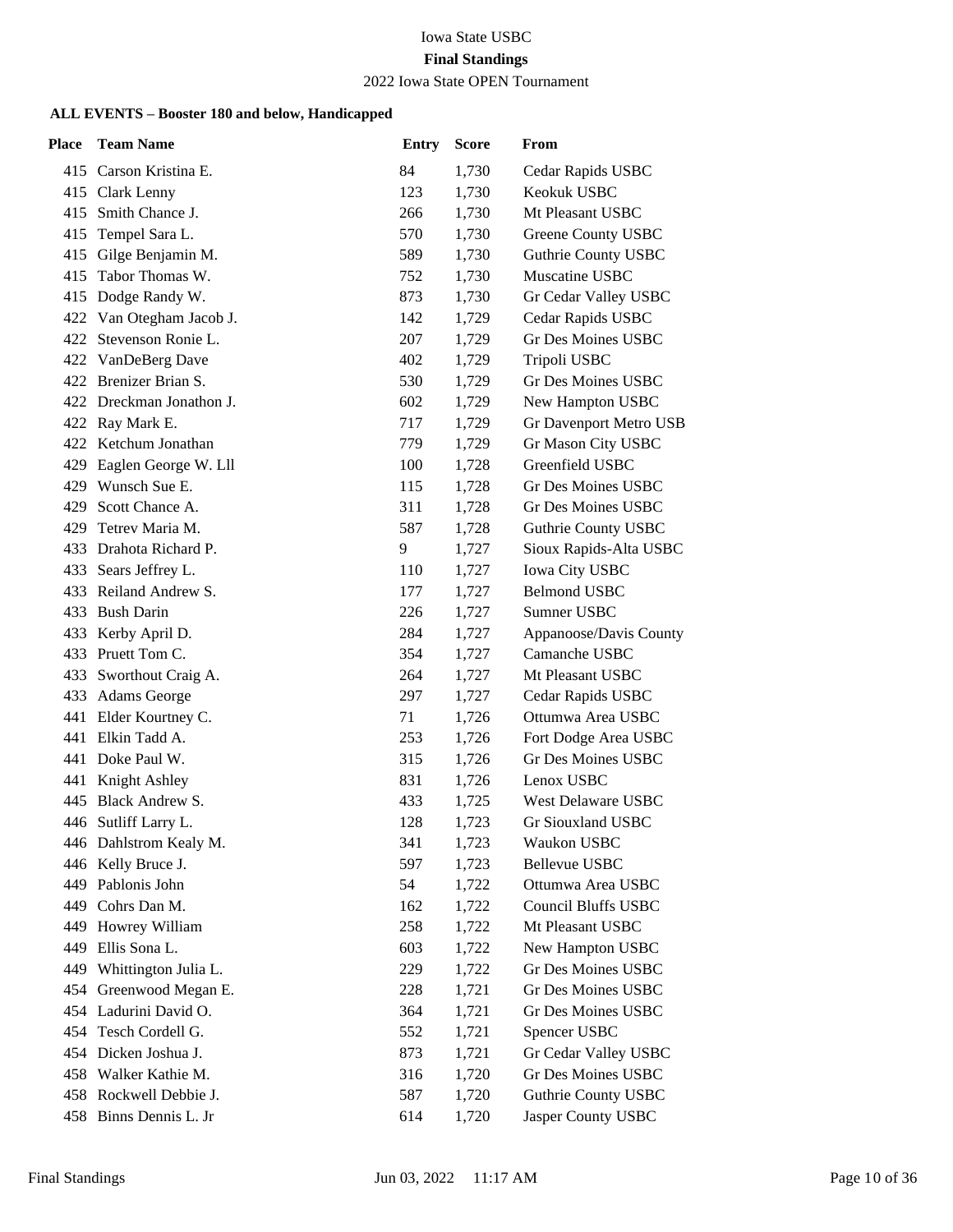# 2022 Iowa State OPEN Tournament

| <b>Place</b> | <b>Team Name</b>          | Entry | <b>Score</b> | From                        |
|--------------|---------------------------|-------|--------------|-----------------------------|
|              | 458 Coons Carrie A.       | 736   | 1,720        | Gr Davenport Metro USB      |
|              | 458 Polman Crystal R.     | 751   | 1,720        | Muscatine USBC              |
|              | 458 Venenga Todd D.       | 829   | 1,720        | Sanborn USBC                |
|              | 458 Reuter Michael A.     | 774   | 1,720        | Monticello USBC             |
|              | 465 Elder Brennon E.      | 71    | 1,719        | Ottumwa Area USBC           |
|              | 465 Payne William P.      | 215   | 1,719        | <b>Burlington Area USBC</b> |
|              | 465 Whittington Sharyn M. | 229   | 1,719        | <b>Gr Des Moines USBC</b>   |
|              | 465 Berns Neil A.         | 483   | 1,719        | <b>Gr Des Moines USBC</b>   |
|              | 465 Morgan Jim P.         | 521   | 1,719        | Independence USBC           |
|              | 465 McClellan Jennifer    | 550   | 1,719        | Spencer USBC                |
|              | 465 Erhart Anthony G.     | 592   | 1,719        | Iowa City USBC              |
|              | 472 Probasco George L.    | 206   | 1,718        | <b>Gr Des Moines USBC</b>   |
|              | 472 Haynes Mark A.        | 215   | 1,718        | <b>Burlington Area USBC</b> |
|              | 474 Haze Shelly R.        | 28    | 1,717        | <b>Iowa City USBC</b>       |
|              | 474 Vega Mark W.          | 122   | 1,717        | Gr Mason City USBC          |
|              | 474 Worrall Scott A.      | 235   | 1,717        | <b>Iowa City USBC</b>       |
|              | 474 Gerbig Jake           | 357   | 1,717        | Stacyville USBC             |
|              | 474 Bugs Elliott S.       | 577   | 1,717        | Gr Mason City USBC          |
|              | 479 Kracht Chris M.       | 259   | 1,716        | Mt Pleasant USBC            |
|              | 479 Arbaugh Rick S.       | 394   | 1,716        | Ames Area USBC              |
|              | 479 Beenken Whitnee       | 428   | 1,716        | Grundy Center USBC          |
|              | 479 Long Rachel           | 586   | 1,716        | Guthrie County USBC         |
|              | 483 Lenhart Doug K.       | 188   | 1,715        | <b>Gr Des Moines USBC</b>   |
|              | 483 Maloy Bret            | 691   | 1,715        | Ottumwa Area USBC           |
|              | 483 Bard Josh S.          | 771   | 1,715        | Anamosa USBC                |
|              | 483 Duncalf Kevin J.      | 82    | 1,715        | Gr Davenport Metro USB      |
| 483          | Stanley Janet L.          | 830   | 1,715        | Sanborn USBC                |
|              | 488 Imlay Ronald E.       | 393   | 1,714        | Ames Area USBC              |
|              | 488 Pace Dayton N         | 496   | 1,714        | Sigourney USBC              |
|              | 490 Williams Cheyenne M.  | 70    | 1,713        | Ottumwa Area USBC           |
| 490          | Thompson Dennis D.        | 111   | 1,713        | <b>Iowa City USBC</b>       |
|              | 490 Grimes William C.     | 287   | 1,713        | Sumner USBC                 |
|              | 490 Reser Richard L.      | 377   | 1,713        | Gr Mason City USBC          |
| 490.         | Schwering Alicia M.       | 509   | 1,713        | Appanoose/Davis County      |
| 490          | Kuhlmann Jason L.         | 584   | 1,713        | Manning USBC                |
|              | 490 Mathes Shelbee Y.     | 660   | 1,713        | Gr Des Moines USBC          |
|              | 490 Rausch Ryan N.        | 839   | 1,713        | Gr Cedar Valley USBC        |
| 498          | Coffman Pamela J.         | 117   | 1,712        | <b>Gr Des Moines USBC</b>   |
|              | 498 Barber David L.       | 279   | 1,712        | Cedar Rapids USBC           |
|              | 498 Clabaugh Kelly        | 519   | 1,712        | Estherville USBC            |
| 501          | Meierotto Jamie A.        | 90    | 1,711        | North Lee County USBC       |
| 501          | Wendt Eric L.             | 234   | 1,711        | <b>Atlantic USBC</b>        |
| 501          | Stanton Alexander L.      | 362   | 1,711        | Gr Des Moines USBC          |
|              | 501 Swank Shane A.        | 423   | 1,711        | <b>Iowa City USBC</b>       |
|              | 501 Paulette Breanna D.   | 618   | 1,711        | Iowa Great Lakes USBC       |
| 506          | Wiegand Kristine M.       | 105   | 1,710        | Jasper County USBC          |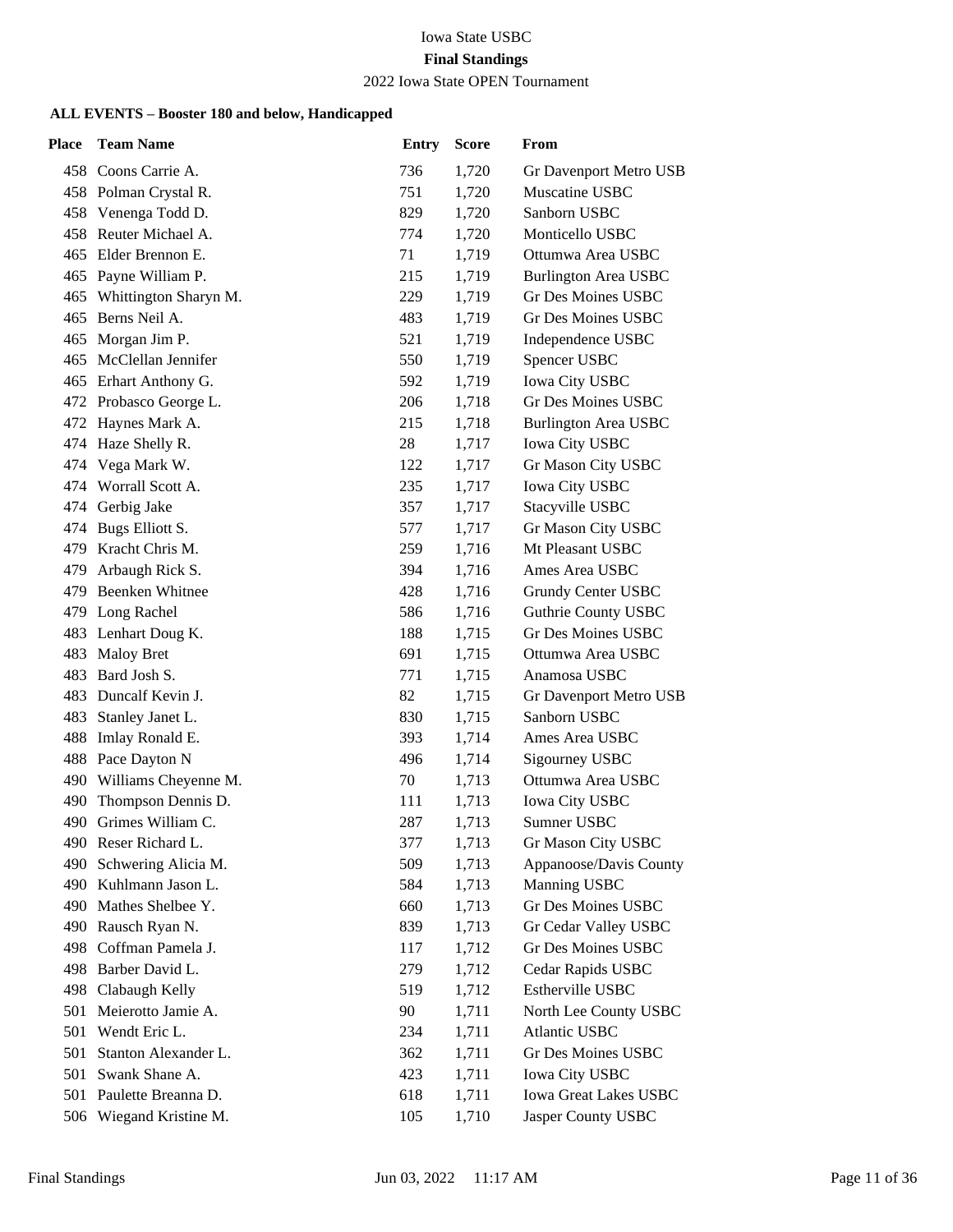# 2022 Iowa State OPEN Tournament

| <b>Place</b> | <b>Team Name</b>              | <b>Entry</b> | <b>Score</b> | From                        |
|--------------|-------------------------------|--------------|--------------|-----------------------------|
|              | 506 Gregory William V.        | 107          | 1,710        | Iowa City USBC              |
|              | 506 Sommerfelt Dustin L.      | 401          | 1,710        | Gr Mason City USBC          |
|              | 506 Warnke Donald J.          | 404          | 1,710        | Tripoli USBC                |
|              | 506 Galligan Kenneth          | 407          | 1,710        | Tripoli USBC                |
|              | 506 Rynearson Todd A.         | 686          | 1,710        | <b>Gr Des Moines USBC</b>   |
|              | 506 Wenner Jack               | 513          | 1,710        | Estherville USBC            |
|              | 513 Hong Hyung K.             | 221          | 1,709        | <b>Burlington Area USBC</b> |
|              | 513 Hoffman Zachary           | 480          | 1,709        | Gr Siouxland USBC           |
|              | 513 Stone Jared C.            | 579          | 1,709        | <b>Gr Des Moines USBC</b>   |
| 513          | Crannell Vicki A.             | 587          | 1,709        | <b>Guthrie County USBC</b>  |
| 513          | Sherman Jeff S.               | 629          | 1,709        | Iowa City USBC              |
|              | 518 Portz Tom J.              | 328          | 1,708        | Maquoketa USBC              |
|              | 518 Ralston Jeffrey "Jeff" L. | 609          | 1,708        | Gr Davenport Metro USB      |
|              | 520 Hines Frank E.            | $\mathbf{1}$ | 1,707        | <b>Gr Des Moines USBC</b>   |
|              | 520 Campbell Tracy M.         | 13           | 1,707        | <b>Gr Des Moines USBC</b>   |
|              | 520 Russell Gordon J. 3rd     | 594          | 1,707        | Iowa City USBC              |
|              | 520 Blackwell Joey D.         | 758          | 1,707        | Cedar Rapids USBC           |
| 524          | Kintzle Donald J.             | 431          | 1,706        | <b>West Delaware USBC</b>   |
| 524          | Tucker Tiffani B.             | 703          | 1,706        | Gr Des Moines USBC          |
|              | 524 Stainbrook Brad L.        | 711          | 1,706        | Cedar Rapids USBC           |
|              | 524 Kelly Leonard K. Jr       | 764          | 1,706        | <b>Bellevue USBC</b>        |
| 528          | Sherrard Rob A.               | 165          | 1,705        | <b>St Ansgar USBC</b>       |
| 528          | Steinkamp Tasha J.            | 315          | 1,705        | Gr Des Moines USBC          |
|              | 528 Carney Allissa            | 366          | 1,705        | Gr Des Moines USBC          |
|              | 528 Rue Marc D.               | 457          | 1,705        | West Union USBC             |
| 528          | Orr Bernard D.                | 553          | 1,705        | Red Oak USBC                |
| 528          | Molitor Nick B.               | 613          | 1,705        | Jasper County USBC          |
|              | 534 Boger Melissa A.          | 404          | 1,704        | Tripoli USBC                |
|              | 534 Juett Justin R.           | 420          | 1,704        | Cedar Rapids USBC           |
|              | 534 Hansen Jordan J.          | 720          | 1,704        | Fort Dodge Area USBC        |
|              | 534 Nord Lesley R.            | 126          | 1,704        | Gr Davenport Metro USB      |
| 534          | Tharp Robert G. Jr            | 817          | 1,704        | Ames Area USBC              |
|              | 539 Dunivan Mark              | 276          | 1,703        | Corydon USBC                |
| 539          | Gilge Sarah C.                | 591          | 1,703        | <b>Guthrie County USBC</b>  |
| 539          | Lindemoen Erik M.             | 658          | 1,703        | Gr Des Moines USBC          |
| 542          | Hadley Daniel J.              | 148          | 1,702        | Cedar Rapids USBC           |
| 543          | Halverson Tyler J.            | 342          | 1,700        | Waukon USBC                 |
| 543          | Holub Stephen R.              | 403          | 1,700        | Tripoli USBC                |
| 545          | Owens Sean M.                 | 500          | 1,699        | Clinton USBC                |
| 545          | Younker Robert L.             | 646          | 1,699        | Eldora USBC                 |
| 545          | Vest Andrew R.                | 6            | 1,699        | <b>Iowa City USBC</b>       |
| 545          | Stigers Michael R.            | 607          | 1,699        | Gr Davenport Metro USB      |
| 545          | Norland Taylor J.             | 682          | 1,699        | Sioux Rapids-Alta USBC      |
|              | 545 Robertson Kenneth         | 832          | 1,699        | Lenox USBC                  |
| 551          | Hall Brian L.                 | 614          | 1,698        | Jasper County USBC          |
| 551          | Walter Samantha M.            | 115          | 1,698        | Gr Des Moines USBC          |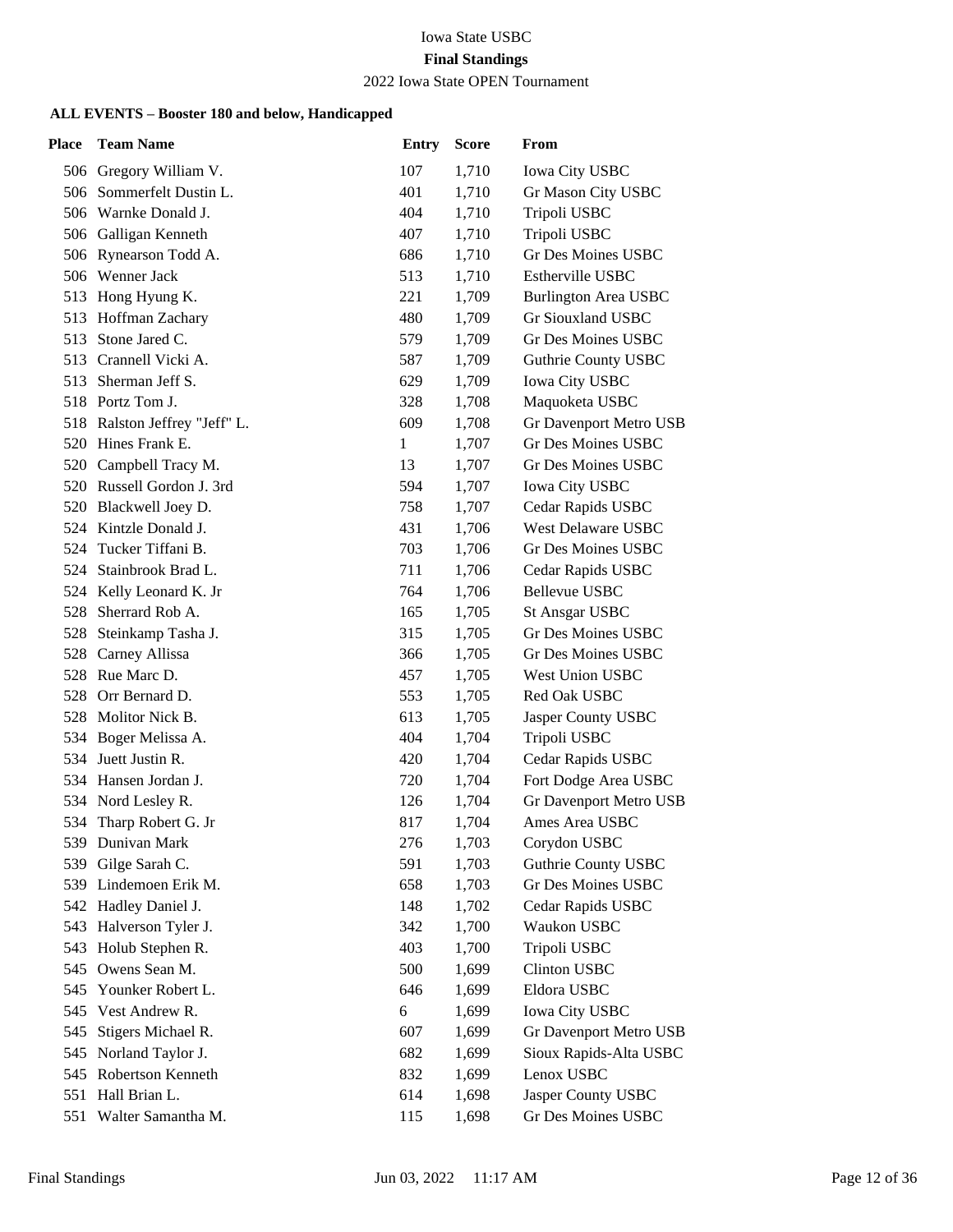# 2022 Iowa State OPEN Tournament

| Place | <b>Team Name</b>               | <b>Entry</b> | <b>Score</b> | From                       |
|-------|--------------------------------|--------------|--------------|----------------------------|
|       | 551 Kirkpatrick Gary R.        | 826          | 1,698        | Boone County USBC          |
|       | 554 Wehling Elizabeth A.       | 407          | 1,697        | Tripoli USBC               |
|       | 554 Wickman Jenny L.           | 580          | 1,697        | Independence USBC          |
|       | 554 Swanson William C.         | 445          | 1,697        | Iowa City USBC             |
|       | 554 Hoisington Allan D.        | 232          | 1,697        | <b>Boone County USBC</b>   |
| 554   | Kass Matt W.                   | 381          | 1,697        | Dubuque Area USBC          |
| 559   | Mahoney Chris T.               | 184          | 1,696        | <b>Council Bluffs USBC</b> |
|       | 559 Barton Ryan J.             | 266          | 1,696        | Mt Pleasant USBC           |
|       | 559 Lowe Matt B.               | 546          | 1,696        | Spencer USBC               |
| 559   | Stoll Troy D.                  | 703          | 1,696        | Gr Des Moines USBC         |
| 563   | Burkhart Bob A.                | 175          | 1,695        | <b>Belmond USBC</b>        |
|       | 563 McConaughy Kevin L.        | 377          | 1,695        | Gr Mason City USBC         |
|       | 563 Cable-Larson Hannah C.     | 420          | 1,695        | Cedar Rapids USBC          |
|       | 563 Hanselman Mary             | 581          | 1,695        | Humboldt Iowa USBC         |
|       | 563 Pacheco Neil               | 803          | 1,695        | Fort Dodge Area USBC       |
|       | 568 Farrington-Howrey Vicky J. | 264          | 1,694        | Mt Pleasant USBC           |
|       | 568 Hawbaker Sonja R.          | 444          | 1,694        | Iowa City USBC             |
|       | 568 Possehl Mallory J.         | 827          | 1,694        | Camanche USBC              |
| 571   | Zobrist Alan W.                | 133          | 1,693        | Gr Mason City USBC         |
|       | 571 Lackore Joshua M.          | 426          | 1,693        | Osage USBC                 |
| 573   | Rader Kristi K.                | 402          | 1,692        | Tripoli USBC               |
| 573   | Boger Jeni J.                  | 406          | 1,692        | Tripoli USBC               |
| 573   | Anderson Scott A. Jr           | 503          | 1,692        | Gr Mason City USBC         |
|       | 573 Schwarze Travis J.         | 408          | 1,692        | Tripoli USBC               |
| 577   | Mayer Kathy M.                 | 427          | 1,691        | Osage USBC                 |
| 577   | Jones Andy E.                  | 868          | 1,691        | Gr Cedar Valley USBC       |
| 579   | Thompson John P.               | 111          | 1,690        | Iowa City USBC             |
|       | 579 Wallace Billy D. Jr        | 316          | 1,690        | <b>Gr Des Moines USBC</b>  |
| 579   | Thielen Ernie                  | 683          | 1,690        | Fort Dodge Area USBC       |
| 579   | Berry Ryan J.                  | 711          | 1,690        | Cedar Rapids USBC          |
| 579   | Sanders Willie Lll             | 746          | 1,690        | Gr Des Moines USBC         |
| 579   | Hicks Austin J.                | 773          | 1,690        | Monticello USBC            |
|       | 579 Collins Duane R.           | 792          | 1,690        | Pella USBC                 |
| 586   | Wilcox Joshua R.               | 147          | 1,689        | Cedar Rapids USBC          |
|       | 586 Mack Emily                 | 606          | 1,689        | Gr Davenport Metro USB     |
|       | 586 Mangin Michee Y.           | 661          | 1,689        | Gr Des Moines USBC         |
|       | 586 La Point Rikki L.          | 59           | 1,689        | Ottumwa Area USBC          |
|       | 590 Renslow Sean B.            | 46           | 1,688        | <b>Stuart USBC</b>         |
| 590   | Kanke Jock W.                  | 142          | 1,688        | Cedar Rapids USBC          |
|       | 590 Lovett Dustin J.           | 274          | 1,688        | Corydon USBC               |
|       | 590 Kass Marty W.              | 383          | 1,688        | Dubuque Area USBC          |
| 590   | Boege Jennifer L.              | 428          | 1,688        | Grundy Center USBC         |
| 590   | Claussen Scott                 | 584          | 1,688        | Manning USBC               |
|       | 590 Epperson Maureen A.        | 868          | 1,688        | Gr Cedar Valley USBC       |
| 597   | Roder Shannon C.               | 9            | 1,687        | Sioux Rapids-Alta USBC     |
| 597   | Newman Tyler J.                | 678          | 1,687        | Ida Grove USBC             |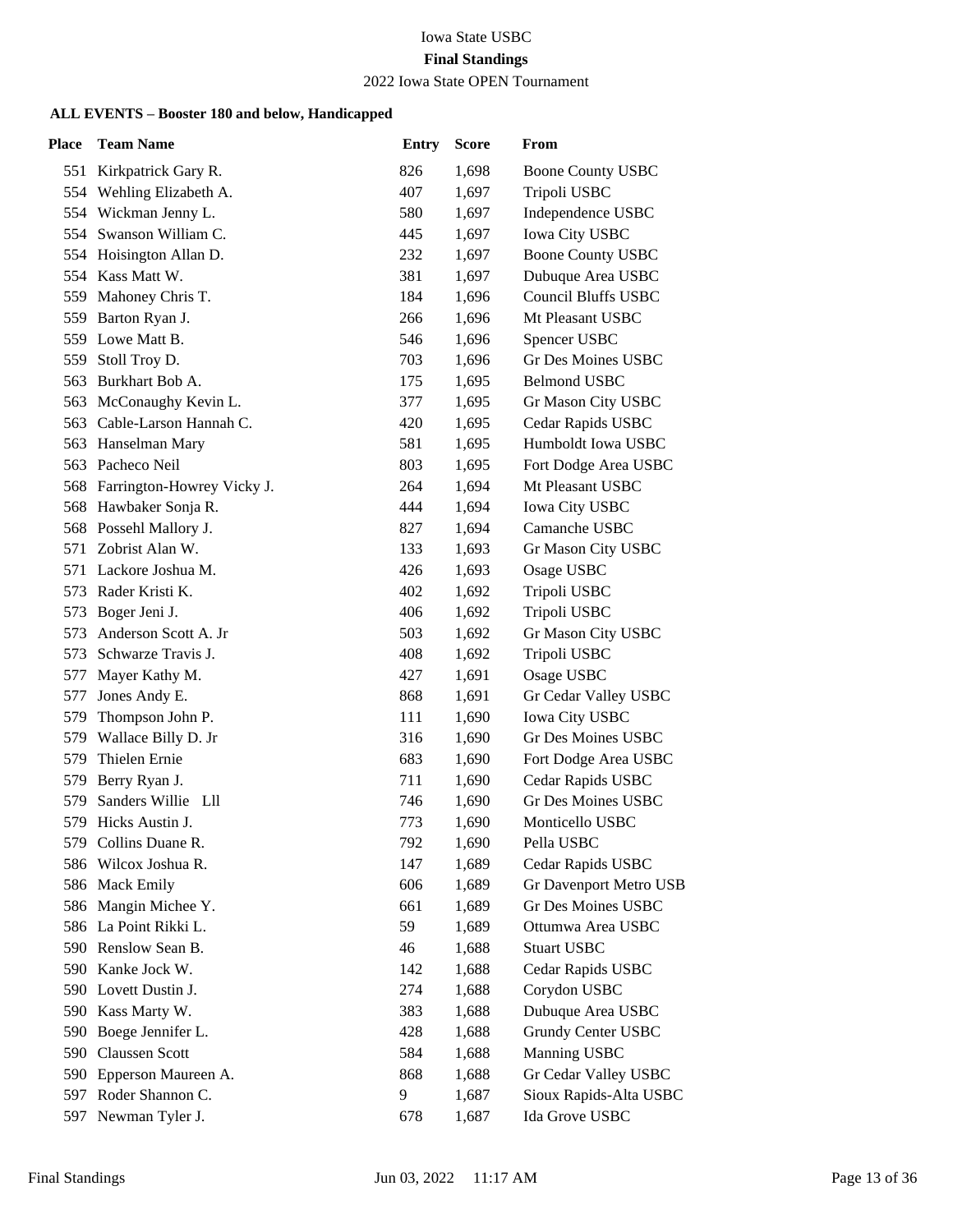# 2022 Iowa State OPEN Tournament

| Place | <b>Team Name</b>         | <b>Entry</b> | <b>Score</b> | From                         |
|-------|--------------------------|--------------|--------------|------------------------------|
|       | 597 Schwandt Andy G.     | 814          | 1,687        | Marshalltown Area USBC       |
|       | 600 Glaser Dennis H.     | 334          | 1,686        | Maquoketa USBC               |
|       | 600 Fellers Anthony      | 619          | 1,686        | <b>Iowa Great Lakes USBC</b> |
|       | 600 Stair Justin D.      | 730          | 1,686        | Dubuque Area USBC            |
|       | 600 White Joyce E.       | 761          | 1,686        | Fort Dodge Area USBC         |
|       | 604 Ivanov Michael R.    | 465          | 1,685        | Dubuque Area USBC            |
|       | 604 Bergquist William J. | 646          | 1,685        | Eldora USBC                  |
|       | 604 Landsness Mikayla R. | 682          | 1,685        | Sioux Rapids-Alta USBC       |
|       | 604 Hetland Jamie S.     | 397          | 1,685        | Ames Area USBC               |
|       | 604 Kraus Jordan D.      | 775          | 1,685        | Monticello USBC              |
| 609   | Snyder Bill D.           | 139          | 1,684        | Cedar Rapids USBC            |
|       | 609 Sommerfelt Loren     | 402          | 1,684        | Tripoli USBC                 |
|       | 609 Thomas Daniel L.     | 507          | 1,684        | Appanoose/Davis County       |
|       | 612 Peitz Gary B.        | 87           | 1,683        | North Lee County USBC        |
|       | 612 Westrem Lester M.    | 356          | 1,683        | Stacyville USBC              |
|       | 612 Lombard Frederick P. | 371          | 1,683        | Fort Dodge Area USBC         |
|       | 612 Gerk James A.        | 425          | 1,683        | Osage USBC                   |
|       | 612 Hicks M. Michelle    | 664          | 1,683        | <b>Gr Des Moines USBC</b>    |
|       | 612 Price Jason M.       | 674          | 1,683        | Jasper County USBC           |
|       | 612 Plathe Daniel A.     | 741          | 1,683        | <b>Gr Des Moines USBC</b>    |
|       | 612 Avis Abagail J.      | 857          | 1,683        | Gr Cedar Valley USBC         |
|       | 620 Tonsfeldt Michael A. | 112          | 1,682        | Ames Area USBC               |
|       | 620 Campbell Destry D.   | 149          | 1,682        | Cedar Rapids USBC            |
|       | 620 Spring Craig W.      | 622          | 1,682        | Gr Des Moines USBC           |
|       | 620 Schwemm Chad E.      | 408          | 1,682        | Tripoli USBC                 |
|       | 624 Cimmiyotti Glenn J.  | 165          | 1,681        | <b>St Ansgar USBC</b>        |
| 624   | Topping Matthew D.       | 468          | 1,681        | Dubuque Area USBC            |
|       | 624 Truitt Bryan         | 752          | 1,681        | Muscatine USBC               |
|       | 624 Hosier Diane M.      | 869          | 1,681        | Gr Cedar Valley USBC         |
|       | 628 Monahan John L.      | 224          | 1,680        | Manning USBC                 |
| 628   | Hoeger Terry J.          | 250          | 1,680        | Dyersville USBC              |
|       | 628 Kirk Jake J.         | 331          | 1,680        | Maquoketa USBC               |
|       | 628 Brackett Jeffery     | 443          | 1,680        | Oelwein USBC                 |
|       | 628 Peterson Reese D.    | 516          | 1,680        | Estherville USBC             |
| 628   | Schmidt Leonard M.       | 522          | 1,680        | Independence USBC            |
|       | 628 Druyff Danielle L.   | 671          | 1,680        | Jasper County USBC           |
| 628   | Mayer Joe                | 356          | 1,680        | Stacyville USBC              |
| 628   | Allen Theresa            | 869          | 1,680        | Gr Cedar Valley USBC         |
| 637   | Wessels Tyler J.         | 248          | 1,679        | Dyersville USBC              |
| 637   | Moses Michael T.         | 591          | 1,679        | <b>Guthrie County USBC</b>   |
| 637   | <b>Carpenter Shane</b>   | 622          | 1,679        | Gr Des Moines USBC           |
| 637   | Gonzalez Tre             | 145          | 1,679        | Cedar Rapids USBC            |
| 637   | Starr Cheyanne D.        | 363          | 1,679        | <b>Gr Des Moines USBC</b>    |
| 642   | Scott Craig A. Jr        | 311          | 1,678        | Gr Des Moines USBC           |
|       | 642 Olson Cody S.        | 388          | 1,678        | Dubuque Area USBC            |
| 642   | Sabin Matt               | 492          | 1,678        | Sigourney USBC               |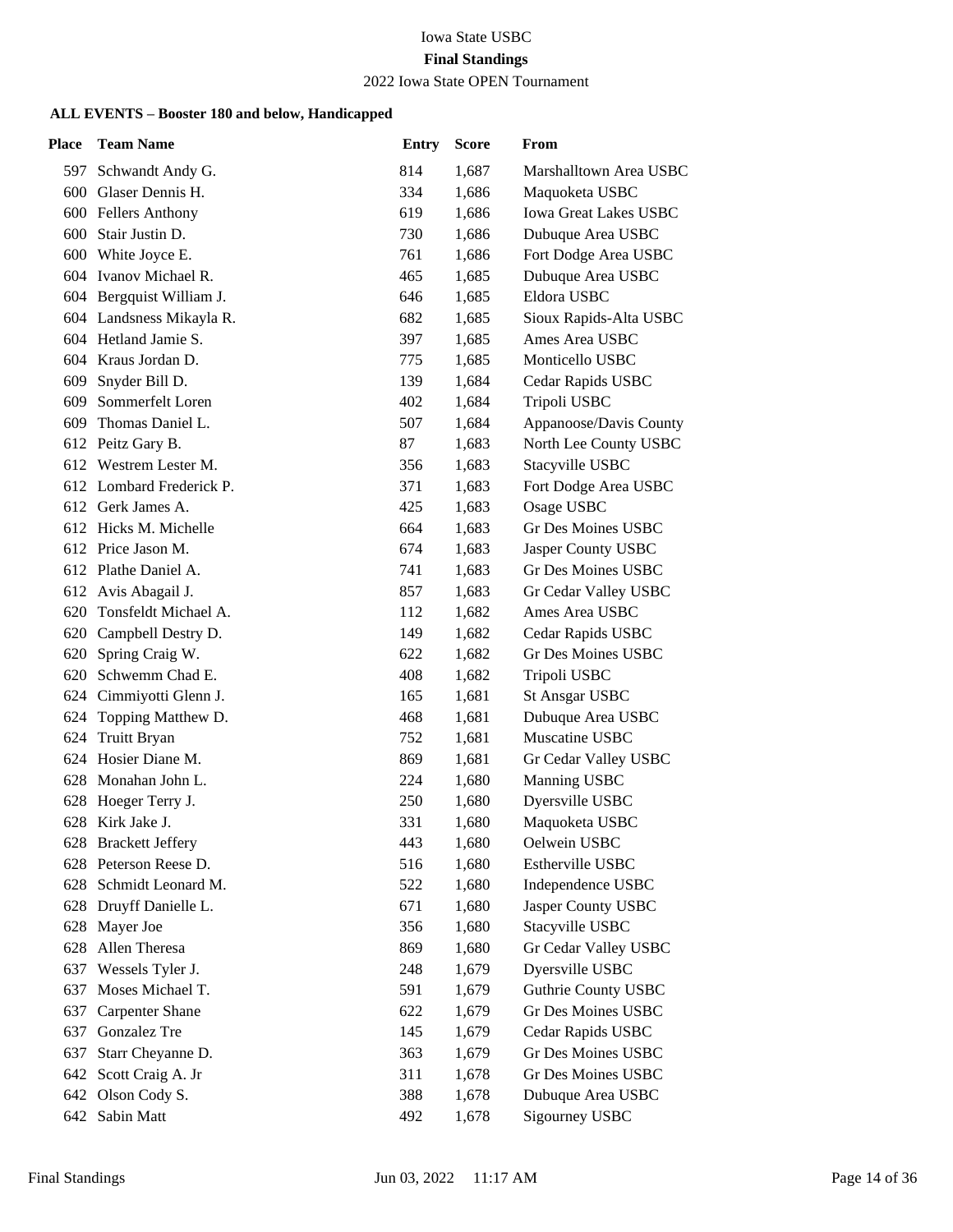#### 2022 Iowa State OPEN Tournament

| <b>Place</b> | <b>Team Name</b>         | <b>Entry</b> | <b>Score</b> | From                        |
|--------------|--------------------------|--------------|--------------|-----------------------------|
|              | 642 Kremer Mike D.       | 637          | 1,678        | Cedar Rapids USBC           |
|              | 646 Smith Missy S.       | 33           | 1,677        | Jasper County USBC          |
|              | 646 Medina Brittany A.   | 105          | 1,677        | Jasper County USBC          |
|              | 646 Gulyash Tim          | 443          | 1,677        | Oelwein USBC                |
|              | 646 Schmidt Molle J.     | 575          | 1,677        | Greene County USBC          |
|              | 646 Chamberlain Mark C.  | 812          | 1,677        | Ames Area USBC              |
|              | 651 Hofer Chad N.        | 34           | 1,676        | Jasper County USBC          |
|              | 651 Konrady Kayla M.     | 551          | 1,676        | Spencer USBC                |
| 651          | McDowell Jason E.        | 574          | 1,676        | Greene County USBC          |
| 651          | Bingaman Richard L.      | 620          | 1,676        | Ames Area USBC              |
| 651          | Gibson Justin G.         | 622          | 1,676        | Gr Des Moines USBC          |
|              | 656 Matlage Darrell N.   | 153          | 1,675        | Gr Des Moines USBC          |
| 656          | Reiland Steve C.         | 178          | 1,675        | <b>Belmond USBC</b>         |
|              | 656 Drumm Marvin E.      | 416          | 1,675        | Gr Davenport Metro USB      |
|              | 656 Yeomans Arlene R.    | 504          | 1,675        | Appanoose/Davis County      |
|              | 656 Meyer Dale A.        | 547          | 1,675        | Spencer USBC                |
| 661          | Wilcox Andrea L.         | 36           | 1,674        | Jasper County USBC          |
| 661          | Randolph Douglas S.      | 116          | 1,674        | Gr Des Moines USBC          |
|              | 661 Hougham Danielle R.  | 117          | 1,674        | <b>Gr Des Moines USBC</b>   |
|              | 661 Donald Lyle D.       | 495          | 1,674        | Sigourney USBC              |
|              | 661 Launderville Tom M.  | 573          | 1,674        | Greene County USBC          |
| 661          | Henry Ralph F. Jr        | 837          | 1,674        | Dubuque Area USBC           |
| 667          | Robinson Kenneth J.      | 3            | 1,673        | Ames Area USBC              |
| 667          | Vink Arlyn D.            | 202          | 1,673        | Gr Des Moines USBC          |
| 667          | Mcdade Joshua D.         | 400          | 1,673        | Tripoli USBC                |
| 667          | Renoux Troy A.           | 906          | 1,673        | Iowa City USBC              |
| 671          | Holder Salana J.         | 162          | 1,672        | <b>Council Bluffs USBC</b>  |
| 671          | Wilson Jennifer J.       | 574          | 1,672        | Greene County USBC          |
| 671          | Douglass Deb L.          | 587          | 1,672        | <b>Guthrie County USBC</b>  |
| 671          | Peyton Ryan C.           | 715          | 1,672        | Gr Cedar Valley USBC        |
| 675          | <b>Booms Melissa</b>     | 404          | 1,671        | Tripoli USBC                |
| 675          | Lewis Larry              | 442          | 1,671        | Oelwein USBC                |
| 675          | Clayton Elizabeth A.     | 571          | 1,671        | Greene County USBC          |
| 675          | Hibbs Larry V.           | 80           | 1,671        | <b>Burlington Area USBC</b> |
| 679          | Crowe Gail C.            | 55           | 1,670        | Ottumwa Area USBC           |
| 679          | Halbach Paul A.          | 358          | 1,670        | Stacyville USBC             |
| 679          | Mullane Melissa M.       | 449          | 1,670        | Iowa City USBC              |
| 679          | Renard Larry D.          | 614          | 1,670        | Jasper County USBC          |
| 679          | Mayer Casey A.           | 168          | 1,670        | <b>St Ansgar USBC</b>       |
| 684          | Corwin Greg L.           | 35           | 1,669        | Jasper County USBC          |
| 684          | Alter Bronson E.         | 106          | 1,669        | <b>Iowa City USBC</b>       |
| 684          | <b>Brockmeyer Edward</b> | 276          | 1,669        | Corydon USBC                |
| 684          | Gier Donald C.           | 508          | 1,669        | Appanoose/Davis County      |
|              | 684 Garber Thomas J.     | 538          | 1,669        | Manning USBC                |
|              | 684 Fineran Patrick D.   | 538          | 1,669        | Manning USBC                |
| 684          | Skoglund Abigail L.      | 570          | 1,669        | Greene County USBC          |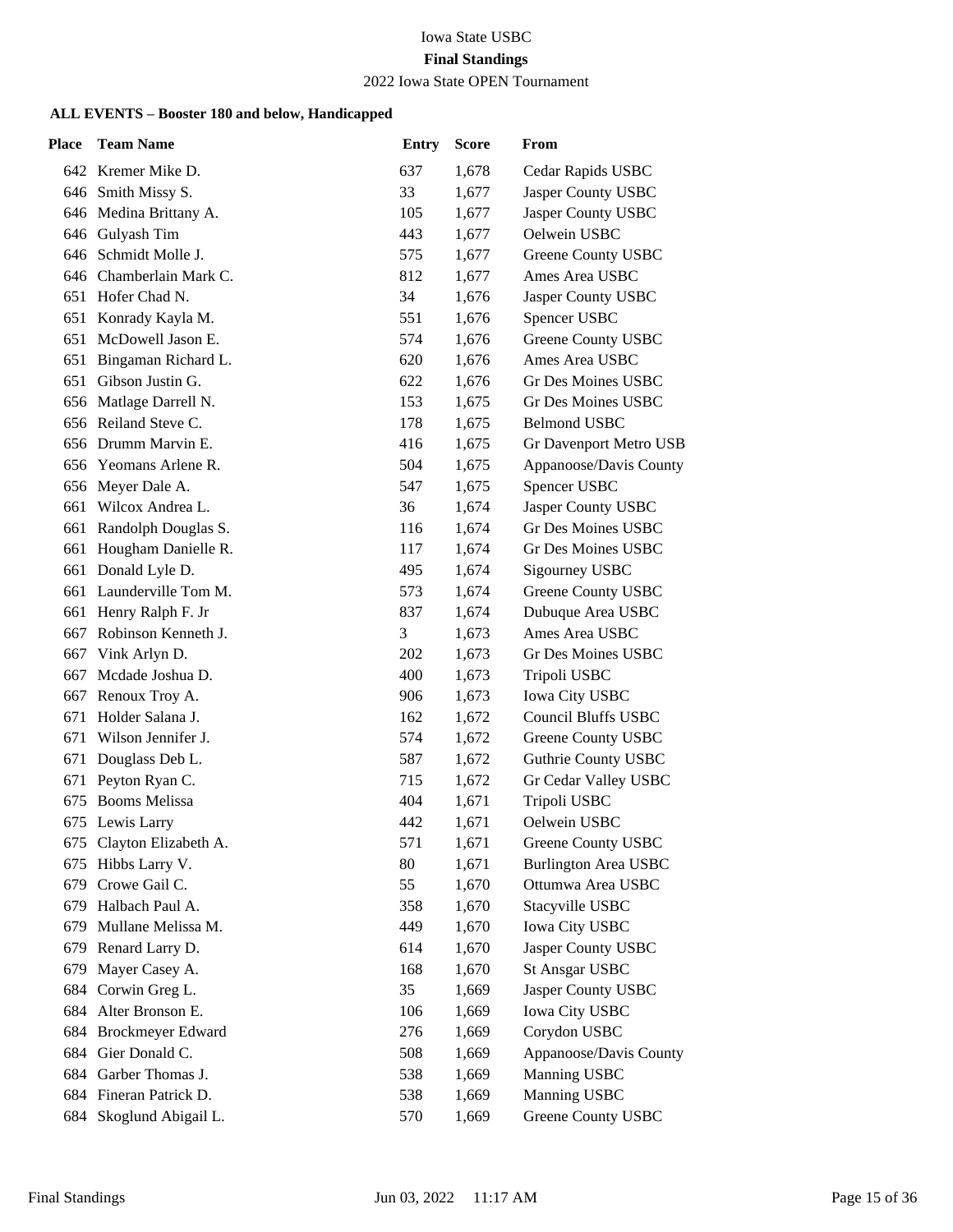#### 2022 Iowa State OPEN Tournament

| Place | <b>Team Name</b>                 | <b>Entry</b> | <b>Score</b> | From                       |
|-------|----------------------------------|--------------|--------------|----------------------------|
|       | 684 Arndorfer Michael J.         | 578          | 1,669        | Gr Mason City USBC         |
|       | 692 Hemann Nicole M.             | 167          | 1,668        | <b>St Ansgar USBC</b>      |
|       | 692 Elsinger Steve A.            | 250          | 1,668        | Dyersville USBC            |
| 692   | Thompson John P.                 | 485          | 1,668        | Anamosa USBC               |
| 692   | Yeomans John T.                  | 504          | 1,668        | Appanoose/Davis County     |
|       | 692 Hermsen Ron J.               | 523          | 1,668        | Independence USBC          |
|       | 692 Novak Jason T.               | 619          | 1,668        | Iowa Great Lakes USBC      |
|       | 698 Blunck Nathan P.             | 43           | 1,667        | Pella USBC                 |
| 698   | Williams Glen                    | 358          | 1,667        | Stacyville USBC            |
| 698   | Schmitt Sharon A.                | 428          | 1,667        | Grundy Center USBC         |
| 698   | Schneider Trevor W.              | 605          | 1,667        | New Hampton USBC           |
| 698   | Wenger Mike T.                   | 576          | 1,667        | Greene County USBC         |
| 703   | Berg James R.                    | 247          | 1,666        | Dyersville USBC            |
| 703   | McCartney David F.               | 311          | 1,666        | Gr Des Moines USBC         |
| 703   | Wicks Bryan R.                   | 395          | 1,666        | Ames Area USBC             |
| 703   | McCuen Jule J.                   | 527          | 1,666        | Red Oak USBC               |
| 703   | Mapes Pamela S.                  | 672          | 1,666        | Jasper County USBC         |
| 703   | Glover Jacob A.                  | 694          | 1,666        | <b>Gr Des Moines USBC</b>  |
| 703   | <b>Brady Chris</b>               | 754          | 1,666        | Gr Mason City USBC         |
| 703   | Origer Sarah                     | 129          | 1,666        | Gr Siouxland USBC          |
| 703   | Spencer Megan L.                 | 803          | 1,666        | Fort Dodge Area USBC       |
| 712   | Pettijohn Jeff D.                | 312          | 1,665        | <b>Gr Des Moines USBC</b>  |
|       | 712 Kramer Dalton A.             | 385          | 1,665        | Dubuque Area USBC          |
|       | 712 Dorenkamp Jamie L.           | 682          | 1,665        | Sioux Rapids-Alta USBC     |
|       | 712 Keenan Sara L.               | 765          | 1,665        | <b>Gr Des Moines USBC</b>  |
|       | 716 Engler Michael J.            | 244          | 1,664        | Dyersville USBC            |
|       | 716 Gilge Julie A.               | 588          | 1,664        | <b>Guthrie County USBC</b> |
|       | 716 Chapman James M.             | 658          | 1,664        | Gr Des Moines USBC         |
|       | 716 Peyton Clifford "Butch" C.   | 715          | 1,664        | Gr Cedar Valley USBC       |
|       | 716 Watkins-Schoenig Jennifer M. | 835          | 1,664        | Muscatine USBC             |
|       | 716 Miculinich Jordan L.         | 839          | 1,664        | Gr Cedar Valley USBC       |
|       | 722 Gonnerman Tim W.             | 288          | 1,663        | Sumner USBC                |
| 722   | West Hanna L.                    | 657          | 1,663        | <b>Gr Des Moines USBC</b>  |
| 722   | Whitney Greg H.                  | 793          | 1,663        | Gr Des Moines USBC         |
| 725   | Kramer Kevin J.                  | 783          | 1,662        | Dubuque Area USBC          |
| 725   | Wassom Janet L.                  | 830          | 1,662        | Sanborn USBC               |
| 727   | Ryan Patrick G.                  | 54           | 1,661        | Ottumwa Area USBC          |
| 727   | Langfitt Dana D.                 | 173          | 1,661        | Gr Mason City USBC         |
| 727   | Walker Zachary D.                | 316          | 1,661        | Gr Des Moines USBC         |
| 727   | Kasper Dean E.                   | 542          | 1,661        | <b>Iowa City USBC</b>      |
| 727   | Klinge Kathy M.                  | 587          | 1,661        | <b>Guthrie County USBC</b> |
| 732   | Annis Tyler J.                   | 35           | 1,660        | Jasper County USBC         |
| 732   | Hackbart Alex M.                 | 166          | 1,660        | <b>St Ansgar USBC</b>      |
| 732   | Wilwert Ron J.                   | 244          | 1,660        | Dyersville USBC            |
| 732   | Shaull Jeff E.                   | 244          | 1,660        | Dyersville USBC            |
| 732   | Hayes Pat                        | 339          | 1,660        | Maquoketa USBC             |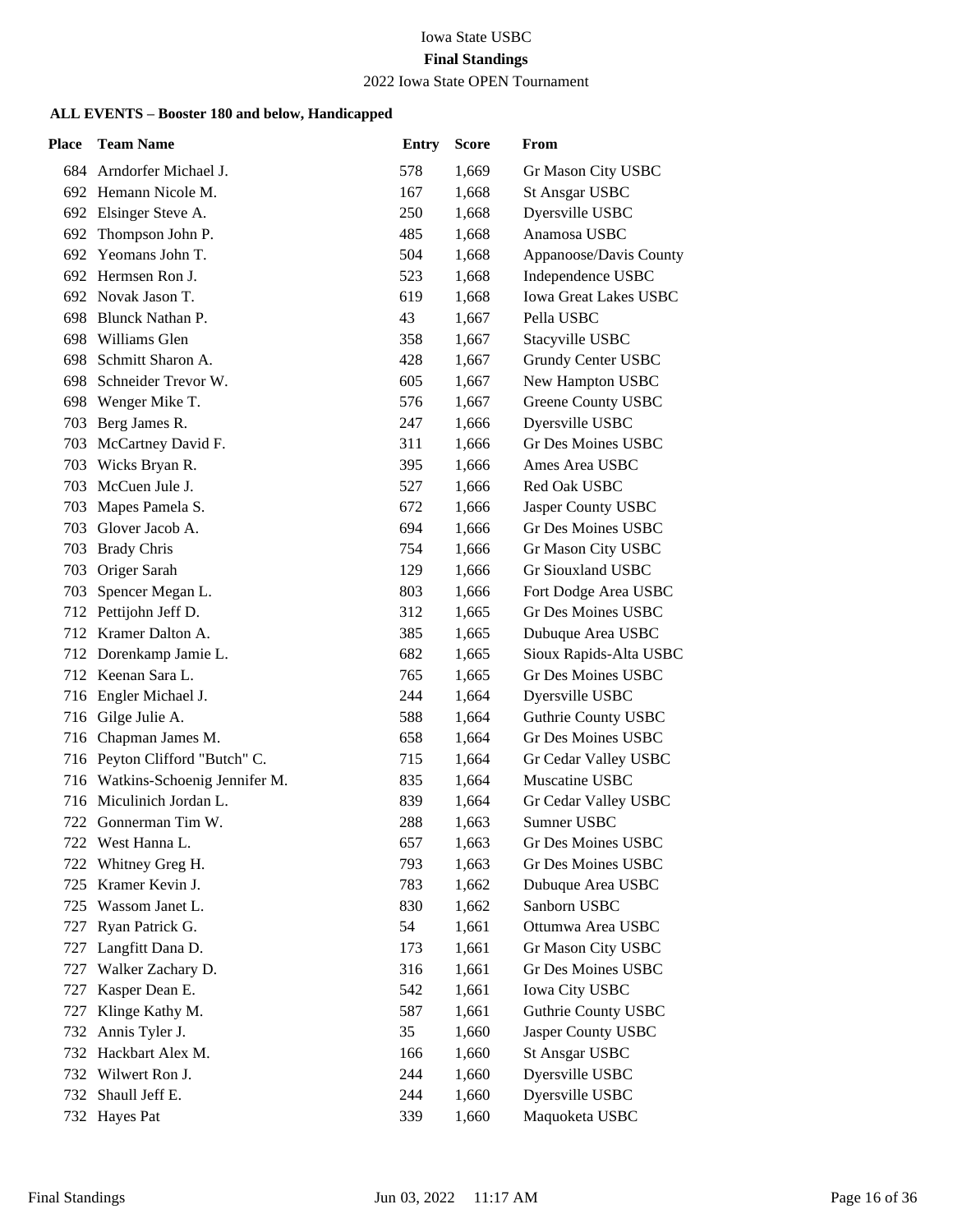#### 2022 Iowa State OPEN Tournament

| Place | <b>Team Name</b>         | <b>Entry</b> | <b>Score</b> | From                       |
|-------|--------------------------|--------------|--------------|----------------------------|
| 732   | Springer Mason M.        | 477          | 1,660        | Maquoketa USBC             |
| 732   | Gilge Kathryn A.         | 591          | 1,660        | <b>Guthrie County USBC</b> |
|       | 732 Westcott Mark A.     | 628          | 1,660        | Iowa City USBC             |
| 732   | Scheppler Kris C.        | 729          | 1,660        | Gr Mason City USBC         |
| 732   | Greiner Brandy J.        | 392          | 1,660        | Ames Area USBC             |
| 742   | Sommerfelt Jordan T.     | 401          | 1,659        | Gr Mason City USBC         |
|       | 742 Kahn Rob M.          | 669          | 1,659        | Jasper County USBC         |
|       | 742 Rockwell Ashlee A.   | 817          | 1,659        | Ames Area USBC             |
|       | 745 Chance Bob W.        | 115          | 1,658        | Gr Des Moines USBC         |
|       | 745 Larson Ryan          | 519          | 1,658        | <b>Estherville USBC</b>    |
| 745   | VanKleek Matt S.         | 547          | 1,658        | Spencer USBC               |
|       | 745 Kopaska Lisa         | 588          | 1,658        | Guthrie County USBC        |
| 745   | Holmes Shane M.          | 692          | 1,658        | Ottumwa Area USBC          |
| 750   | Gregory Allen L.         | 106          | 1,657        | Iowa City USBC             |
|       | 750 Hull Daniel          | 283          | 1,657        | Appanoose/Davis County     |
|       | 750 Cotton John J.       | 542          | 1,657        | Iowa City USBC             |
|       | 750 Mitchell David       | 740          | 1,657        | Ames Area USBC             |
|       | 750 Oetken Penny F.      | 478          | 1,657        | <b>Creston USBC</b>        |
| 750   | Bast David A.            | 840          | 1,657        | Gr Cedar Valley USBC       |
|       | 756 Stein Kenneth P.     | $\,8$        | 1,656        | Harlan USBC                |
|       | 756 Curtis Brenda        | 128          | 1,656        | Gr Siouxland USBC          |
|       | 756 Hemann Cody A.       | 167          | 1,656        | <b>St Ansgar USBC</b>      |
|       | 756 Knudson Gerry R.     | 254          | 1,656        | Fort Dodge Area USBC       |
|       | 756 Ross Jennifer K.     | 571          | 1,656        | Greene County USBC         |
|       | 756 Mathes Taylor J.     | 665          | 1,656        | Gr Des Moines USBC         |
|       | 756 Parks Robert J.      | 791          | 1,656        | Ottumwa Area USBC          |
| 763   | Mumby Steven W.          | 141          | 1,655        | Cedar Rapids USBC          |
| 763   | Rouse Amy J.             | 297          | 1,655        | Cedar Rapids USBC          |
| 763   | Dannen Hunter W.         | 322          | 1,655        | Marshalltown Area USBC     |
|       | 766 Wetterling Tanner W. | 70           | 1,654        | Ottumwa Area USBC          |
| 766   | Schade Scott M.          | 150          | 1,654        | Cedar Rapids USBC          |
|       | 766 Heins Nattalee M.    | 403          | 1,654        | Tripoli USBC               |
|       | 766 Schmidt Kenneth D.   | 575          | 1,654        | Greene County USBC         |
| 766   | Riley James D.           | 690          | 1,654        | Ottumwa Area USBC          |
|       | 766 Meyer Katie L.       | 887          | 1,654        | Gr Cedar Valley USBC       |
| 772   | Stritz Courtney L.       | 656          | 1,653        | Gr Des Moines USBC         |
|       | 772 Fulton Michael A.    | 414          | 1,653        | Gr Davenport Metro USB     |
| 772   | McMillen Shawn P.        | 870          | 1,653        | Gr Cedar Valley USBC       |
| 772   | McCauley Emily A.        | 872          | 1,653        | Gr Cedar Valley USBC       |
| 776   | Jefferson Jerry L.       | 51           | 1,652        | Gr Des Moines USBC         |
| 776   | Rhoades Duane D. Jr      | 168          | 1,652        | <b>St Ansgar USBC</b>      |
| 776   | Tye Kristina             | 233          | 1,652        | <b>Atlantic USBC</b>       |
|       | 776 Hermsen Brian J.     | 523          | 1,652        | Independence USBC          |
|       | 776 Weis Seth A.         | 584          | 1,652        | Manning USBC               |
|       | 776 Faust Scott D.       | 524          | 1,652        | Independence USBC          |
| 782   | Stuekerjuergen Christian | 88           | 1,651        | North Lee County USBC      |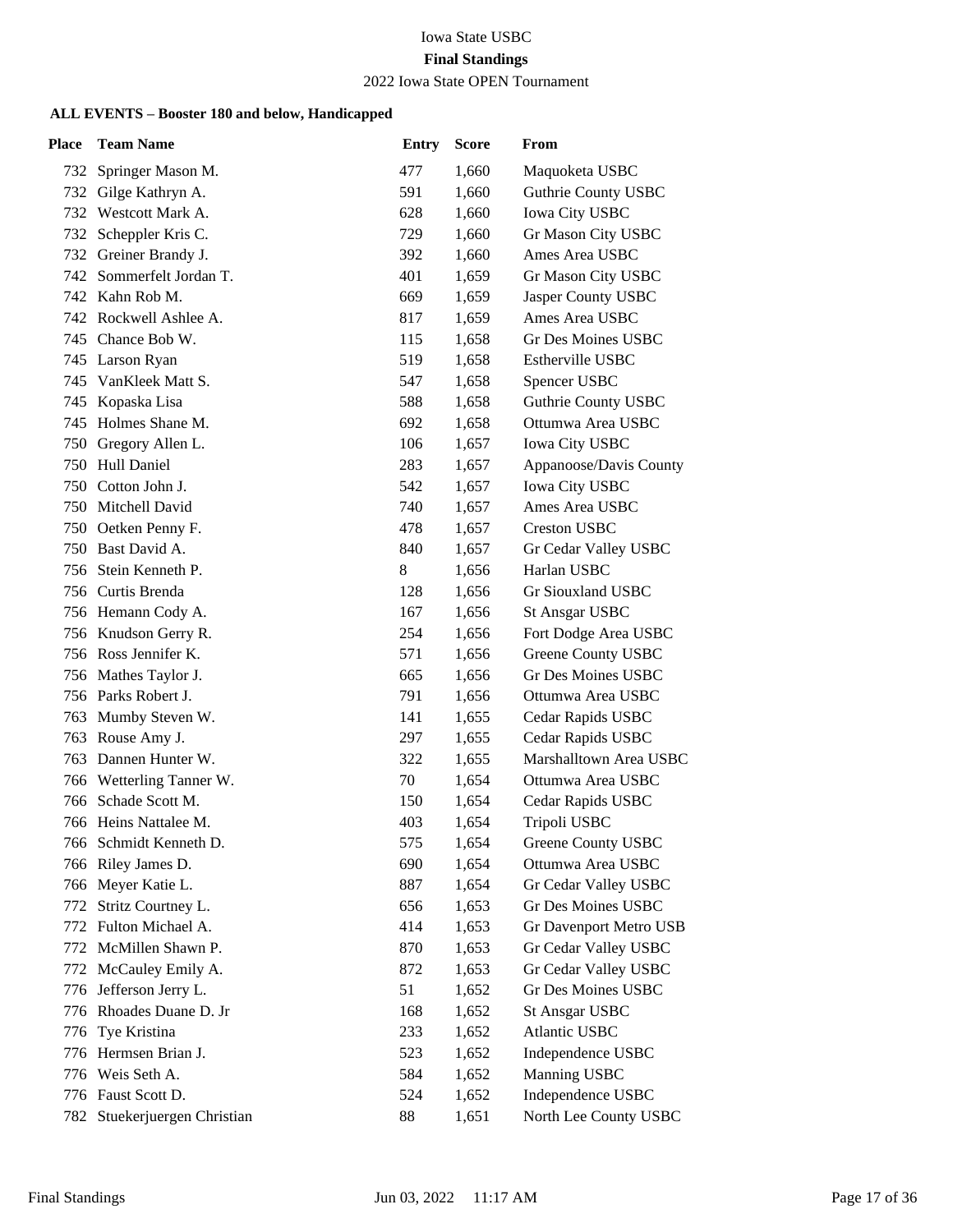#### 2022 Iowa State OPEN Tournament

| <b>Place</b> | <b>Team Name</b>          | <b>Entry</b> | <b>Score</b> | From                       |
|--------------|---------------------------|--------------|--------------|----------------------------|
|              | 782 Potts Stephanie L.    | 141          | 1,651        | Cedar Rapids USBC          |
| 782          | Tofteland Barry M.        | 483          | 1,651        | Gr Des Moines USBC         |
|              | 782 Harrington Jillian    | 585          | 1,651        | <b>Guthrie County USBC</b> |
|              | 782 Murphy Eric P.        | 690          | 1,651        | Ottumwa Area USBC          |
| 787          | Johnson Aaron G.          | 421          | 1,650        | <b>Iowa City USBC</b>      |
| 787          | Stice Melanie E.          | 673          | 1,650        | Jasper County USBC         |
| 787          | Pieper John B.            | 88           | 1,650        | North Lee County USBC      |
|              | 790 Beland Jeffrey R.     | 166          | 1,649        | <b>St Ansgar USBC</b>      |
|              | 790 Livingood Craig       | 457          | 1,649        | <b>West Union USBC</b>     |
| 790          | Schwering Dawn D.         | 509          | 1,649        | Appanoose/Davis County     |
| 793          | Drews Tom                 | 320          | 1,648        | <b>Iowa City USBC</b>      |
|              | 793 Mills Toi A.          | 260          | 1,648        | Mt Pleasant USBC           |
| 795          | <b>Tesch Melody</b>       | 172          | 1,647        | <b>St Ansgar USBC</b>      |
| 795          | Zumbach Jim               | 431          | 1,647        | <b>West Delaware USBC</b>  |
| 795          | <b>Engelken Steve</b>     | 437          | 1,647        | <b>West Delaware USBC</b>  |
| 795.         | Juchem Keith              | 440          | 1,647        | Oelwein USBC               |
| 799          | Schaufenbuel Bryan L.     | 288          | 1,646        | Sumner USBC                |
| 799          | Menne Marc A.             | 456          | 1,646        | West Union USBC            |
| 799          | German Rodney N.          | 498          | 1,646        | <b>Gr Des Moines USBC</b>  |
| 799          | Ashby Renee A.            | 504          | 1,646        | Appanoose/Davis County     |
| 799          | Geurink Luke A.           | 567          | 1,646        | Muscatine USBC             |
| 799          | Richards Brittani A.      | 574          | 1,646        | Greene County USBC         |
| 799          | Mallicoat Jade J.         | 572          | 1,646        | Greene County USBC         |
|              | 799 Hower Rick L.         | 831          | 1,646        | Lenox USBC                 |
|              | 807 David Jacob A.        | 344          | 1,645        | Waukon USBC                |
|              | 807 Rhine Tammy L.        | 479          | 1,645        | <b>Creston USBC</b>        |
|              | 807 Webster Ammy M.       | 587          | 1,645        | <b>Guthrie County USBC</b> |
|              | 807 Kemnitz Daniel        | 683          | 1,645        | Fort Dodge Area USBC       |
| 811          | Myers Ryan J.             | 36           | 1,644        | Jasper County USBC         |
| 811          | Vaughn Jacob T.           | 124          | 1,644        | Ames Area USBC             |
| 811          | Jensen Danny R.           | 298          | 1,644        | Cedar Rapids USBC          |
|              | 811 Rausch Chris R.       | 594          | 1,644        | <b>Iowa City USBC</b>      |
|              | 811 Nadermann Pat F.      | 837          | 1,644        | Dubuque Area USBC          |
|              | 816 Weimerskirch Keith A. | 338          | 1,643        | Maquoketa USBC             |
|              | 816 Bartels Brandon       | 423          | 1,643        | Iowa City USBC             |
|              | 816 Eynon William R.      | 424          | 1,643        | Iowa City USBC             |
|              | 816 TenEyck Charlene      | 680          | 1,643        | Ida Grove USBC             |
|              | 816 Aronson Bradley L.    | 681          | 1,643        | Sioux Rapids-Alta USBC     |
| 821          | Pugh Evan D.              | 371          | 1,642        | Fort Dodge Area USBC       |
| 821          | Beck Diane L.             | 398          | 1,642        | Ames Area USBC             |
| 821          | Crees Richard L.          | 512          | 1,642        | Estherville USBC           |
| 821          | Katschke Donald J.        | 578          | 1,642        | Gr Mason City USBC         |
| 821          | Godsey Lisa L.            | 139          | 1,642        | Cedar Rapids USBC          |
|              | 826 Hills Bobbi J.        | 105          | 1,641        | Jasper County USBC         |
|              | 826 Mundt James W.        | 275          | 1,641        | Corydon USBC               |
|              | 826 Folken Joseph M.      | 880          | 1,641        | Monticello USBC            |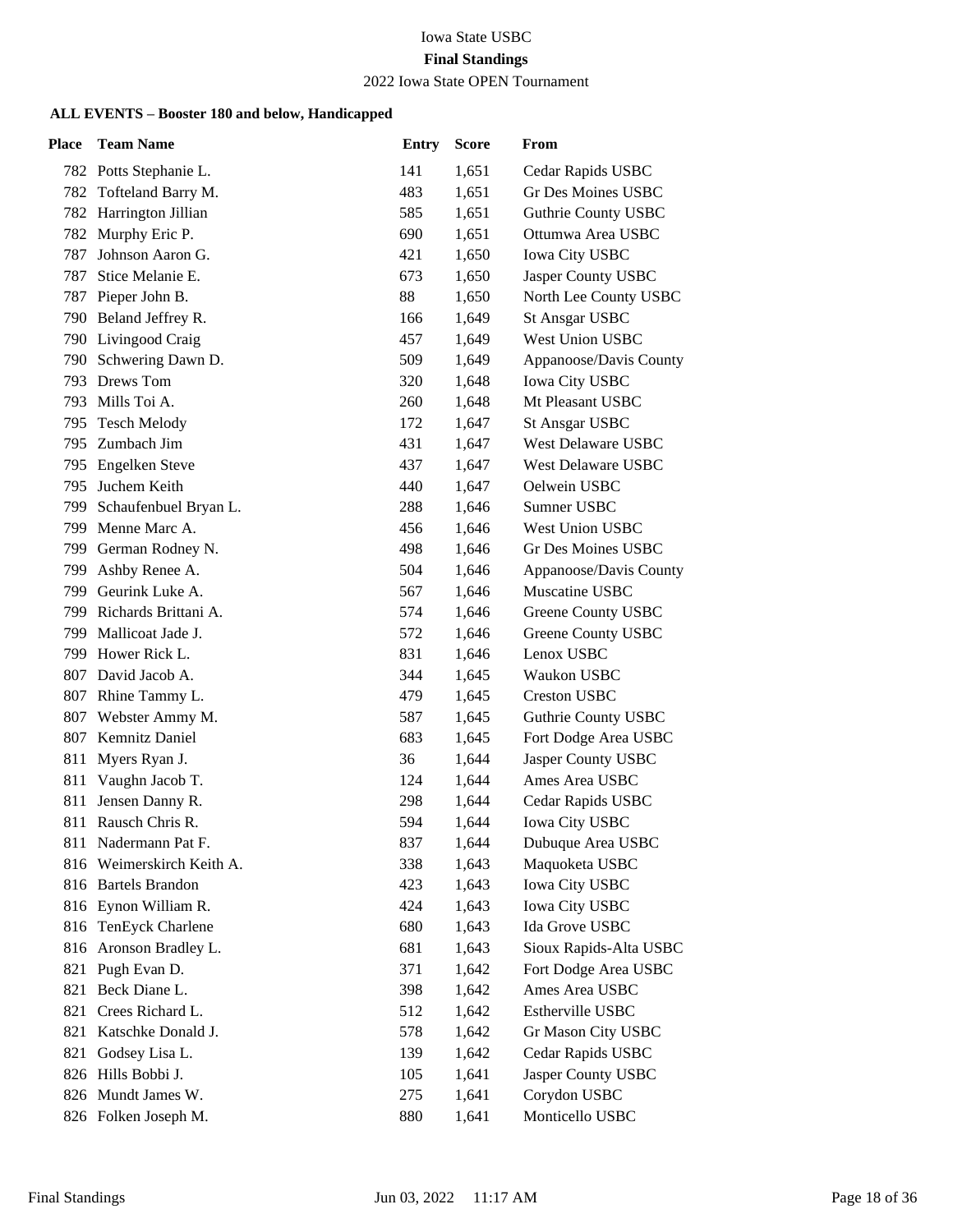#### 2022 Iowa State OPEN Tournament

| <b>Place</b> | <b>Team Name</b>                                 | <b>Entry</b> | <b>Score</b>   | From                                       |
|--------------|--------------------------------------------------|--------------|----------------|--------------------------------------------|
|              | 826 Elsberry Dennis R.                           | 876          | 1,641          | Gr Cedar Valley USBC                       |
|              | 830 Foss Robert A.                               | 99           | 1,640          | Greenfield USBC                            |
| 831          | Ely Evan T.                                      | 6            | 1,639          | <b>Iowa City USBC</b>                      |
|              | 831 Gibson Raelynn                               | 241          | 1,639          | De Witt USBC                               |
| 831          | Wendel Jessica J.                                | 682          | 1,639          | Sioux Rapids-Alta USBC                     |
|              | 831 Fear Kent D.                                 | 742          | 1,639          | Mt Pleasant USBC                           |
| 831          | Kloser Larry J.                                  | 251          | 1,639          | Dyersville USBC                            |
|              | 831 Polum Nick D.                                | 839          | 1,639          | Gr Cedar Valley USBC                       |
|              | 837 Wacker Austin C.                             | 88           | 1,638          | North Lee County USBC                      |
|              | 837 Funk Kelly R.                                | 400          | 1,638          | Tripoli USBC                               |
| 837          | Epstein Keith R.                                 | 693          | 1,638          | <b>Gr Des Moines USBC</b>                  |
| 837          | Pals Bruce R.                                    | 885          | 1,638          | Gr Cedar Valley USBC                       |
|              | 841 Cash Jennifer L.                             | 150          | 1,637          | Cedar Rapids USBC                          |
| 841          | Thompson David M.                                | 181          | 1,637          | <b>Belmond USBC</b>                        |
| 841          | Davis Larry L.                                   | 275          | 1,637          | Corydon USBC                               |
|              | 841 Ricke Duane H.                               | 370          | 1,637          | Fort Dodge Area USBC                       |
|              | 841 Rohm Jeffrey S.                              | 448          | 1,637          | <b>Iowa City USBC</b>                      |
| 841          | Michel Jason C.                                  | 610          | 1,637          | Gr Davenport Metro USB                     |
| 841          | Smith Andrea I.                                  | 781          | 1,637          | Cedar Rapids USBC                          |
|              | 841 Stevens Andy                                 | 691          | 1,637          | Ottumwa Area USBC                          |
| 849          | Schmuecker Cassie S.                             | 151          | 1,636          | Cedar Rapids USBC                          |
|              | 849 Bublitz Jacob D.                             | 166          | 1,636          | <b>St Ansgar USBC</b>                      |
|              | 849 Long Bryce A.                                | 193          | 1,636          | Cedar Rapids USBC                          |
|              | 849 Sweeney Tim L.                               | 388          | 1,636          | Dubuque Area USBC                          |
|              | 849 Thomas Anita G.                              | 473          | 1,636          | <b>Council Bluffs USBC</b>                 |
| 849          | Stacy Cheryl A.                                  | 659          | 1,636          | Gr Des Moines USBC                         |
| 849          | Kruse Justin R.                                  | 835          | 1,636          | Muscatine USBC                             |
|              | 856 Keppler Ronald D.                            | 437          | 1,635          | West Delaware USBC                         |
| 856          | Schwering Derek A.                               | 509          | 1,635          | Appanoose/Davis County                     |
|              | 856 Irvin Dan S.                                 | 544          | 1,635          | <b>Iowa City USBC</b>                      |
| 856          | Williams Kim R.                                  | 550          | 1,635          | Spencer USBC                               |
| 860          | Slife Dan J.                                     | 108          | 1,634          | Cedar Rapids USBC                          |
|              | 860 Westpfahl Scott A.                           | 227          | 1,634          | Sumner USBC                                |
| 860          | Hare Brian J.                                    | 477          | 1,634          | Maquoketa USBC                             |
| 860          | Thompson Greg                                    | 392          | 1,634          | Ames Area USBC                             |
|              | 860 Playle Brian L.                              | 808          | 1,634          | Oskaloosa USBC                             |
|              | 865 Pottorff Bryce B.                            | 690          | 1,633          | Ottumwa Area USBC                          |
| 865          | Howe Nick N.                                     | 506          | 1,633          | Appanoose/Davis County                     |
| 865          | Wassom Joel                                      | 830          | 1,633          | Sanborn USBC                               |
|              | 868 Bamrick Mindy M.                             | 141          | 1,632          | Cedar Rapids USBC                          |
| 868          | Wedebrand Brian L.                               | 516          | 1,632          | Estherville USBC                           |
|              | 870 Pace April L.                                | 752          | 1,631          | Muscatine USBC                             |
|              | 870 Losee Linda S.                               | 207          | 1,631          | <b>Gr Des Moines USBC</b>                  |
|              | 870 Brown Charles D.<br>870 Biscontine Sydney M. | 73           | 1,631          | <b>Burlington Area USBC</b>                |
|              | Thornburg Gary E.                                | 849<br>157   | 1,631<br>1,630 | Gr Cedar Valley USBC<br><b>Stuart USBC</b> |
| 874          |                                                  |              |                |                                            |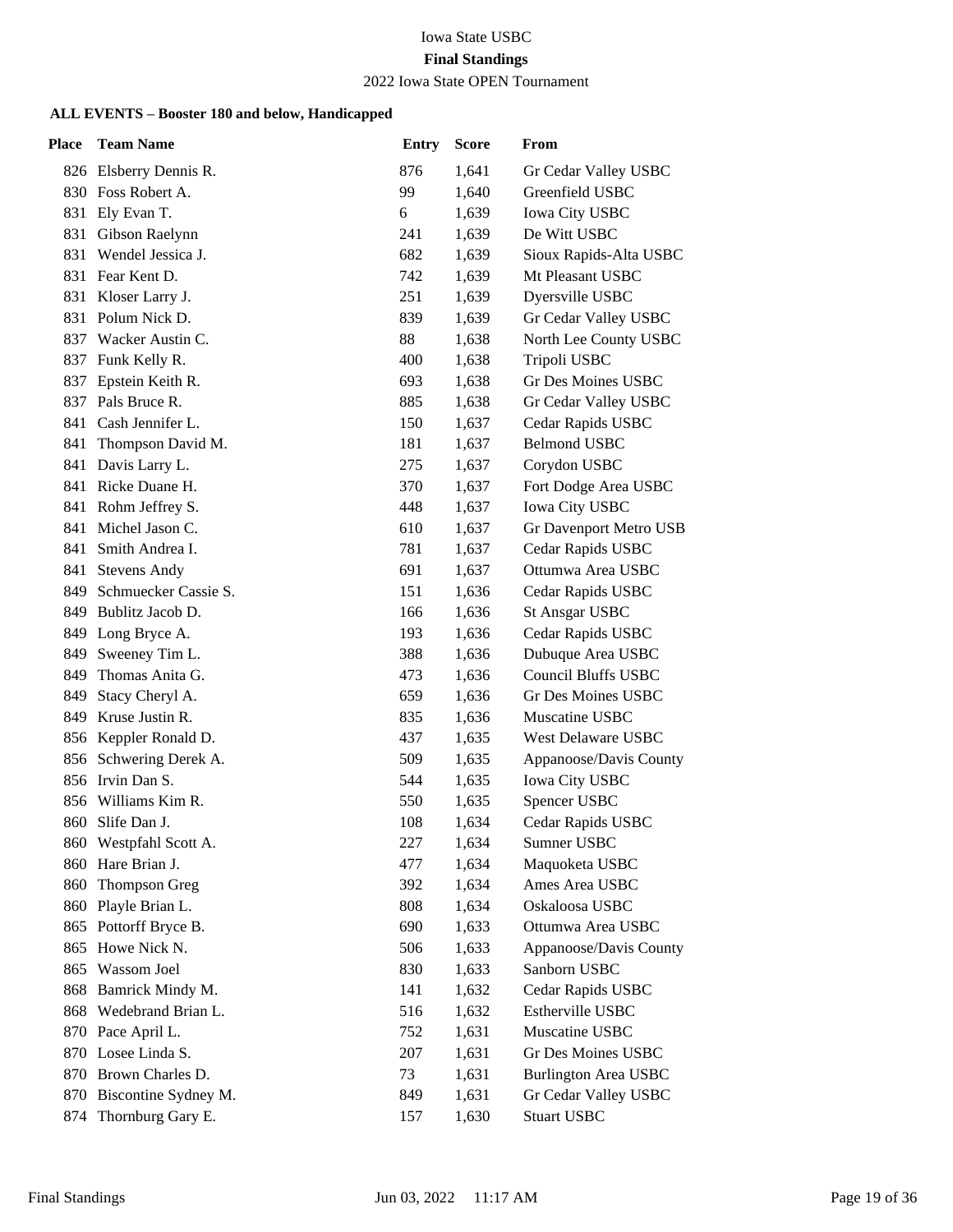#### 2022 Iowa State OPEN Tournament

| Place | <b>Team Name</b>          | <b>Entry</b> | <b>Score</b> | From                        |
|-------|---------------------------|--------------|--------------|-----------------------------|
| 875   | <b>Glover Rick</b>        | 19           | 1,629        | Pella USBC                  |
|       | 875 Welter Michele L.     | 333          | 1,629        | Dubuque Area USBC           |
| 875   | Strupp Travis J.          | 731          | 1,629        | Gr Davenport Metro USB      |
|       | 875 Corcoran Larry E.     | 860          | 1,629        | Gr Cedar Valley USBC        |
| 879   | Meyer Dennis D.           | 168          | 1,628        | <b>St Ansgar USBC</b>       |
| 879   | Shinogle Steve H.         | 315          | 1,628        | Gr Des Moines USBC          |
| 879   | Tucker Donnie L.          | 610          | 1,628        | Gr Davenport Metro USB      |
|       | 879 Foster Anna           | 684          | 1,628        | Fort Dodge Area USBC        |
| 883   | Hull Megan L.             | 283          | 1,627        | Appanoose/Davis County      |
| 883   | Gandara Adan              | 394          | 1,627        | Ames Area USBC              |
|       | 883 Lackore James M.      | 426          | 1,627        | Osage USBC                  |
|       | 883 Dausel Darin D.       | 676          | 1,627        | Ida Grove USBC              |
| 883   | Krieger Russell H.        | 219          | 1,627        | <b>Burlington Area USBC</b> |
| 888   | Talbert Ricky E.          | 236          | 1,626        | <b>Iowa City USBC</b>       |
| 888   | Gerischer Kolton          | 329          | 1,626        | Maquoketa USBC              |
|       | 888 Clayton Megan C.      | 575          | 1,626        | Greene County USBC          |
| 891   | Manary Del L.             | 59           | 1,625        | Ottumwa Area USBC           |
| 891   | Cole David B.             | 65           | 1,625        | Dubuque Area USBC           |
| 891   | Canny Bryan A.            | 71           | 1,625        | Ottumwa Area USBC           |
| 891   | Schreiber Brandon J.      | 589          | 1,625        | <b>Guthrie County USBC</b>  |
| 891   | Sedlock Allyson M.        | 35           | 1,625        | Jasper County USBC          |
|       | 896 Parker Todd W.        | 142          | 1,624        | Cedar Rapids USBC           |
|       | 896 Roederer Deborah S.   | 263          | 1,624        | Mt Pleasant USBC            |
|       | 896 Wagner Pete E.        | 358          | 1,624        | Stacyville USBC             |
|       | 896 Klapperich Paul A.    | 359          | 1,624        | Stacyville USBC             |
|       | 896 Blaisdell Sherry A.   | 361          | 1,624        | <b>Gr Des Moines USBC</b>   |
|       | 896 Minger Mark (Jeff) II | 486          | 1,624        | Anamosa USBC                |
|       | 896 Kurriger Brian R.     | 561          | 1,624        | Muscatine USBC              |
|       | 896 Brinkmeyer Robert J.  | 816          | 1,624        | Eldora USBC                 |
| 896   | Allen Tim A.              | 837          | 1,624        | Dubuque Area USBC           |
| 905   | Gibson Jessica            | 241          | 1,623        | De Witt USBC                |
| 905   | Schmidt Denny K.          | 293          | 1,623        | Charles City USBC           |
|       | 905 Riesberg Richard A.   | 687          | 1,623        | Grundy Center USBC          |
| 905   | <b>Triggs Brett</b>       | 518          | 1,623        | Estherville USBC            |
| 905   | Brandt Jonathon J.        | 537          | 1,623        | Manning USBC                |
|       | 905 Meeker Michael L.     | 810          | 1,623        | Ames Area USBC              |
| 911   | Horton Dallas D.          | 53           | 1,622        | Keokuk USBC                 |
|       | 911 Parsons Cory W.       | 375          | 1,622        | Gr Mason City USBC          |
|       | 911 Davidson Randy J.     | 402          | 1,622        | Tripoli USBC                |
|       | 911 Casper Emalee R.      | 592          | 1,622        | Iowa City USBC              |
| 911   | Schindler Cassandra M.    | 592          | 1,622        | Iowa City USBC              |
| 911   | Fuller Tyler              | 518          | 1,622        | Estherville USBC            |
| 911   | Gonzalez Jennifer M.      | 524          | 1,622        | Independence USBC           |
| 911   | Watts Chad                | 796          | 1,622        | Gr Des Moines USBC          |
| 919   | Flugge Andy D.            | 165          | 1,621        | <b>St Ansgar USBC</b>       |
| 919   | Boege Kyla L.             | 875          | 1,621        | Gr Cedar Valley USBC        |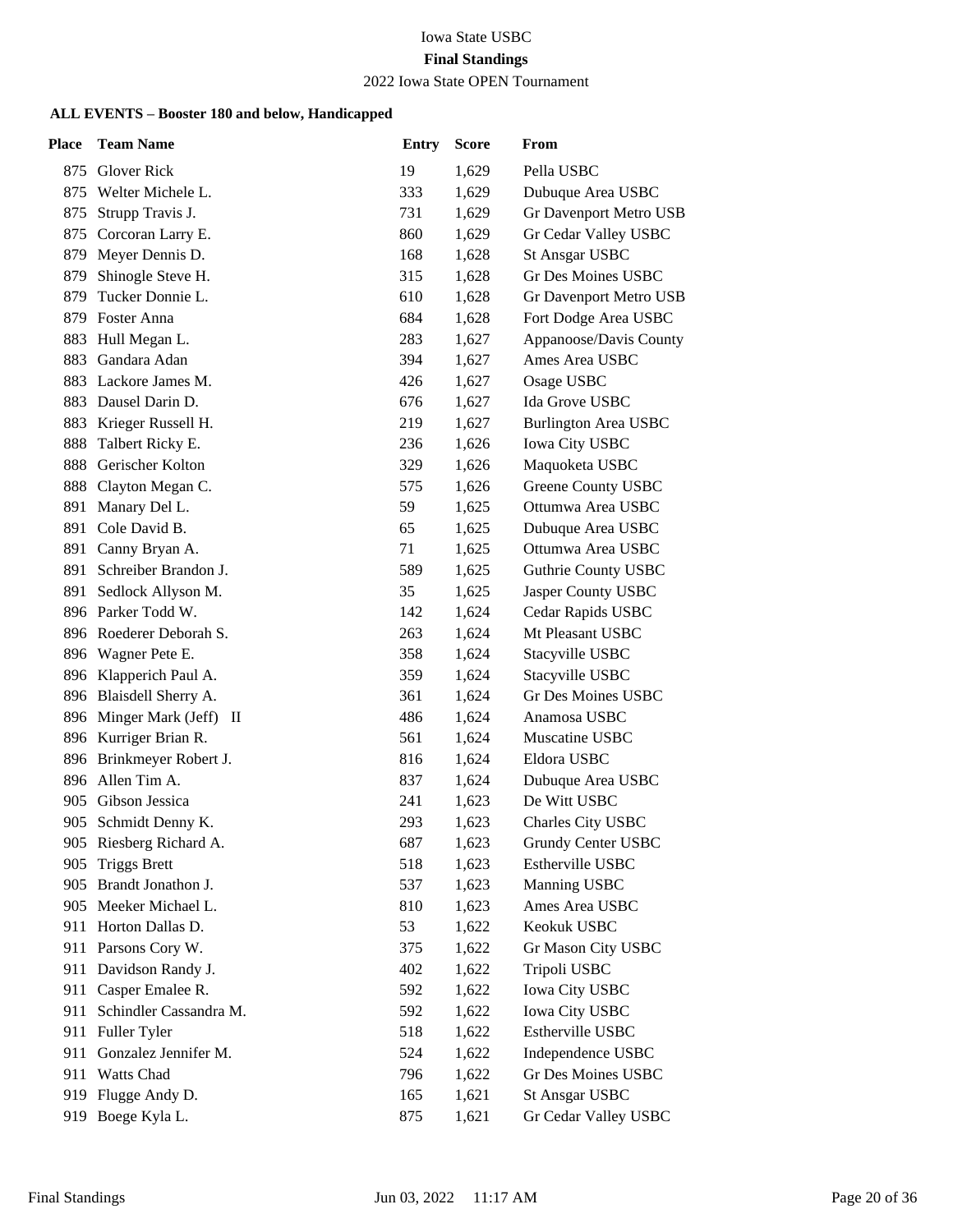#### 2022 Iowa State OPEN Tournament

| <b>Place</b> | <b>Team Name</b>         | <b>Entry</b> | <b>Score</b> | From                        |
|--------------|--------------------------|--------------|--------------|-----------------------------|
|              | 919 Lorentzen Jesse L.   | 616          | 1,621        | Greene County USBC          |
|              | 919 Burtnett Adam R.     | 876          | 1,621        | Gr Cedar Valley USBC        |
|              | 923 Pierce Dustin        | 403          | 1,620        | Tripoli USBC                |
|              | 923 Struecker Diane M.   | 581          | 1,620        | Humboldt Iowa USBC          |
|              | 923 Thompson Cliff R.    | 585          | 1,620        | Guthrie County USBC         |
| 923          | Grimm Stanley J.         | 670          | 1,620        | Jasper County USBC          |
|              | 923 Keenan Annette       | 708          | 1,620        | Fort Dodge Area USBC        |
|              | 928 Ancell David F.      | 51           | 1,619        | Gr Des Moines USBC          |
|              | 928 Parkinson Ronald C.  | 78           | 1,619        | <b>Burlington Area USBC</b> |
|              | 928 Filloon Travis G.    | 370          | 1,619        | Fort Dodge Area USBC        |
|              | 928 Kee Chris J.         | 372          | 1,619        | Fort Dodge Area USBC        |
|              | 928 Penney Mark A.       | 426          | 1,619        | Osage USBC                  |
| 928          | Stocks Jacob J.          | 431          | 1,619        | West Delaware USBC          |
| 928          | Glantz Sara V.           | 508          | 1,619        | Appanoose/Davis County      |
|              | 928 Fisher-Krug Jenny R. | 550          | 1,619        | Spencer USBC                |
|              | 928 Smith James R. Sr    | 776          | 1,619        | Monticello USBC             |
|              | 937 Wardlow Kirk B.      | 504          | 1,618        | Appanoose/Davis County      |
| 937          | Borkowski James A.       | 533          | 1,618        | Manning USBC                |
|              | 937 Vollstedt Jared M.   | 537          | 1,618        | Manning USBC                |
|              | 940 Hale Brian W.        | 89           | 1,617        | North Lee County USBC       |
|              | 940 Wehling Dylan        | 404          | 1,617        | Tripoli USBC                |
|              | 940 Schiltz Tom          | 441          | 1,617        | Oelwein USBC                |
|              | 943 Kester Randall M.    | 220          | 1,616        | <b>Burlington Area USBC</b> |
|              | 943 Shanks Wesley E.     | 274          | 1,616        | Corydon USBC                |
|              | 943 Kramer Tanner J.     | 388          | 1,616        | Dubuque Area USBC           |
|              | 943 Davis Tim            | 406          | 1,616        | Tripoli USBC                |
|              | 943 Hochrein Michelle A. | 469          | 1,616        | Dubuque Area USBC           |
|              | 943 Kress Travis D.      | 698          | 1,616        | Independence USBC           |
|              | 943 Bruns Alisia A.      | 799          | 1,616        | Forest City USBC            |
|              | 950 Shotts Jason         | 59           | 1,615        | Ottumwa Area USBC           |
| 950-         | Schimunek Aaron R.       | 124          | 1,615        | Ames Area USBC              |
|              | 950 Bublitz Jerry L.     | 166          | 1,615        | <b>St Ansgar USBC</b>       |
|              | 950 Koonce Craig         | 302          | 1,615        | <b>Grundy Center USBC</b>   |
|              | 954 Koester Jennifer L.  | 349          | 1,614        | Waukon USBC                 |
|              | 954 Everitt Jennifer A.  | 453          | 1,614        | West Union USBC             |
|              | 954 Merrifield Josh J.   | 510          | 1,614        | Cedar Rapids USBC           |
|              | 954 Lawson Brad          | 683          | 1,614        | Fort Dodge Area USBC        |
|              | 954 Mulholland Lynn      | 723          | 1,614        | Fort Dodge Area USBC        |
|              | 954 Perez Jason C.       | 750          | 1,614        | Muscatine USBC              |
|              | 954 Eagle Robert         | 835          | 1,614        | Muscatine USBC              |
| 961          | Hilsabeck Virgil L.      | 112          | 1,613        | Ames Area USBC              |
| 961          | Greene Brian J.          | 140          | 1,613        | Cedar Rapids USBC           |
|              | 961 Powers Todd J.       | 201          | 1,613        | Camanche USBC               |
|              | 961 Baldwin Liz L.       | 591          | 1,613        | Guthrie County USBC         |
| 961          | Munson Kariann L.        | 670          | 1,613        | Jasper County USBC          |
| 961          | Watje Kelsey             | 680          | 1,613        | Ida Grove USBC              |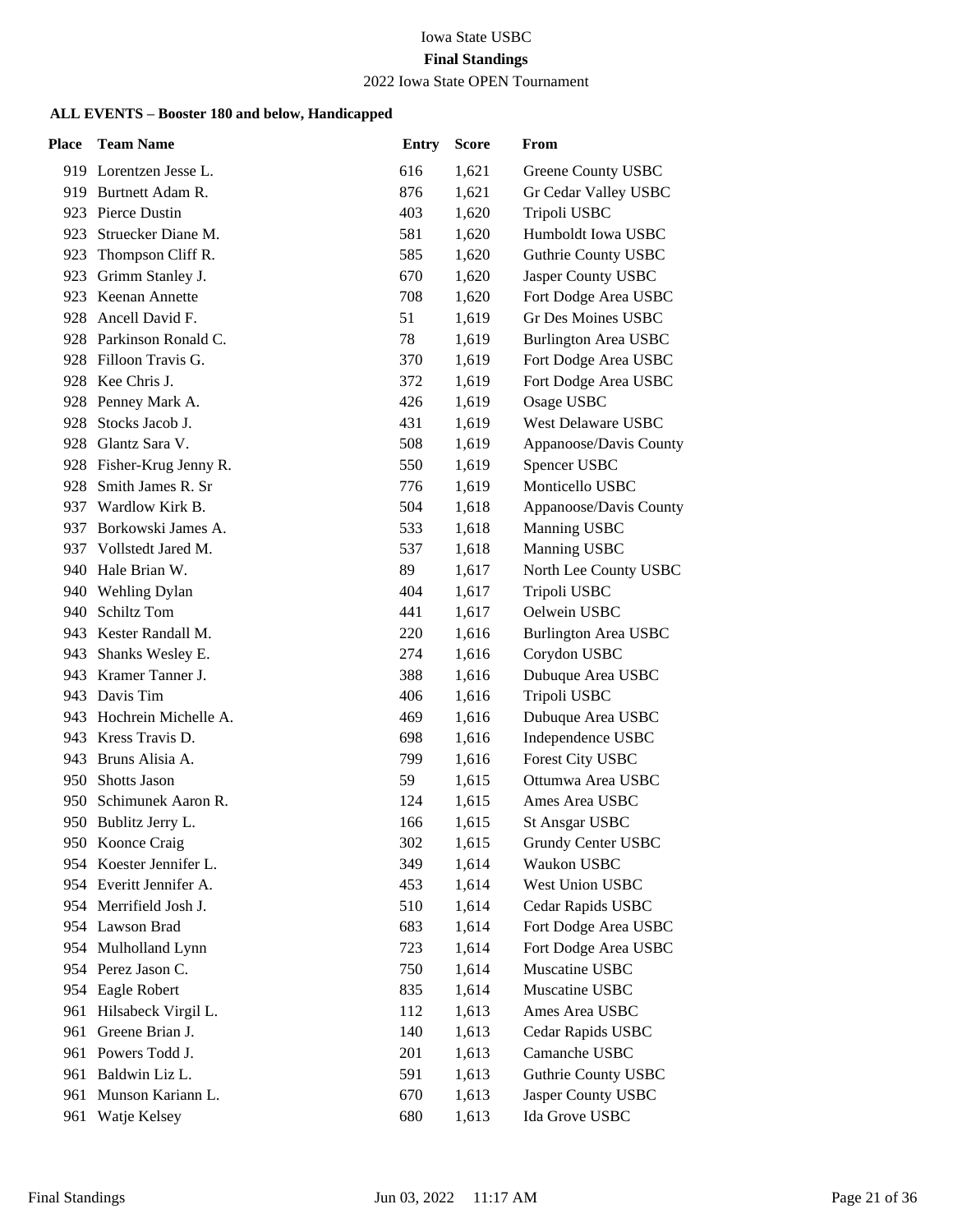# Iowa State USBC

# **Final Standings**

#### 2022 Iowa State OPEN Tournament

| <b>Place</b> | <b>Team Name</b>          | <b>Entry</b> | <b>Score</b> | From                       |
|--------------|---------------------------|--------------|--------------|----------------------------|
|              | 967 Oetken Morgan E.      | 478          | 1,612        | <b>Creston USBC</b>        |
| 967          | Bear Michael A.           | 593          | 1,612        | Iowa City USBC             |
| 967          | Cook Michelle J.          | 659          | 1,612        | Gr Des Moines USBC         |
|              | 967 Watson Jeronical      | 755          | 1,612        | Gr Mason City USBC         |
|              | 967 Kacena Justin L.      | 807          | 1,612        | Cedar Rapids USBC          |
| 972          | Schlaht Kyle J.           | 62           | 1,611        | Iowa City USBC             |
|              | 972 Richmond Jason        | 87           | 1,611        | North Lee County USBC      |
|              | 972 Vry Brad L.           | 157          | 1,611        | <b>Stuart USBC</b>         |
|              | 972 Rosenberg Zach L.     | 165          | 1,611        | <b>St Ansgar USBC</b>      |
|              | 972 Fredrickson Jaime J.  | 799          | 1,611        | <b>Forest City USBC</b>    |
| 977          | <b>Boots David</b>        | 176          | 1,610        | <b>Belmond USBC</b>        |
|              | 977 Key Robert J.         | 289          | 1,610        | Dubuque Area USBC          |
| 977          | Heppe Kendall R.          | 436          | 1,610        | West Delaware USBC         |
| 977          | <b>Steiner Xavier</b>     | 553          | 1,610        | <b>Red Oak USBC</b>        |
| 977          | McKinney Brian W.         | 672          | 1,610        | Jasper County USBC         |
|              | 977 Brittain Michael L.   | 272          | 1,610        | <b>Gr Des Moines USBC</b>  |
|              | 977 Renoux Tucker J.      | 906          | 1,610        | <b>Iowa City USBC</b>      |
|              | 984 McLean Bobby L.       | 535          | 1,609        | Manning USBC               |
|              | 984 Heiden Griffin G.     | 584          | 1,609        | Manning USBC               |
|              | 984 Mitchley Mark V.      | 900          | 1,609        | Dubuque Area USBC          |
|              | 984 Frye Steven G.        | 558          | 1,609        | Muscatine USBC             |
| 988          | DePoorter Kelsey R.       | 149          | 1,608        | Cedar Rapids USBC          |
|              | 988 Belt Dane             | 418          | 1,608        | Red Oak USBC               |
|              | 988 Heid Stephan A. Jr    | 720          | 1,608        | Fort Dodge Area USBC       |
|              | 988 Birkedal Mark P.      | 172          | 1,608        | <b>St Ansgar USBC</b>      |
| 992          | Goodmanson Kim K.         | 398          | 1,607        | Ames Area USBC             |
|              | 992 Gorman Shannon        | 488          | 1,607        | Cedar Rapids USBC          |
|              | 992 Meier Billy           | 491          | 1,607        | Sigourney USBC             |
|              | 992 Hise Jentry A.        | 588          | 1,607        | <b>Guthrie County USBC</b> |
|              | 996 Greenwood Nicholas A. | 228          | 1,606        | <b>Gr Des Moines USBC</b>  |
|              | 996 Bennett Matt C.       | 275          | 1,606        | Corydon USBC               |
|              | 996 Smith Brandon L.      | 303          | 1,606        | Muscatine USBC             |
|              | 996 Becker Michael L.     | 368          | 1,606        | Fort Dodge Area USBC       |
|              | 996 Engle Allison A.      | 423          | 1,606        | <b>Iowa City USBC</b>      |
|              | 996 Gilge Nikki C.        | 588          | 1,606        | Guthrie County USBC        |
|              | 996 Black Gary L.         | 634          | 1,606        | Gr Des Moines USBC         |
|              | 996 Van Klavern Jim H.    | 689          | 1,606        | Ottumwa Area USBC          |
|              | 996 Severson Jake H.      | 392          | 1,606        | Ames Area USBC             |
|              | 996 Bronemann Carter G.   | 777          | 1,606        | Monticello USBC            |
|              | 1006 Slaymaker Steven E.  | 144          | 1,605        | Cedar Rapids USBC          |
|              | 1006 Bolte Ben P.         | 227          | 1,605        | Sumner USBC                |
|              | 1006 Espe Kurt R.         | 367          | 1,605        | Fort Dodge Area USBC       |
|              | 1006 Collins Larry D.     | 503          | 1,605        | Gr Mason City USBC         |
|              | 1006 Slife Mike P.        | 618          | 1,605        | Iowa Great Lakes USBC      |
|              | 1006 Vick Daniel "Dan" R. | 610          | 1,605        | Gr Davenport Metro USB     |
|              | 1006 Otto Jerry W.        | 719          | 1,605        | Camanche USBC              |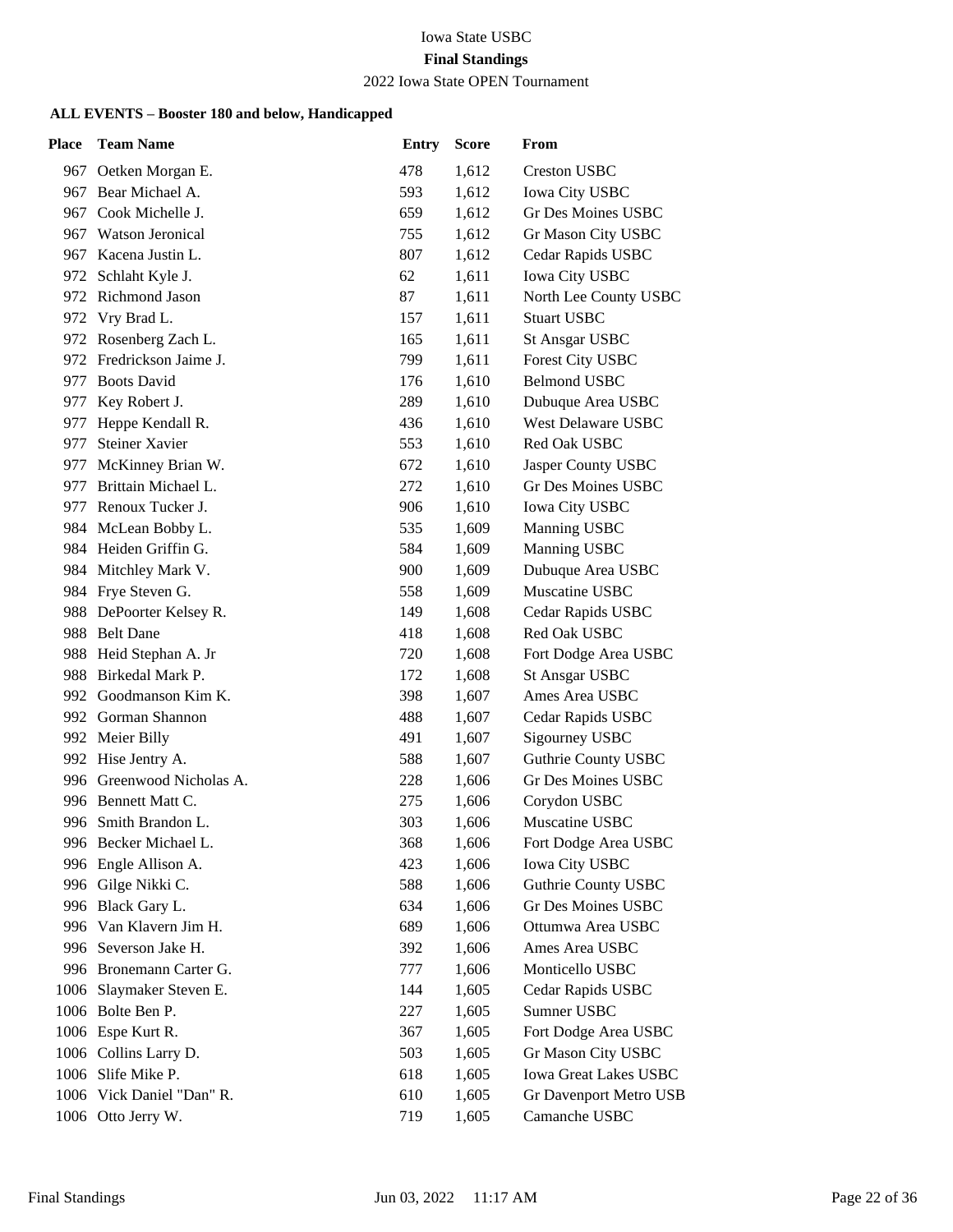### 2022 Iowa State OPEN Tournament

| <b>Place</b> | <b>Team Name</b>           | <b>Entry</b> | <b>Score</b> | From                      |
|--------------|----------------------------|--------------|--------------|---------------------------|
|              | 1006 Ready Brad            | 827          | 1,605        | Camanche USBC             |
|              | 1006 Kutsch Vincent J.     | 837          | 1,605        | Dubuque Area USBC         |
|              | 1006 Weich Raymond E.      | 870          | 1,605        | Gr Cedar Valley USBC      |
|              | 1016 Burke Stacy L.        | 263          | 1,604        | Mt Pleasant USBC          |
|              | 1016 Leo Roger             | 369          | 1,604        | Fort Dodge Area USBC      |
|              | 1016 Whaley Janelle        | 398          | 1,604        | Ames Area USBC            |
|              | 1016 Horsfall Karen S.     | 845          | 1,604        | Gr Cedar Valley USBC      |
|              | 1020 Sondag Joseph P.      | 8            | 1,603        | Harlan USBC               |
|              | 1020 Kingery Eric S.       | 111          | 1,603        | <b>Iowa City USBC</b>     |
|              | 1020 Moore Kimberly A.     | 905          | 1,603        | Iowa City USBC            |
|              | 1020 Felton Tanner J.      | 775          | 1,603        | Monticello USBC           |
|              | 1024 Gregory Serena        | 107          | 1,602        | <b>Iowa City USBC</b>     |
|              | 1024 Logel Karlyn S.       | 559          | 1,602        | Muscatine USBC            |
|              | 1024 Macbeth Scott J.      | 212          | 1,602        | Independence USBC         |
|              | 1024 Meitner Leland J.     | 166          | 1,602        | <b>St Ansgar USBC</b>     |
|              | 1028 Brown Steven A.       | 100          | 1,601        | Greenfield USBC           |
|              | 1028 Jordan Michael        | 297          | 1,601        | Cedar Rapids USBC         |
| 1028         | Jensen Susan K.            | 298          | 1,601        | Cedar Rapids USBC         |
|              | 1028 Deckert Jim A.        | 466          | 1,601        | Dubuque Area USBC         |
|              | 1028 Boyles Charles E.     | 501          | 1,601        | Jasper County USBC        |
|              | 1028 Brand David E.        | 538          | 1,601        | Manning USBC              |
| 1028         | Gronewold Galen "Butch" A. | 659          | 1,601        | Gr Des Moines USBC        |
|              | 1028 Terrell Donald W.     | 808          | 1,601        | Oskaloosa USBC            |
|              | 1036 Hagedorn Jeffrey L.   | 396          | 1,600        | Ames Area USBC            |
|              | 1036 Folsom John           | 438          | 1,600        | Oelwein USBC              |
|              | 1036 Fecher Shannon R.     | 617          | 1,600        | Greene County USBC        |
|              | 1036 Hubble Jesica J.      | 702          | 1,600        | Cedar Rapids USBC         |
|              | 1036 Richmond Tracy E.     | 847          | 1,600        | Gr Cedar Valley USBC      |
|              | 1041 Gryp Wes              | 142          | 1,599        | Cedar Rapids USBC         |
| 1041         | Moon Wesley S.             | 154          | 1,599        | <b>Gr Des Moines USBC</b> |
| 1041         | Fryar Dean S.              | 369          | 1,599        | Fort Dodge Area USBC      |
| 1041         | Schindler-Hubble Dana      | 592          | 1,599        | <b>Iowa City USBC</b>     |
|              | 1041 Younker Daniel R.     | 646          | 1,599        | Eldora USBC               |
| 1041         | Flood Shaun J.             | 797          | 1,599        | Gr Des Moines USBC        |
| 1047         | Gregory Chad E.            | 94           | 1,598        | Gr Des Moines USBC        |
|              | 1047 Dodge Luke A.         | 546          | 1,598        | Spencer USBC              |
| 1049         | DeJong Justin R.           | 43           | 1,597        | Pella USBC                |
|              | 1049 Kluesner Bill L.      | 431          | 1,597        | West Delaware USBC        |
| 1049         | Graham Michael D.          | 692          | 1,597        | Ottumwa Area USBC         |
| 1049         | Bricker Joseph L.          | 689          | 1,597        | Ottumwa Area USBC         |
| 1053         | Scott Terry J.             | 360          | 1,596        | Gr Des Moines USBC        |
| 1053         | Oetken Bailey M.           | 478          | 1,596        | <b>Creston USBC</b>       |
|              | 1053 Caldwell Colton       | 458          | 1,596        | West Union USBC           |
|              | 1056 Waterworth Joann E.   | 349          | 1,595        | Waukon USBC               |
|              | 1056 Groen John            | 378          | 1,595        | Gr Mason City USBC        |
|              | 1056 Krueger Kasey S.      | 402          | 1,595        | Tripoli USBC              |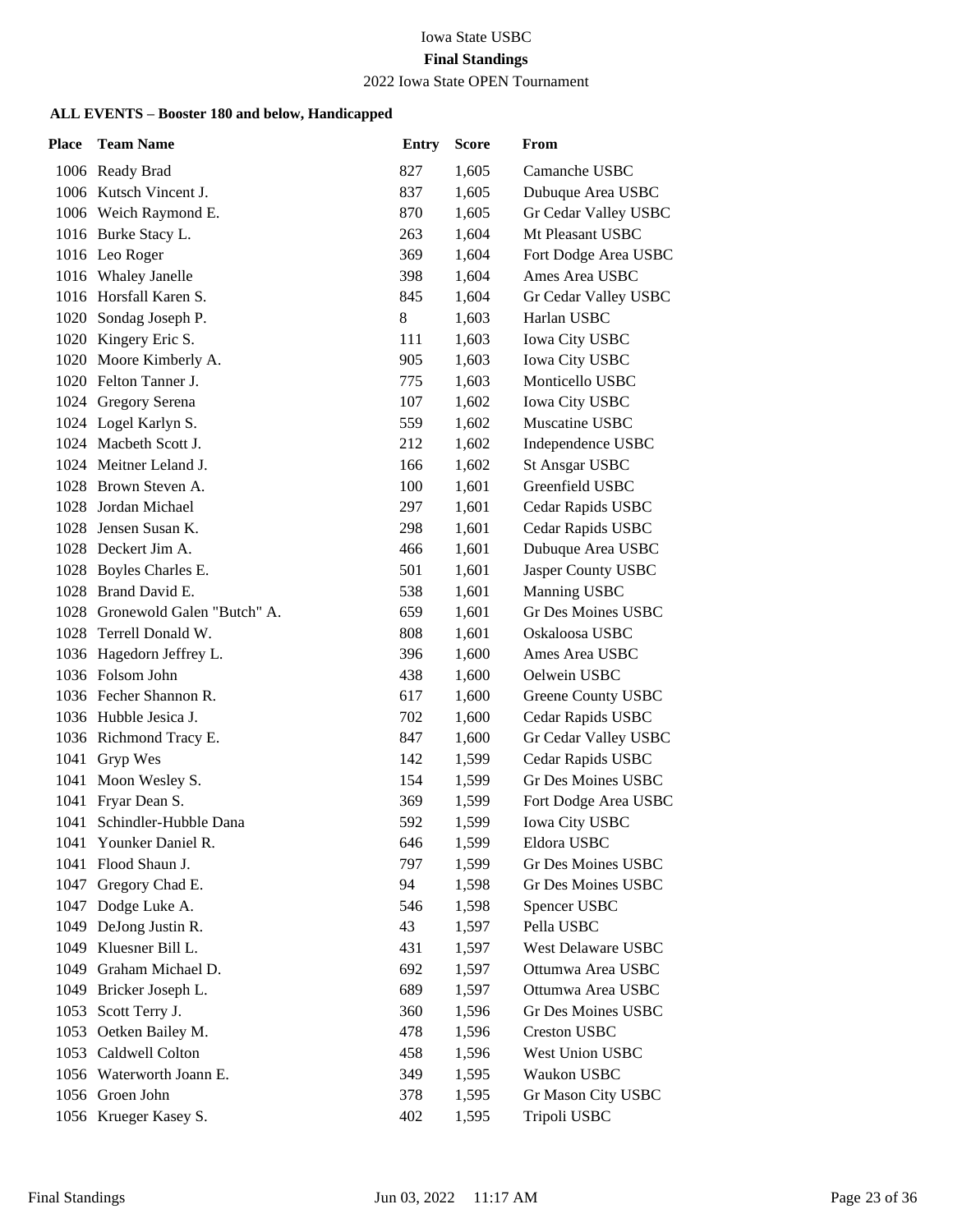#### 2022 Iowa State OPEN Tournament

| Place | <b>Team Name</b>         | <b>Entry</b> | <b>Score</b> | From                       |
|-------|--------------------------|--------------|--------------|----------------------------|
|       | 1059 Armbrust Gerald     | 26           | 1,594        | <b>Council Bluffs USBC</b> |
|       | 1059 Thompson Hunter B.  | 100          | 1,594        | Greenfield USBC            |
|       | 1059 Kirsch Raymond E.   | 292          | 1,594        | Charles City USBC          |
| 1059  | Santiago Lopez Elmer     | 728          | 1,594        | Gr Davenport Metro USB     |
|       | 1059 Patterson Nancie L. | 869          | 1,594        | Gr Cedar Valley USBC       |
|       | 1059 Vrieze Jessica L.   | 870          | 1,594        | Gr Cedar Valley USBC       |
|       | 1065 Campbell Josie J.   | 149          | 1,593        | Cedar Rapids USBC          |
|       | 1065 Milder David A.     | 304          | 1,593        | Muscatine USBC             |
|       | 1065 Peterson Ryan D.    | 391          | 1,593        | Ames Area USBC             |
|       | 1065 Paulsen Darrell E.  | 396          | 1,593        | Ames Area USBC             |
|       | 1065 Metz David L.       | 559          | 1,593        | Muscatine USBC             |
|       | 1065 Maness Diane M.     | 590          | 1,593        | <b>Guthrie County USBC</b> |
|       | 1065 Westerly James B.   | 662          | 1,593        | <b>Gr Des Moines USBC</b>  |
| 1065  | <b>Scherff Jesse</b>     | 721          | 1,593        | Fort Dodge Area USBC       |
|       | 1065 Stalker Thomas J.   | 121          | 1,593        | Gr Mason City USBC         |
|       | 1074 Chanley Breanne C.  | 128          | 1,592        | Gr Siouxland USBC          |
|       | 1074 Helmerson Kyle B.   | 266          | 1,592        | Mt Pleasant USBC           |
|       | 1074 Smith Larry J.      | 715          | 1,592        | Gr Cedar Valley USBC       |
| 1077  | Sherman David            | 143          | 1,591        | Cedar Rapids USBC          |
|       | 1077 Bates Cory L.       | 586          | 1,591        | <b>Guthrie County USBC</b> |
|       | 1079 Ostedgaard Alan R.  | 29           | 1,590        | Iowa City USBC             |
|       | 1079 Christensen Lynn R. | 121          | 1,590        | Gr Mason City USBC         |
|       | 1079 Oswald David D.     | 372          | 1,590        | Fort Dodge Area USBC       |
|       | 1079 Weiermann Cory L.   | 628          | 1,590        | <b>Iowa City USBC</b>      |
|       | 1079 Hedden Aerol        | 181          | 1,590        | <b>Belmond USBC</b>        |
|       | 1084 Eckroth Andrew      | 543          | 1,589        | <b>Iowa City USBC</b>      |
|       | 1084 Schulz Nick         | 577          | 1,589        | Gr Mason City USBC         |
|       | 1084 Hagge Thomas L.     | 608          | 1,589        | Gr Davenport Metro USB     |
|       | 1084 Richmond Jason R.   | 724          | 1,589        | <b>Clinton USBC</b>        |
|       | 1084 Edgerton Xavier     | 723          | 1,589        | Fort Dodge Area USBC       |
| 1089  | Graham Jen M.            | 449          | 1,588        | Iowa City USBC             |
|       | 1089 Henderson Amy J.    | 487          | 1,588        | Anamosa USBC               |
|       | 1089 Kramer Ryan W.      | 779          | 1,588        | Gr Mason City USBC         |
|       | 1089 Nemmers Danny       | 790          | 1,588        | Anamosa USBC               |
| 1093  | Schulz Shane A.          | 184          | 1,587        | <b>Council Bluffs USBC</b> |
|       | 1093 Bigelow Steven R.   | 290          | 1,587        | Dubuque Area USBC          |
|       | 1093 Dirks Barney G.     | 881          | 1,587        | Monticello USBC            |
|       | 1093 Larocca Robert W.   | 272          | 1,587        | <b>Gr Des Moines USBC</b>  |
|       | 1093 Gransow Terry       | 681          | 1,587        | Sioux Rapids-Alta USBC     |
|       | 1098 Fleming Greg J.     | 55           | 1,586        | Ottumwa Area USBC          |
|       | 1098 Polito James M.     | 131          | 1,586        | <b>Gr Des Moines USBC</b>  |
|       | 1098 Klaren Mark F.      | 245          | 1,586        | Dyersville USBC            |
|       | 1098 Henningsen Jill R.  | 682          | 1,586        | Sioux Rapids-Alta USBC     |
|       | 1098 Pote Alicia A.      | 44           | 1,586        | <b>Stuart USBC</b>         |
|       | 1098 Hund Thomas D.      | 210          | 1,586        | Independence USBC          |
|       | 1098 Adams Cory M.       | 817          | 1,586        | Ames Area USBC             |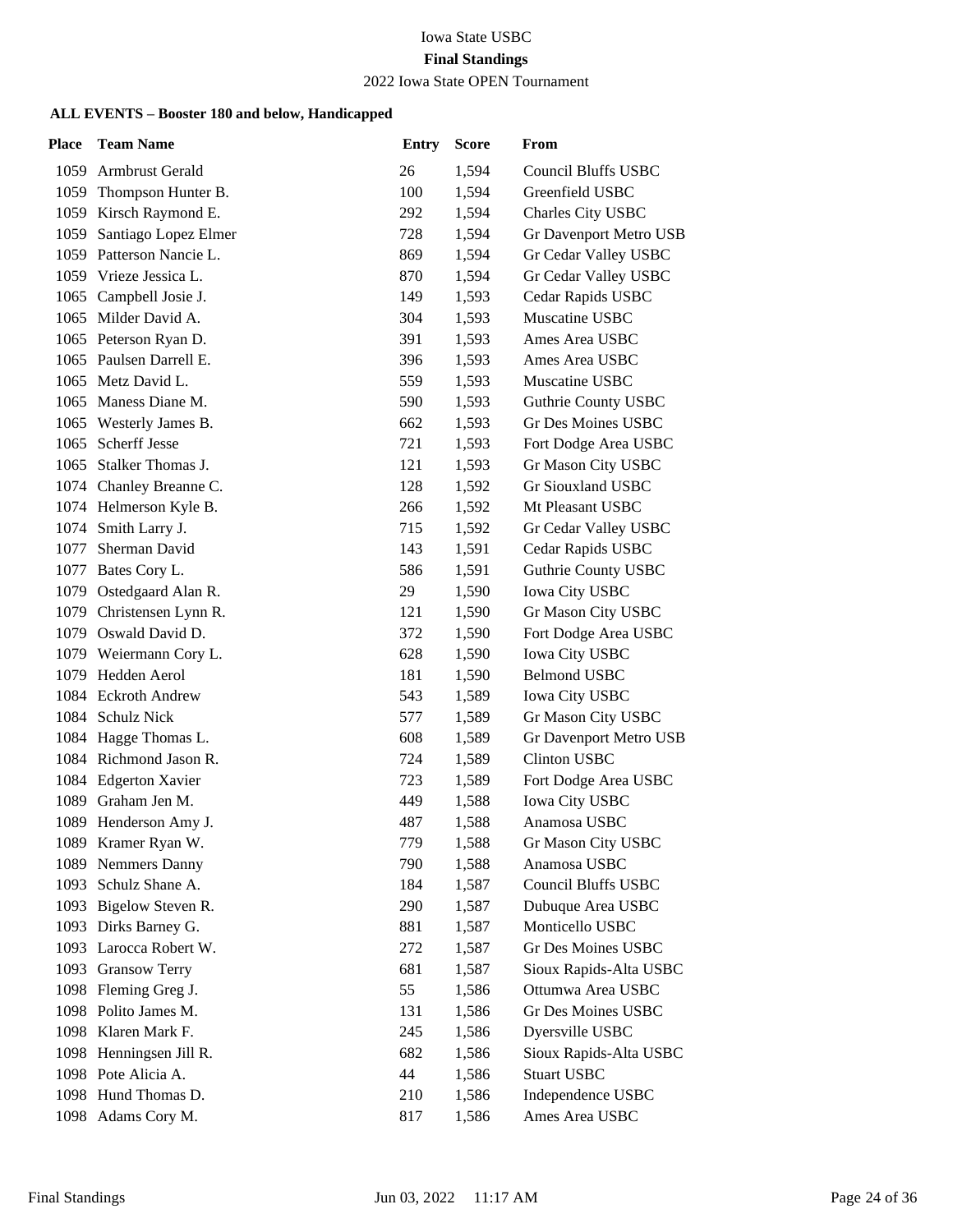#### 2022 Iowa State OPEN Tournament

| Place | <b>Team Name</b>            | <b>Entry</b> | <b>Score</b> | From                      |
|-------|-----------------------------|--------------|--------------|---------------------------|
|       | 1105 Lichtenberg Harvey H.  | 9            | 1,585        | Sioux Rapids-Alta USBC    |
|       | 1105 Littleton Marcus       | 273          | 1,585        | Gr Des Moines USBC        |
|       | 1105 Jaeger Steve           | 451          | 1,585        | Iowa City USBC            |
|       | 1105 Vos Stanley W.         | 792          | 1,585        | Pella USBC                |
|       | 1109 Kramer John J.         | 560          | 1,584        | Muscatine USBC            |
|       | 1110 Parker Linda R.        | 70           | 1,583        | Ottumwa Area USBC         |
|       | 1110 Lunning Myron L.       | 121          | 1,583        | Gr Mason City USBC        |
|       | 1110 Van De Kreeke Troy A.  | 796          | 1,583        | Gr Des Moines USBC        |
|       | 1113 Lockhart Aaron V.      | 3            | 1,582        | Ames Area USBC            |
|       | 1113 Barron Art P.          | 278          | 1,582        | Cedar Rapids USBC         |
|       | 1113 Hare Benjamin D.       | 335          | 1,582        | Maquoketa USBC            |
|       | 1113 Lilienthal Ivan        | 436          | 1,582        | West Delaware USBC        |
|       | 1113 Oberbroeckling Chad D. | 520          | 1,582        | Dubuque Area USBC         |
|       | 1113 Stewart Erin N.        | 569          | 1,582        | Greene County USBC        |
| 1113  | Steffans Cody L.            | 455          | 1,582        | West Union USBC           |
|       | 1120 Farley Joshua S.       | 260          | 1,581        | Mt Pleasant USBC          |
|       | 1120 Bates Stephanie M.     | 364          | 1,581        | Gr Des Moines USBC        |
|       | 1120 Weideman Douglas L.    | 647          | 1,581        | Eldora USBC               |
|       | 1120 Birch Sandy J.         | 904          | 1,581        | Dubuque Area USBC         |
|       | 1124 Hawkins Keith L.       | 2            | 1,580        | Ames Area USBC            |
|       | 1124 Koopman Bridget A.     | 192          | 1,580        | Cedar Rapids USBC         |
|       | 1124 Brem Stephanie         | 267          | 1,580        | Mt Pleasant USBC          |
|       | 1124 Heidemann Kailey L.    | 407          | 1,580        | Tripoli USBC              |
|       | 1124 Graplar Kelly          | 552          | 1,580        | Spencer USBC              |
|       | 1124 McDowell Michelle C.   | 574          | 1,580        | Greene County USBC        |
|       | 1130 Boege Travis J.        | 876          | 1,579        | Gr Cedar Valley USBC      |
|       | 1131 Cotton Brandy A.       | 542          | 1,578        | Iowa City USBC            |
|       | 1132 Mills Randy D.         | 520          | 1,577        | Dubuque Area USBC         |
|       | 1132 Meyers Marisa G.       | 845          | 1,577        | Gr Cedar Valley USBC      |
|       | 1134 Callison Cody L.       | 13           | 1,576        | Gr Des Moines USBC        |
|       | 1134 Blunck Rodney L.       | 43           | 1,576        | Pella USBC                |
|       | 1134 Parker Kirk D.         | 308          | 1,576        | Gr Des Moines USBC        |
|       | 1137 Parsons Terry R.       | 259          | 1,575        | Mt Pleasant USBC          |
| 1137  | Jones Chris A.              | 504          | 1,575        | Appanoose/Davis County    |
|       | 1137 Kendle Larry G.        | 533          | 1,575        | Manning USBC              |
|       | 1137 Rummery Charles D.     | 738          | 1,575        | Dubuque Area USBC         |
| 1141  | Thompson Jay A.             | 21           | 1,574        | Gr Mason City USBC        |
| 1141  | Sigwarth Robert J.          | 66           | 1,574        | Dubuque Area USBC         |
| 1141  | Randolph Tammy L.           | 116          | 1,574        | <b>Gr Des Moines USBC</b> |
|       | 1141 Case Terrence L.       | 129          | 1,574        | Gr Siouxland USBC         |
| 1141  | Edwards Ryne M.             | 169          | 1,574        | Cedar Rapids USBC         |
| 1141  | Stone Kathy L.              | 579          | 1,574        | Gr Des Moines USBC        |
| 1141  | Merfeld Gregg L.            | 882          | 1,574        | Monticello USBC           |
| 1141  | Kohl Julie K.               | 904          | 1,574        | Dubuque Area USBC         |
| 1149  | Swenka Jobyna J.            | 454          | 1,573        | West Union USBC           |
| 1149  | Bachman Amy K.              | 570          | 1,573        | Greene County USBC        |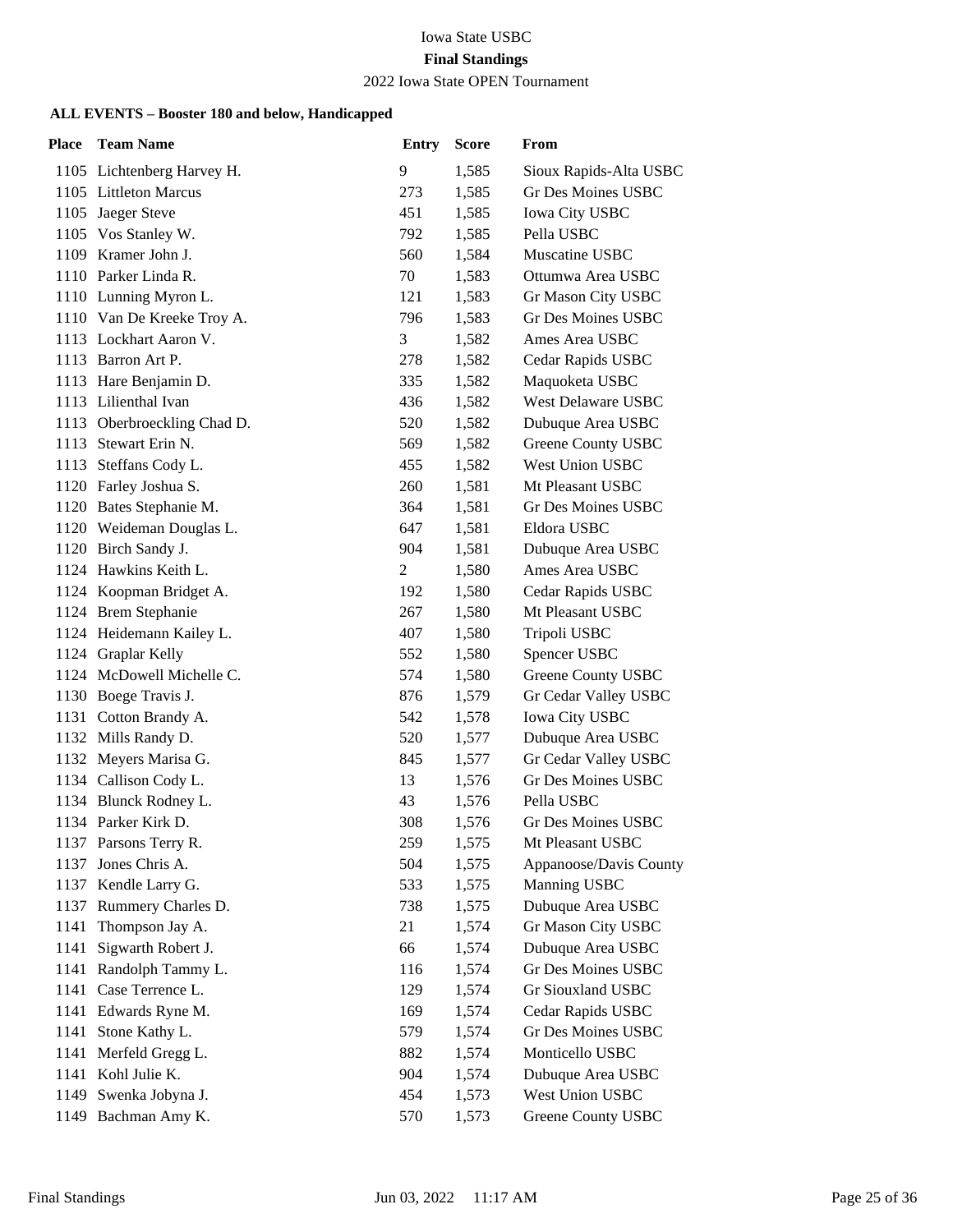# 2022 Iowa State OPEN Tournament

| <b>Place</b> | <b>Team Name</b>           | <b>Entry</b> | <b>Score</b> | From                        |
|--------------|----------------------------|--------------|--------------|-----------------------------|
|              | 1151 Beelner Jeremy D.     | 546          | 1,572        | Spencer USBC                |
| 1151         | Giesmann Julie A.          | 594          | 1,572        | <b>Iowa City USBC</b>       |
|              | 1153 Brown Aaron P.        | 535          | 1,571        | Manning USBC                |
|              | 1153 Crawford Barbara S.   | 708          | 1,571        | Fort Dodge Area USBC        |
|              | 1153 Spittell Jessica L.   | 708          | 1,571        | Fort Dodge Area USBC        |
| 1153         | Shurtz Jeff D.             | 781          | 1,571        | Cedar Rapids USBC           |
| 1157         | Gogel Gregg P.             | 193          | 1,570        | Cedar Rapids USBC           |
|              | 1157 Boucher David G.      | 230          | 1,570        | <b>Gr Des Moines USBC</b>   |
| 1157         | Tyrrel Sheri L.            | 535          | 1,570        | Manning USBC                |
| 1160         | Soukup Nate E.             | 300          | 1,569        | Cedar Rapids USBC           |
|              | 1160 Hepperly Matt L.      | 502          | 1,569        | Gr Mason City USBC          |
|              | 1160 Taylor Brandon M.     | 713          | 1,569        | <b>Council Bluffs USBC</b>  |
|              | 1160 Stevens Adam          | 691          | 1,569        | Ottumwa Area USBC           |
|              | 1160 Jarvis Brandon M.     | 808          | 1,569        | Oskaloosa USBC              |
|              | 1165 Parkinson Kimberly J. | 78           | 1,568        | <b>Burlington Area USBC</b> |
|              | 1165 Davis Brittany L.     | 265          | 1,568        | Mt Pleasant USBC            |
|              | 1165 Rook Alisha           | 283          | 1,568        | Appanoose/Davis County      |
|              | 1165 Shanks Aaron M.       | 482          | 1,568        | <b>Gr Des Moines USBC</b>   |
|              | 1165 Shondel Kris A.       | 506          | 1,568        | Appanoose/Davis County      |
|              | 1170 Palmer Micki D.       | 70           | 1,567        | Ottumwa Area USBC           |
|              | 1170 Burgus Justin A.      | 266          | 1,567        | Mt Pleasant USBC            |
|              | 1170 Will James F.         | 452          | 1,567        | <b>West Union USBC</b>      |
|              | 1170 Frerichs Lonnie L.    | 549          | 1,567        | Spencer USBC                |
|              | 1174 Zear Michelle R.      | 905          | 1,566        | Iowa City USBC              |
|              | 1175 Koloc Michael         | 360          | 1,565        | <b>Gr Des Moines USBC</b>   |
|              | 1175 Meier Chris J.        | 424          | 1,565        | <b>Iowa City USBC</b>       |
|              | 1175 Chapman Jeffrey       | 501          | 1,565        | Jasper County USBC          |
|              | 1175 Mrozek Tiffanie       | 488          | 1,565        | Cedar Rapids USBC           |
|              | 1175 Carlson Gary D. Jr    | 790          | 1,565        | Anamosa USBC                |
|              | 1180 Langreck Brandon      | 226          | 1,564        | Sumner USBC                 |
|              | 1180 Vorwald Jeffrey J.    | 436          | 1,564        | <b>West Delaware USBC</b>   |
|              | 1180 Lawrence Robert E.    | 525          | 1,564        | Monticello USBC             |
|              | 1180 Mcatee Dennis K.      | 526          | 1,564        | Monticello USBC             |
|              | 1180 Holm Danielle L.      | 857          | 1,564        | Gr Cedar Valley USBC        |
| 1185         | Papesh Richard E.          | 146          | 1,563        | Cedar Rapids USBC           |
|              | 1185 Watson Mike R.        | 221          | 1,563        | <b>Burlington Area USBC</b> |
| 1185         | Warnke Robert L.           | 226          | 1,563        | Sumner USBC                 |
| 1185         | Shea Ian W.                | 332          | 1,563        | Maquoketa USBC              |
| 1185         | Robbins Rod A.             | 576          | 1,563        | <b>Greene County USBC</b>   |
|              | 1185 Sealine Nicholas      | 723          | 1,563        | Fort Dodge Area USBC        |
| 1191         | Johnson Steven J.          | 342          | 1,562        | Waukon USBC                 |
| 1191         | Costanzo Mike A.           | 360          | 1,562        | Gr Des Moines USBC          |
| 1191         | Stansbery Roger E.         | 599          | 1,562        | New Hampton USBC            |
|              | 1191 Dooley Ben L.         | 720          | 1,562        | Fort Dodge Area USBC        |
|              | 1195 Reseland Peggy        | 318          | 1,561        | Gr Des Moines USBC          |
| 1195         | Peppel Kevin M.            | 337          | 1,561        | Maquoketa USBC              |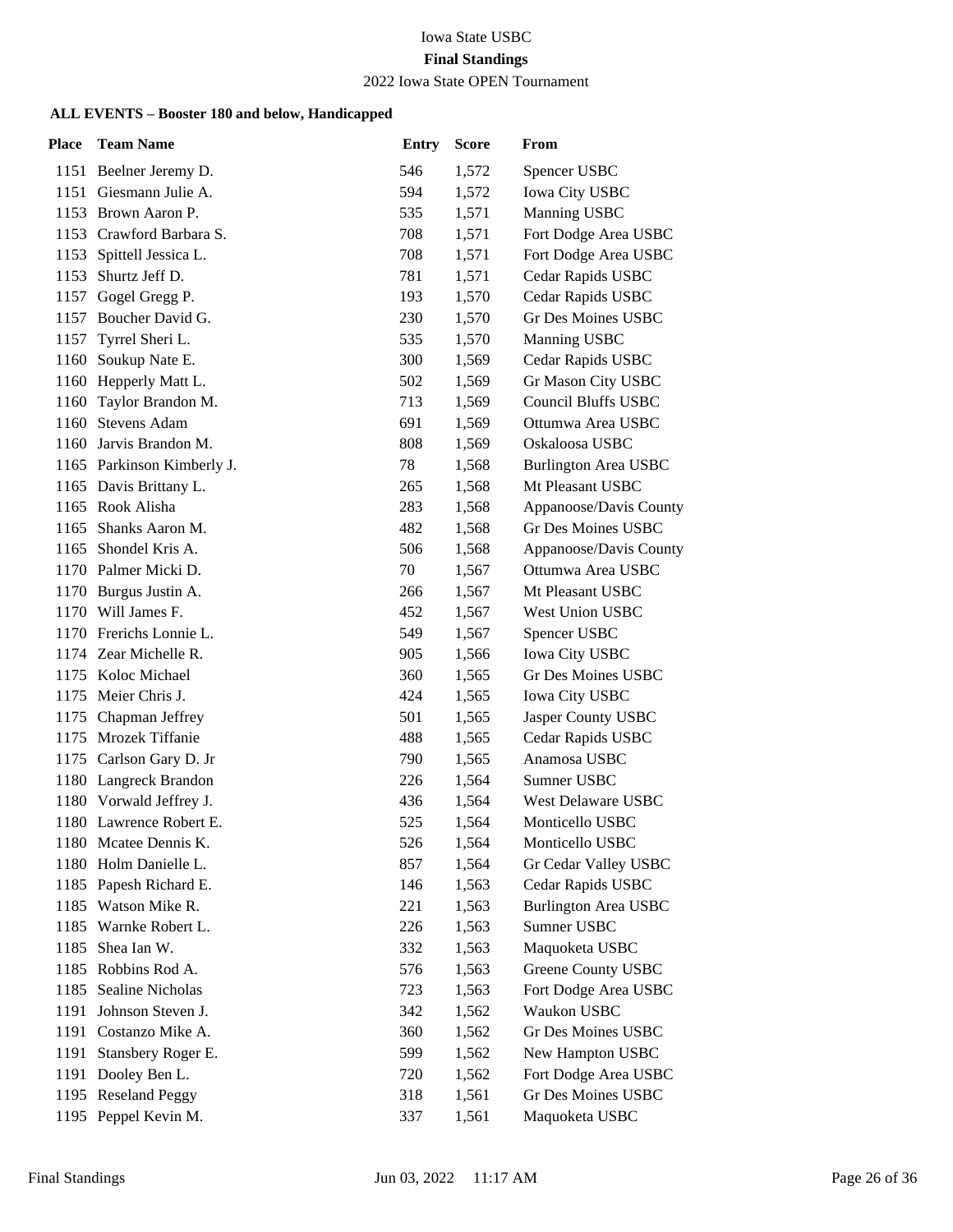# 2022 Iowa State OPEN Tournament

| Place | <b>Team Name</b>        | <b>Entry</b> | <b>Score</b> | From                        |
|-------|-------------------------|--------------|--------------|-----------------------------|
| 1195  | Johnson Jordan          | 417          | 1,561        | Red Oak USBC                |
|       | 1195 Perez Julianna J.  | 753          | 1,561        | Muscatine USBC              |
| 1199  | Tjarks Tanner M.        | 30           | 1,560        | <b>Iowa City USBC</b>       |
|       | 1199 Caryl William D.   | 220          | 1,560        | <b>Burlington Area USBC</b> |
| 1199  | Shinogle Ronda R.       | 315          | 1,560        | <b>Gr Des Moines USBC</b>   |
| 1199  | Krieger Amanda N.       | 570          | 1,560        | Greene County USBC          |
| 1199  | Wessels John D.         | 21           | 1,560        | Gr Mason City USBC          |
|       | 1204 Kelso Rebekah M.   | 564          | 1,559        | Muscatine USBC              |
|       | 1204 Gronewold Jane A.  | 659          | 1,559        | <b>Gr Des Moines USBC</b>   |
|       | 1204 Hughes Christie D. | 672          | 1,559        | Jasper County USBC          |
|       | 1207 Bulleit Greg R.    | 213          | 1,558        | Independence USBC           |
|       | 1207 Foster Tom A.      | 313          | 1,558        | <b>Gr Des Moines USBC</b>   |
|       | 1207 Ziegmann Marc A.   | 458          | 1,558        | West Union USBC             |
| 1207  | Myhre Roger L.          | 756          | 1,558        | Gr Mason City USBC          |
|       | 1211 Kuhse Adam J.      | 197          | 1,557        | Independence USBC           |
|       | 1211 Haukap Kreg        | 304          | 1,557        | Muscatine USBC              |
| 1211  | Rahde Ron E.            | 543          | 1,557        | Iowa City USBC              |
| 1211  | Andrews Karl R.         | 616          | 1,557        | Greene County USBC          |
| 1211  | <b>Wilcox Steve</b>     | 677          | 1,557        | Ida Grove USBC              |
|       | 1211 Luze Steve P.      | 731          | 1,557        | Gr Davenport Metro USB      |
| 1211  | Ridinger Jessica M.     | 753          | 1,557        | Muscatine USBC              |
| 1218  | Pope James A.           | 502          | 1,556        | Gr Mason City USBC          |
|       | 1218 Schumacher Anna L. | 544          | 1,556        | <b>Iowa City USBC</b>       |
|       | 1218 Witham Richard S.  | 581          | 1,556        | Humboldt Iowa USBC          |
|       | 1218 Rife Jennifer L.   | 593          | 1,556        | Iowa City USBC              |
| 1222  | Hunt Jacob L.           | 34           | 1,555        | Jasper County USBC          |
|       | 1222 Rick Tim D.        | 508          | 1,555        | Appanoose/Davis County      |
|       | 1222 Holmes Ryan        | 550          | 1,555        | Spencer USBC                |
|       | 1222 Railsback Jeff L.  | 590          | 1,555        | <b>Guthrie County USBC</b>  |
| 1222  | Medinger Brian A.       | 598          | 1,555        | <b>Bellevue USBC</b>        |
|       | 1222 Michener Brian     | 683          | 1,555        | Fort Dodge Area USBC        |
|       | 1228 Luensman Jeff T.   | 776          | 1,554        | Monticello USBC             |
| 1229  | Aldersen Danny J.       | 120          | 1,553        | <b>Iowa City USBC</b>       |
| 1229  | Sash James C. Jr        | 187          | 1,553        | Gr Des Moines USBC          |
| 1229  | Quass Rodney W.         | 405          | 1,553        | Tripoli USBC                |
|       | 1229 Pejchl Robert      | 526          | 1,553        | Monticello USBC             |
| 1233  | Ealy Kevin R.           | 139          | 1,552        | Cedar Rapids USBC           |
| 1233  | Hodson Ronald D.        | 229          | 1,552        | Gr Des Moines USBC          |
| 1233  | Hudson Paula            | 231          | 1,552        | Gr Des Moines USBC          |
| 1233  | Wickman Dan L.          | 580          | 1,552        | Independence USBC           |
| 1233  | Schultz Michael E.      | 653          | 1,552        | Dubuque Area USBC           |
| 1233  | Wood Justin L.          | 872          | 1,552        | Gr Cedar Valley USBC        |
| 1239  | Tonderum Scott A.       | 100          | 1,551        | Greenfield USBC             |
|       | 1239 Wiese Duane J.     | 201          | 1,551        | Camanche USBC               |
|       | 1239 Dowell Jerry R.    | 685          | 1,551        | Gr Des Moines USBC          |
|       | 1242 Mensing Dennis D.  | 3            | 1,550        | Ames Area USBC              |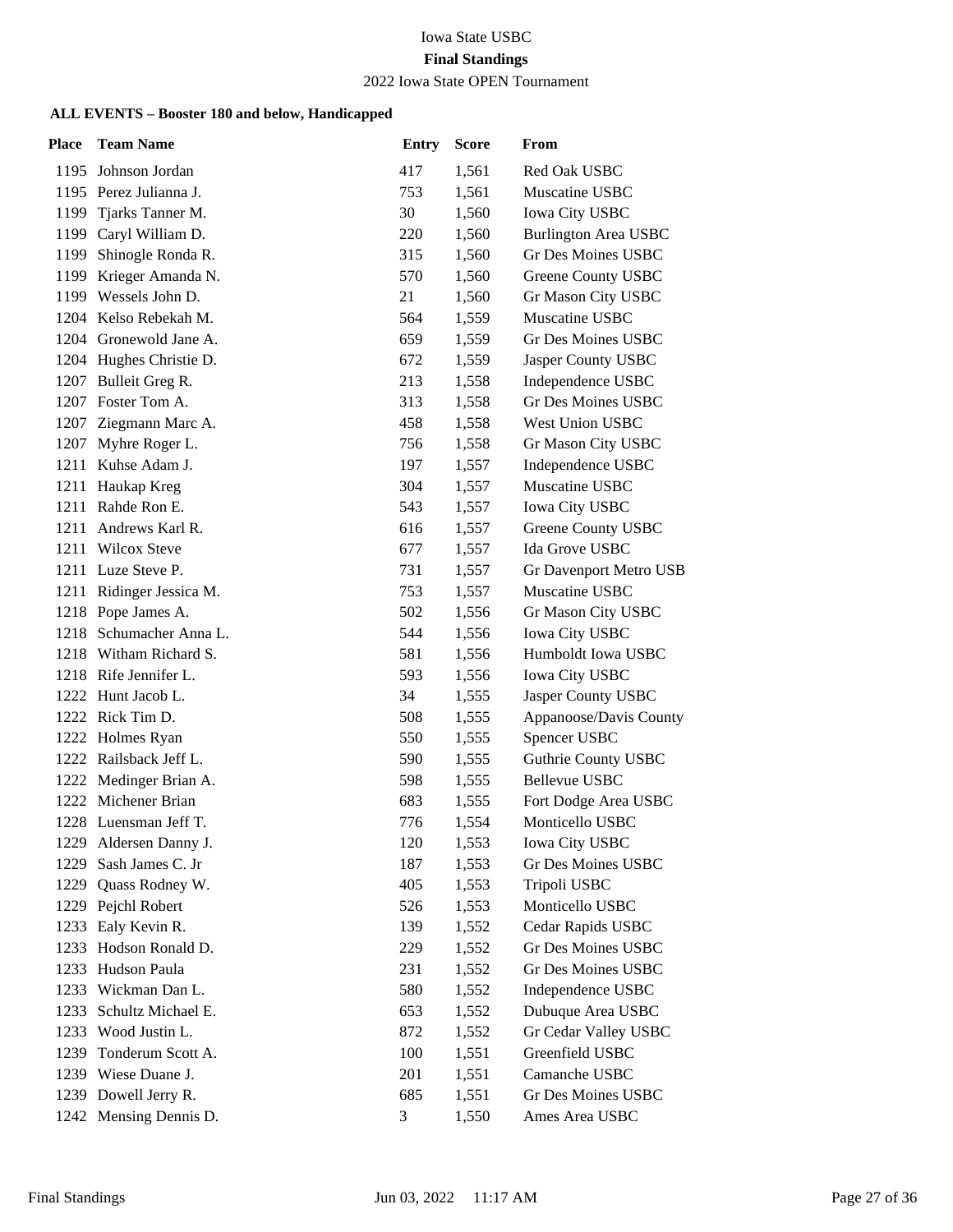#### 2022 Iowa State OPEN Tournament

| <b>Place</b> | <b>Team Name</b>          | <b>Entry</b> | <b>Score</b> | From                        |
|--------------|---------------------------|--------------|--------------|-----------------------------|
|              | 1242 Septer Kathy M.      | 594          | 1,550        | <b>Iowa City USBC</b>       |
|              | 1242 Cormeny Troy M.      | 791          | 1,550        | Ottumwa Area USBC           |
|              | 1242 Dew Robert C. Jr     | 868          | 1,550        | Gr Cedar Valley USBC        |
|              | 1246 Beach Justin T.      | $\tau$       | 1,549        | Iowa City USBC              |
|              | 1246 Martin Douglas J.    | 60           | 1,549        | Cedar Rapids USBC           |
|              | 1246 Munford Timothy J.   | 272          | 1,549        | <b>Gr Des Moines USBC</b>   |
|              | 1249 Blake Dennis W.      | 171          | 1,548        | <b>St Ansgar USBC</b>       |
|              | 1249 Wellington Peggy     | 261          | 1,548        | Mt Pleasant USBC            |
| 1249         | Minger Sharon R.          | 487          | 1,548        | Anamosa USBC                |
| 1249         | Swanson Lee               | 760          | 1,548        | De Witt USBC                |
| 1253         | Thyng Charles R.          | 124          | 1,547        | Ames Area USBC              |
|              | 1253 Brame Randy L.       | 327          | 1,547        | Maquoketa USBC              |
| 1253         | Ellis Mollie A.           | 505          | 1,547        | Appanoose/Davis County      |
|              | 1253 Graham Bruce A.      | 691          | 1,547        | Ottumwa Area USBC           |
|              | 1253 Heid Miranda         | 721          | 1,547        | Fort Dodge Area USBC        |
|              | 1253 Lombardi Duane M.    | 826          | 1,547        | <b>Boone County USBC</b>    |
|              | 1259 Barnes Deborah A.    | 162          | 1,546        | <b>Council Bluffs USBC</b>  |
| 1259         | Kelly Eric                | 223          | 1,546        | <b>Burlington Area USBC</b> |
| 1259         | Shaffer Steven C.         | 236          | 1,546        | <b>Iowa City USBC</b>       |
|              | 1259 Kopf Preston         | 429          | 1,546        | Grundy Center USBC          |
| 1259         | Henry Beau N.             | 452          | 1,546        | West Union USBC             |
| 1259         | Smith Wayne D.            | 531          | 1,546        | Gr Des Moines USBC          |
|              | 1259 Forbes Dennis W.     | 543          | 1,546        | <b>Iowa City USBC</b>       |
|              | 1266 Johnson Darwin       | 348          | 1,545        | Waukon USBC                 |
|              | 1266 Trease Todd E.       | 669          | 1,545        | Jasper County USBC          |
|              | 1266 Ballensky Ann L.     | 810          | 1,545        | Ames Area USBC              |
|              | 1269 Railsback Frankie R. | 590          | 1,544        | <b>Guthrie County USBC</b>  |
|              | 1269 Ridlen Jay A.        | 692          | 1,544        | Ottumwa Area USBC           |
| 1269         | Miller Wayne W.           | 837          | 1,544        | Dubuque Area USBC           |
| 1272         | Sherman Jon A.            | 143          | 1,543        | Cedar Rapids USBC           |
|              | 1272 Thomas Myra D.       | 258          | 1,543        | Mt Pleasant USBC            |
|              | 1272 Boyter Robbie A.     | 505          | 1,543        | Appanoose/Davis County      |
|              | 1272 Wedebrand Hunter A.  | 516          | 1,543        | Estherville USBC            |
|              | 1276 Kohles Joe L.        | 8            | 1,542        | Harlan USBC                 |
|              | 1276 Beichley Lynn L.     | 42           | 1,542        | Marshalltown Area USBC      |
|              | 1276 Wiegand John A.      | 105          | 1,542        | Jasper County USBC          |
|              | 1276 Hansen Elizabeth A.  | 550          | 1,542        | Spencer USBC                |
|              | 1280 Keltner Angie D.     | 397          | 1,541        | Ames Area USBC              |
| 1280         | Knipfer Todd D.           | 654          | 1,541        | Mt Pleasant USBC            |
|              | 1282 Christensen Mike     | 302          | 1,540        | Grundy Center USBC          |
|              | 1282 Larson Rodney R.     | 612          | 1,540        | West Union USBC             |
|              | 1282 Brandt Shaun M.      | 610          | 1,540        | Gr Davenport Metro USB      |
|              | 1282 Renze Maggie         | 676          | 1,540        | Ida Grove USBC              |
|              | 1286 Long David A.        | 586          | 1,539        | <b>Guthrie County USBC</b>  |
|              | 1286 Moehr Jerry C.       | 724          | 1,539        | Clinton USBC                |
|              | 1288 Ostrem Jared S.      | 393          | 1,538        | Ames Area USBC              |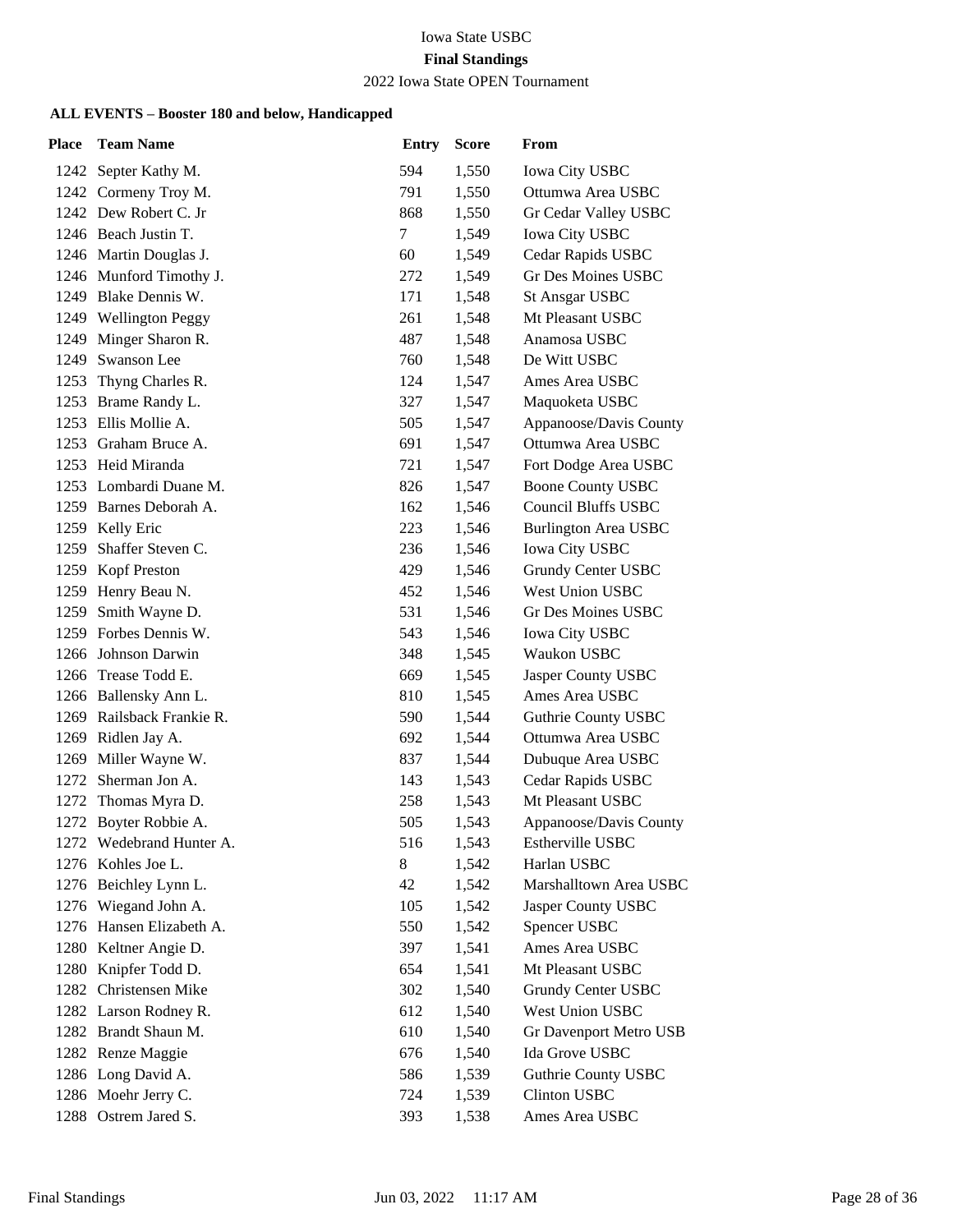# Iowa State USBC

# **Final Standings**

### 2022 Iowa State OPEN Tournament

| <b>Place</b> | <b>Team Name</b>          | <b>Entry</b> | <b>Score</b> | From                       |
|--------------|---------------------------|--------------|--------------|----------------------------|
|              | 1288 Parks Leslie M.      | 707          | 1,538        | Grundy Center USBC         |
|              | 1288 Van Pilsum Keith R.  | 364          | 1,538        | Gr Des Moines USBC         |
|              | 1291 Moss George E.       | 51           | 1,537        | <b>Gr Des Moines USBC</b>  |
|              | 1291 Nosbisch Krystal R.  | 487          | 1,537        | Anamosa USBC               |
|              | 1291 Ehlers Kurt E.       | 521          | 1,537        | Independence USBC          |
|              | 1291 Coons Abigail A.     | 736          | 1,537        | Gr Davenport Metro USB     |
|              | 1295 Duncan Chris B.      | 110          | 1,536        | <b>Iowa City USBC</b>      |
|              | 1295 Stansbury Darin L.   | 143          | 1,536        | Cedar Rapids USBC          |
|              | 1295 James Jeff R.        | 157          | 1,536        | <b>Stuart USBC</b>         |
|              | 1295 Van Pilsum Shirley   | 364          | 1,536        | <b>Gr Des Moines USBC</b>  |
|              | 1295 Carpenter Ricky J.   | 558          | 1,536        | Muscatine USBC             |
|              | 1295 Renes Shelley R.     | 661          | 1,536        | Gr Des Moines USBC         |
|              | 1301 Duncan Donald L.     | 112          | 1,535        | Ames Area USBC             |
|              | 1301 Williams Anthony R.  | 358          | 1,535        | Stacyville USBC            |
|              | 1301 Harris Rusty         | 561          | 1,535        | Muscatine USBC             |
|              | 1301 Ford Joshua P.       | 615          | 1,535        | Greene County USBC         |
|              | 1305 Mayer Terry G.       | 168          | 1,533        | <b>St Ansgar USBC</b>      |
|              | 1305 Bilyeu Patrick A.    | 181          | 1,533        | <b>Belmond USBC</b>        |
|              | 1305 Hosler Kyle C.       | 661          | 1,533        | <b>Gr Des Moines USBC</b>  |
|              | 1305 Gold Justin L.       | 750          | 1,533        | Muscatine USBC             |
|              | 1309 Annis Shylah D.      | 35           | 1,532        | Jasper County USBC         |
|              | 1309 Countryman Travis M. | 808          | 1,532        | Oskaloosa USBC             |
|              | 1311 Moad Randy L.        | 377          | 1,531        | Gr Mason City USBC         |
|              | 1311 Zerr Kimberly D.     | 488          | 1,531        | Cedar Rapids USBC          |
|              | 1311 Groth Darrell C.     | 566          | 1,531        | Muscatine USBC             |
|              | 1311 Seifert Debora J.    | 798          | 1,531        | De Witt USBC               |
|              | 1315 Horne Douglas A.     | 140          | 1,530        | Cedar Rapids USBC          |
|              | 1315 Dettbarn Dustin R.   | 287          | 1,530        | Sumner USBC                |
|              | 1315 Kemp Brandon J.      | 332          | 1,530        | Maquoketa USBC             |
| 1315         | Jennings Teri L.          | 396          | 1,530        | Ames Area USBC             |
|              | 1319 Kiley Dan E.         | 582          | 1,529        | Anamosa USBC               |
|              | 1319 Summers Carl T.      | 522          | 1,529        | Independence USBC          |
|              | 1321 Nelson Rickey J.     | 47           | 1,528        | <b>Stuart USBC</b>         |
|              | 1321 Kluesner Anthony J.  | 385          | 1,528        | Dubuque Area USBC          |
|              | 1321 Mayer Kevin R.       | 427          | 1,528        | Osage USBC                 |
|              | 1321 Cummings Kelly       | 442          | 1,528        | Oelwein USBC               |
|              | 1321 LaTendresse Charles  | 687          | 1,528        | Grundy Center USBC         |
|              | 1326 Smith Ronald C.      | 275          | 1,527        | Corydon USBC               |
|              | 1326 Robbins Sara A.      | 570          | 1,527        | Greene County USBC         |
|              | 1326 Kleppe David C.      | 869          | 1,527        | Gr Cedar Valley USBC       |
|              | 1329 Cole John C.         | 176          | 1,526        | <b>Belmond USBC</b>        |
|              | 1330 Lessenger Jenny A.   | 555          | 1,525        | Muscatine USBC             |
|              | 1330 Cole Brad            | 698          | 1,525        | Independence USBC          |
|              | 1330 Slechta Michael      | 713          | 1,525        | <b>Council Bluffs USBC</b> |
|              | 1333 Townsend Daniel J.   | 473          | 1,524        | <b>Council Bluffs USBC</b> |
|              | 1333 Stone Carrie A.      | 579          | 1,524        | Gr Des Moines USBC         |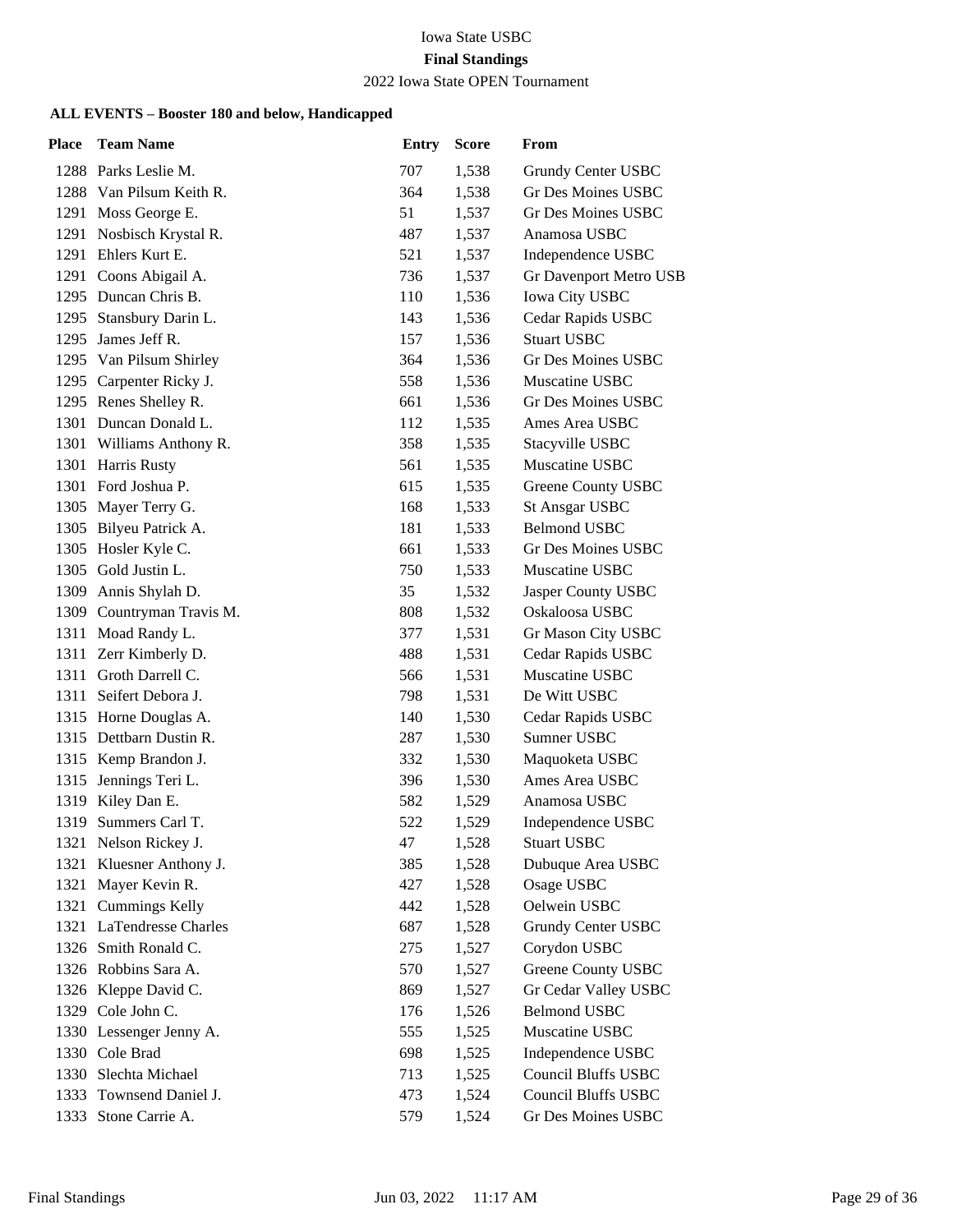#### 2022 Iowa State OPEN Tournament

| <b>Place</b> | <b>Team Name</b>             | <b>Entry</b> | <b>Score</b> | From                        |
|--------------|------------------------------|--------------|--------------|-----------------------------|
|              | 1335 Shinn Alexis D.         | 362          | 1,523        | Gr Des Moines USBC          |
|              | 1335 Osmundson Derwin K.     | 459          | 1,523        | West Union USBC             |
|              | 1335 Clubb Skyler C.         | 496          | 1,523        | Sigourney USBC              |
|              | 1335 Morgan Michelle A.      | 559          | 1,523        | Muscatine USBC              |
|              | 1339 Harrison Brandon C.     | 267          | 1,522        | Mt Pleasant USBC            |
|              | 1339 Blum Chelsey D.         | 487          | 1,522        | Anamosa USBC                |
|              | 1339 Brown Chris A.          | 893          | 1,522        | Muscatine USBC              |
|              | 1342 Merrifield Jaron T.     | 510          | 1,521        | Cedar Rapids USBC           |
|              | 1342 Lake Kevin R.           | 816          | 1,521        | Eldora USBC                 |
|              | 1342 Moran-Lellig Chelsea    | 858          | 1,521        | Gr Cedar Valley USBC        |
|              | 1345 Watson Sarah L.         | 751          | 1,520        | Muscatine USBC              |
|              | 1345 Ralph James D.          | 87           | 1,520        | North Lee County USBC       |
|              | 1345 Brinkmeyer Wade J.      | 816          | 1,520        | Eldora USBC                 |
|              | 1348 Roling Angie R.         | 397          | 1,519        | Ames Area USBC              |
|              | 1348 Theilen Kenya R.        | 770          | 1,519        | Anamosa USBC                |
|              | 1348 Schmitz Dennis J.       | 859          | 1,519        | Gr Cedar Valley USBC        |
|              | 1351 Hendrickson Mercedes A. | 98           | 1,518        | <b>Gr Des Moines USBC</b>   |
|              | 1351 Anderson Jerry E.       | 576          | 1,518        | Greene County USBC          |
|              | 1351 Ribbink Mya A.          | 894          | 1,518        | Muscatine USBC              |
|              | 1354 Belcher Adam J.         | 560          | 1,517        | Muscatine USBC              |
|              | 1354 Kenney Steve            | 708          | 1,517        | Fort Dodge Area USBC        |
|              | 1356 Weems Cindy A.          | 115          | 1,516        | Gr Des Moines USBC          |
|              | 1357 Gates Dale V.           | 25           | 1,515        | <b>Council Bluffs USBC</b>  |
|              | 1357 Boger Doug              | 406          | 1,515        | Tripoli USBC                |
|              | 1357 Chick Danny E. Jr.      | 557          | 1,515        | Muscatine USBC              |
|              | 1360 Burg Charles A.         | 234          | 1,514        | <b>Atlantic USBC</b>        |
|              | 1360 Bradley Doug J.         | 647          | 1,514        | Eldora USBC                 |
|              | 1362 Garringer Karey L.      | 30           | 1,513        | <b>Iowa City USBC</b>       |
|              | 1362 Burke Jordan A.         | 600          | 1,513        | New Hampton USBC            |
|              | 1362 Skidmore Tiffany A.     | 753          | 1,513        | Muscatine USBC              |
|              | 1365 Pfister Teresa L.       | 612          | 1,512        | West Union USBC             |
|              | 1365 Tollufsen Tammy         | 678          | 1,512        | Ida Grove USBC              |
|              | 1365 Reilly Mark A.          | 762          | 1,512        | Gr Des Moines USBC          |
|              | 1365 Walter Andrew T.        | 111          | 1,512        | <b>Iowa City USBC</b>       |
|              | 1365 Bowman Zachery S.       | 223          | 1,512        | <b>Burlington Area USBC</b> |
|              | 1370 Kern Shelly             | 318          | 1,511        | Gr Des Moines USBC          |
|              | 1370 Blaisdell Larry D.      | 361          | 1,511        | Gr Des Moines USBC          |
|              | 1370 Street Sara L.          | 398          | 1,511        | Ames Area USBC              |
|              | 1370 Lawrence Kris J.        | 488          | 1,511        | Cedar Rapids USBC           |
|              | 1370 Kaufman Nancy K.        | 570          | 1,511        | Greene County USBC          |
|              | 1370 Reynolds Rodney K.      | 742          | 1,511        | Mt Pleasant USBC            |
|              | 1376 McAllister Doris A.     | 245          | 1,510        | Dyersville USBC             |
|              | 1376 Egan Bradley M.         | 762          | 1,510        | Gr Des Moines USBC          |
|              | 1378 Tjarks Trey M.          | 30           | 1,509        | Iowa City USBC              |
|              | 1378 Nord Craig A.           | 125          | 1,509        | Gr Davenport Metro USB      |
|              | 1378 Renslow Steven L.       | 158          | 1,509        | <b>Stuart USBC</b>          |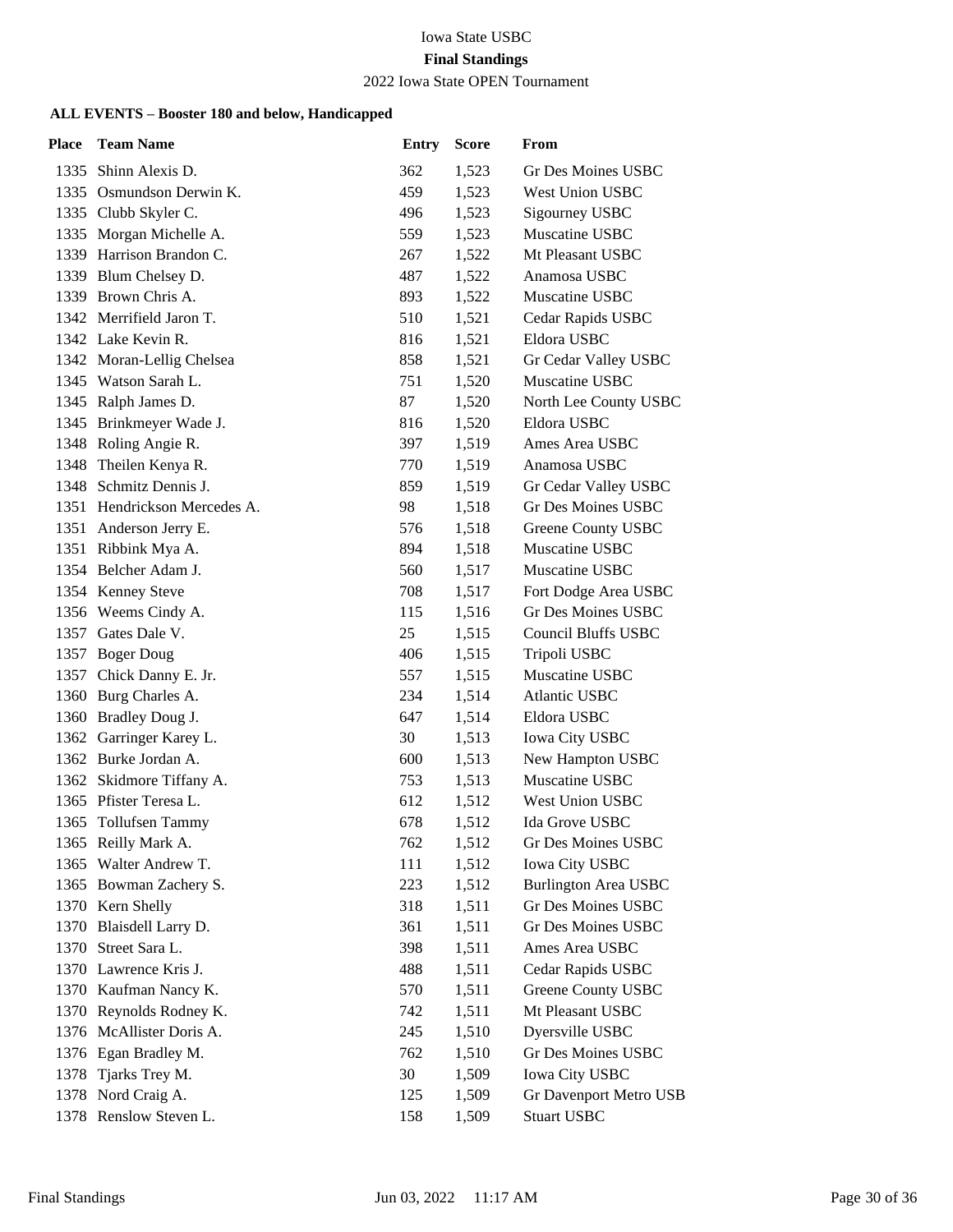#### 2022 Iowa State OPEN Tournament

| <b>Place</b> | <b>Team Name</b>               | <b>Entry</b> | <b>Score</b> | From                       |
|--------------|--------------------------------|--------------|--------------|----------------------------|
|              | 1378 Oberbroeckling Patrick J. | 248          | 1,509        | Dyersville USBC            |
|              | 1378 Strothman Sue             | 261          | 1,509        | Mt Pleasant USBC           |
|              | 1378 Dickson Shelly C.         | 360          | 1,509        | <b>Gr Des Moines USBC</b>  |
|              | 1378 Griffith Gina R.          | 449          | 1,509        | <b>Iowa City USBC</b>      |
|              | 1378 Tabor Shawna R.           | 752          | 1,509        | Muscatine USBC             |
|              | 1378 Delagardelle Nicole M.    | 852          | 1,509        | Gr Cedar Valley USBC       |
| 1387         | Moore Cheri D.                 | 281          | 1,508        | <b>Greene County USBC</b>  |
|              | 1387 McSweeney Samantha J.     | 509          | 1,508        | Appanoose/Davis County     |
|              | 1387 Carder Gale A. Jr         | 632          | 1,508        | <b>Gr Des Moines USBC</b>  |
|              | 1390 Greenwood Joshua A.       | 228          | 1,507        | <b>Gr Des Moines USBC</b>  |
|              | 1390 Neel David S.             | 729          | 1,507        | Gr Mason City USBC         |
|              | 1392 Schultz Tanner B.         | 584          | 1,506        | Manning USBC               |
|              | 1392 Gipple Sam                | 748          | 1,506        | Cedar Rapids USBC          |
|              | 1394 Carlson Jonathan C.       | 30           | 1,505        | <b>Iowa City USBC</b>      |
|              | 1394 Henry Jaden               | 69           | 1,505        | Fort Dodge Area USBC       |
|              | 1394 Feltes John W.            | 193          | 1,505        | Cedar Rapids USBC          |
|              | 1394 Garavalia John A.         | 233          | 1,505        | <b>Atlantic USBC</b>       |
|              | 1394 Taylor Jeremy A.          | 505          | 1,505        | Appanoose/Davis County     |
|              | 1394 Havlik Logan F.           | 599          | 1,505        | New Hampton USBC           |
|              | 1394 Fitzpatrick Jeff M.       | 405          | 1,505        | Tripoli USBC               |
|              | 1401 Kopf John W.              | 296          | 1,504        | Cedar Rapids USBC          |
|              | 1401 Armstrong Jennie E.       | 361          | 1,504        | <b>Gr Des Moines USBC</b>  |
|              | 1403 Arnold Amy                | 53           | 1,503        | Keokuk USBC                |
|              | 1403 Tarr Kristi L.            | 808          | 1,503        | Oskaloosa USBC             |
|              | 1405 Rittel Daniel F.          | 46           | 1,502        | <b>Stuart USBC</b>         |
|              | 1405 Schade Brittney B.        | 150          | 1,502        | Cedar Rapids USBC          |
| 1405         | Sego John H.                   | 173          | 1,502        | Gr Mason City USBC         |
|              | 1405 Berndt Debbie A.          | 569          | 1,502        | <b>Greene County USBC</b>  |
|              | 1405 Durst Kim K.              | 585          | 1,502        | <b>Guthrie County USBC</b> |
|              | 1405 Sanders Tyler D.          | 675          | 1,502        | Ida Grove USBC             |
|              | 1411 Evans Bradley J.          | 235          | 1,501        | Iowa City USBC             |
|              | 1411 Gunn Robin L.             | 571          | 1,501        | Greene County USBC         |
|              | 1413 Wykert Harry G.           | 261          | 1,500        | Mt Pleasant USBC           |
|              | 1413 Brunsman Chad M.          | 511          | 1,500        | Cedar Rapids USBC          |
|              | 1415 Fournier Michael D.       | 176          | 1,499        | <b>Belmond USBC</b>        |
|              | 1415 Freyermuth Lane O.        | 558          | 1,499        | Muscatine USBC             |
| 1417         | Smith Nikki                    | 98           | 1,498        | Gr Des Moines USBC         |
| 1417         | Hubble Jillian L.              | 592          | 1,498        | <b>Iowa City USBC</b>      |
| 1417         | Grau Adam                      | 798          | 1,498        | De Witt USBC               |
|              | 1420 Mayer Russell             | 427          | 1,497        | Osage USBC                 |
|              | 1420 Nepple Kevin J.           | 625          | 1,497        | Carroll Area USBC          |
| 1420         | Slaughter Harry F.             | 714          | 1,497        | Council Bluffs USBC        |
| 1420         | Matt Benjamin A.               | 743          | 1,497        | Cedar Rapids USBC          |
|              | 1424 Carnahan Amanda M.        | 58           | 1,496        | Ottumwa Area USBC          |
|              | 1424 Hosch Tyler J.            | 251          | 1,496        | Dyersville USBC            |
|              | 1424 Hron Jeff A.              | 693          | 1,496        | Gr Des Moines USBC         |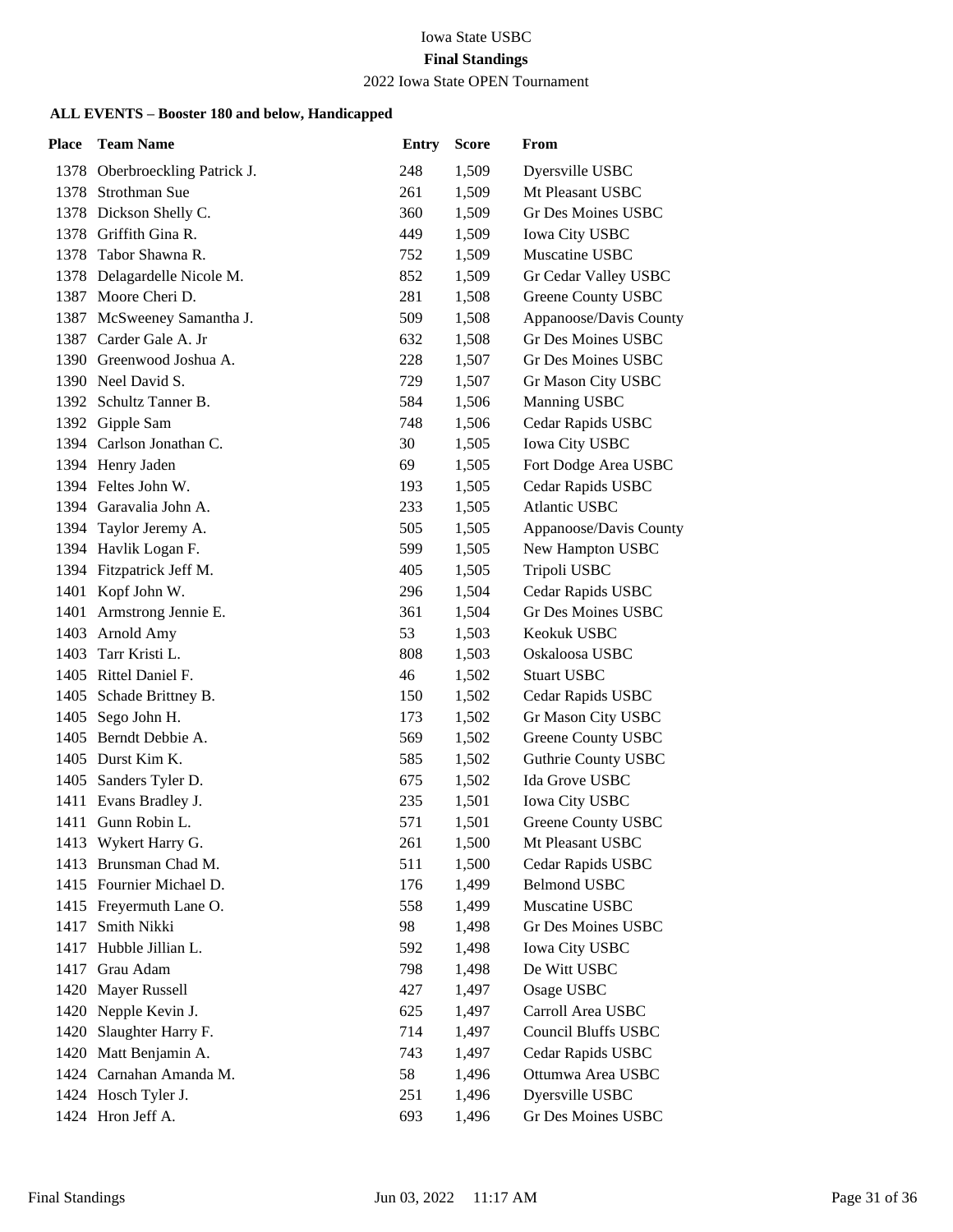### 2022 Iowa State OPEN Tournament

| <b>Place</b> | <b>Team Name</b>           | <b>Entry</b>   | <b>Score</b> | From                        |
|--------------|----------------------------|----------------|--------------|-----------------------------|
|              | 1427 McLaughlin Casey M.   | 335            | 1,495        | Maquoketa USBC              |
|              | 1427 Vrba Brian J.         | 418            | 1,495        | Red Oak USBC                |
| 1427         | <b>Bauer Michael</b>       | 680            | 1,495        | Ida Grove USBC              |
|              | 1427 Newby Erin M.         | 799            | 1,495        | <b>Forest City USBC</b>     |
|              | 1431 Fleming John          | 13             | 1,494        | <b>Gr Des Moines USBC</b>   |
| 1431         | Kreis Bill L.              | 143            | 1,494        | Cedar Rapids USBC           |
| 1433         | <b>Hatch Derrick</b>       | 175            | 1,493        | <b>Belmond USBC</b>         |
|              | 1433 Groom Amy E.          | 429            | 1,493        | Grundy Center USBC          |
|              | 1435 Boege Maggie L.       | 2              | 1,492        | Ames Area USBC              |
|              | 1435 Lockhart Tonya M.     | $\overline{c}$ | 1,492        | Ames Area USBC              |
|              | 1435 Powers Meghan L.      | 167            | 1,492        | <b>St Ansgar USBC</b>       |
|              | 1435 Rodekamp Rob D.       | 827            | 1,492        | Camanche USBC               |
|              | 1439 Forrest Shannon       | 445            | 1,491        | <b>Iowa City USBC</b>       |
|              | 1440 Murphy Patrick J.     | 689            | 1,490        | Ottumwa Area USBC           |
|              | 1441 Robinson Jerry L.     | 296            | 1,488        | Cedar Rapids USBC           |
|              | 1441 Newcomb Brent R. II   | 546            | 1,488        | Spencer USBC                |
|              | 1441 Totten Melvin L.      | 679            | 1,488        | Ida Grove USBC              |
|              | 1441 Hoeft Shelby L.       | 800            | 1,488        | <b>Forest City USBC</b>     |
| 1441         | Greenwood Hugh L.          | 230            | 1,488        | <b>Gr Des Moines USBC</b>   |
|              | 1446 Parks Sherry L.       | 707            | 1,486        | Grundy Center USBC          |
|              | 1447 Clubb William J.      | 493            | 1,485        | Sigourney USBC              |
| 1447         | Greve Elise J.             | 719            | 1,485        | Camanche USBC               |
| 1447         | Slaugh Kelly L.            | 796            | 1,485        | Gr Des Moines USBC          |
|              | 1450 Mayer Anthony J.      | 171            | 1,484        | <b>St Ansgar USBC</b>       |
|              | 1450 Wooldrik Joseph E.    | 301            | 1,484        | Cedar Rapids USBC           |
|              | 1450 Phillips Kelly L.     | 538            | 1,484        | Manning USBC                |
| 1450         | Sweezer Craig L.           | 742            | 1,484        | Mt Pleasant USBC            |
|              | 1454 Koester Cory E.       | 349            | 1,483        | Waukon USBC                 |
|              | 1454 Schaer Donnie L.      | 453            | 1,483        | <b>West Union USBC</b>      |
|              | 1454 Bruns Keith           | 493            | 1,483        | Sigourney USBC              |
|              | 1454 Juza Jessica R.       | 548            | 1,483        | Spencer USBC                |
|              | 1454 Kolln Aaron J.        | 584            | 1,483        | <b>Manning USBC</b>         |
|              | 1459 Schmale Monty         | 180            | 1,482        | <b>Belmond USBC</b>         |
| 1459         | <b>Steenblock Andrew</b>   | 756            | 1,482        | Gr Mason City USBC          |
| 1459         | Knighton Marcus Sr         | 832            | 1,482        | Lenox USBC                  |
|              | 1462 Snitker Kirk D.       | 344            | 1,481        | Waukon USBC                 |
|              | 1462 Dolphin Wesley J.     | 465            | 1,481        | Dubuque Area USBC           |
|              | 1462 Septer David          | 594            | 1,481        | <b>Iowa City USBC</b>       |
| 1465         | Main Carrie D.             | 831            | 1,480        | Lenox USBC                  |
|              | 1466 Clark Gerald L.       | 29             | 1,479        | <b>Iowa City USBC</b>       |
|              | 1467 Vraspier Christine R. | 28             | 1,478        | <b>Iowa City USBC</b>       |
|              | 1467 Love Amber L.         | 453            | 1,478        | West Union USBC             |
| 1467         | Rhine David B.             | 479            | 1,478        | <b>Creston USBC</b>         |
|              | 1470 Robinson Debra S.     | $\overline{c}$ | 1,477        | Ames Area USBC              |
| 1471         | Reinhardt Timothy K.       | 215            | 1,476        | <b>Burlington Area USBC</b> |
| 1471         | Sizemore Bob W.            | 263            | 1,476        | Mt Pleasant USBC            |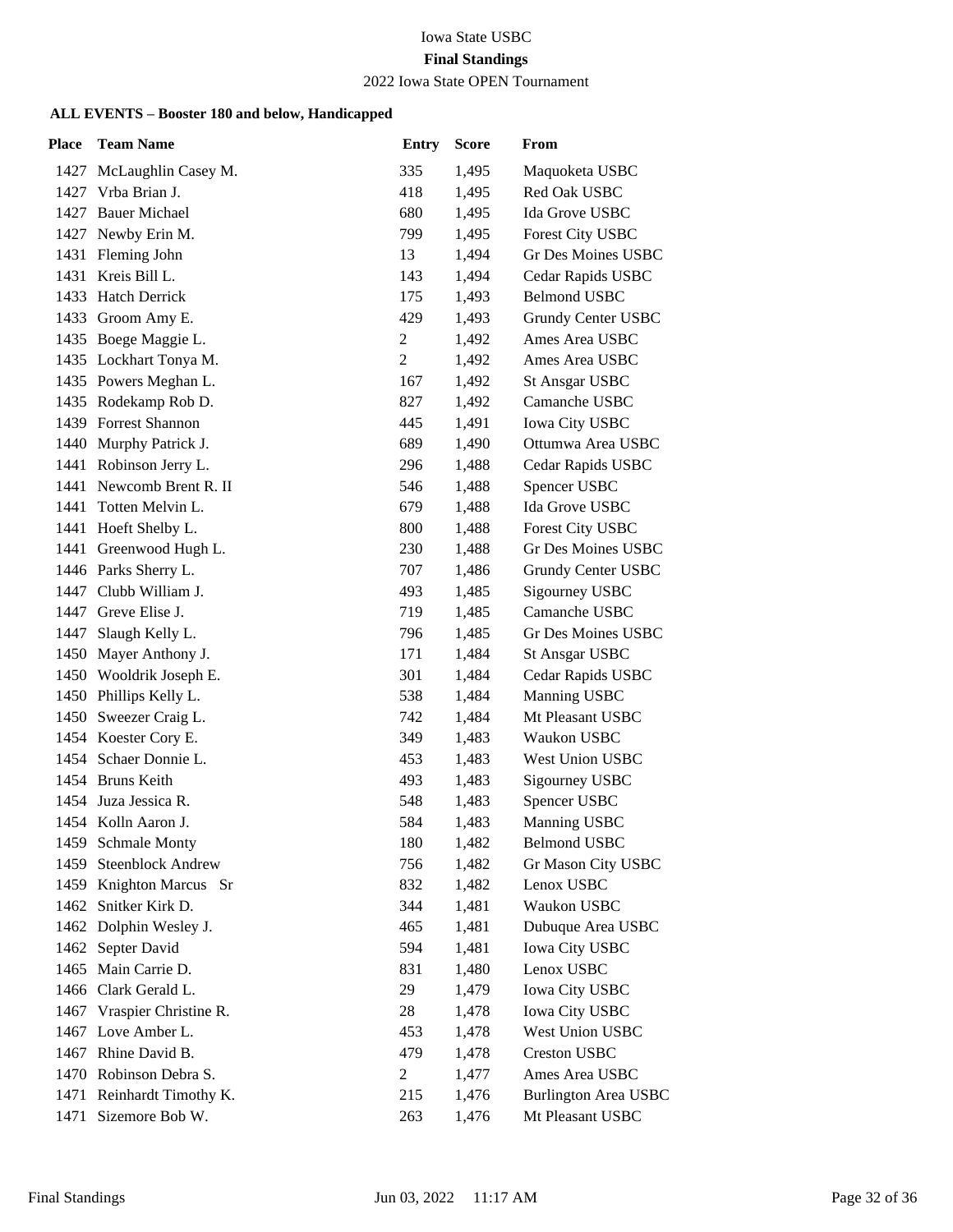#### 2022 Iowa State OPEN Tournament

| Place | <b>Team Name</b>           | <b>Entry</b> | <b>Score</b> | From                        |
|-------|----------------------------|--------------|--------------|-----------------------------|
|       | 1471 Reyes Marco           | 362          | 1,476        | Gr Des Moines USBC          |
| 1471  | Medinger Mark A.           | 598          | 1,476        | <b>Bellevue USBC</b>        |
|       | 1475 Hartman Bruce E. Jr   | 217          | 1,475        | <b>Burlington Area USBC</b> |
|       | 1475 Houts Brett A.        | 300          | 1,475        | Cedar Rapids USBC           |
| 1475  | Black Bronson B.           | 491          | 1,475        | Sigourney USBC              |
|       | 1478 McLaughlin Garl       | 29           | 1,474        | <b>Iowa City USBC</b>       |
|       | 1478 Kellogg Nickolas R.   | 295          | 1,474        | Charles City USBC           |
|       | 1478 Brandenburg Janice C. | 595          | 1,474        | Iowa City USBC              |
|       | 1478 Possehl Paul W.       | 827          | 1,474        | Camanche USBC               |
|       | 1482 Kinnan James A.       | 693          | 1,473        | Gr Des Moines USBC          |
|       | 1482 Carper Deena M.       | 858          | 1,473        | Gr Cedar Valley USBC        |
|       | 1484 Knipper Dennis M.     | 437          | 1,472        | West Delaware USBC          |
|       | 1484 Bierbrodt Al          | 582          | 1,472        | Anamosa USBC                |
|       | 1486 Johnson Michelle      | 253          | 1,470        | Fort Dodge Area USBC        |
|       | 1487 Kotz Ken G.           | 245          | 1,469        | Dyersville USBC             |
|       | 1487 Gage Denzil R.        | 714          | 1,469        | Council Bluffs USBC         |
|       | 1487 Hartman Keri J.       | 217          | 1,469        | <b>Burlington Area USBC</b> |
|       | 1490 Kellogg Phyllis J.    | 364          | 1,467        | Gr Des Moines USBC          |
|       | 1490 Walton Mark A.        | 719          | 1,467        | Camanche USBC               |
|       | 1492 Stanton Denise J.     | 362          | 1,466        | <b>Gr Des Moines USBC</b>   |
|       | 1492 Lindemann David J.    | 549          | 1,466        | Spencer USBC                |
|       | 1492 Brown Randy L.        | 742          | 1,466        | Mt Pleasant USBC            |
|       | 1492 Bonjour Douglas C.    | 882          | 1,466        | Monticello USBC             |
|       | 1496 Cirillo Laura A.      | 593          | 1,465        | <b>Iowa City USBC</b>       |
|       | 1496 Schroeder Sonny F.    | 689          | 1,465        | Ottumwa Area USBC           |
|       | 1496 Burke Lindsay R.      | 905          | 1,465        | <b>Iowa City USBC</b>       |
| 1499  | Meyer Dennis E.            | 880          | 1,464        | Monticello USBC             |
|       | 1500 Bergquist Jessica L.  | 646          | 1,463        | Eldora USBC                 |
|       | 1501 Hillers Robert R.     | 250          | 1,462        | Dyersville USBC             |
|       | 1501 Parson Todd E.        | 482          | 1,462        | <b>Gr Des Moines USBC</b>   |
| 1503  | Thompson Gary L.           | 106          | 1,461        | <b>Iowa City USBC</b>       |
|       | 1504 Paisley Robert P.     | 260          | 1,460        | Mt Pleasant USBC            |
|       | 1505 Rodas Karolyn K.      | 287          | 1,459        | Sumner USBC                 |
|       | 1505 Jones Jenny M.        | 397          | 1,459        | Ames Area USBC              |
|       | 1505 Kirchhoff Randy D.    | 405          | 1,459        | Tripoli USBC                |
|       | 1508 Carl Daniel J.        | 44           | 1,458        | <b>Stuart USBC</b>          |
|       | 1508 La Rue Terry M.       | 56           | 1,458        | Ottumwa Area USBC           |
|       | 1510 Myers Gayla C.        | 770          | 1,457        | Anamosa USBC                |
| 1511  | <b>Briner Cindy</b>        | 479          | 1,456        | <b>Creston USBC</b>         |
| 1511  | Jarvis Trae D.             | 809          | 1,456        | Oskaloosa USBC              |
|       | 1513 Ellis Scott J.        | 213          | 1,455        | Independence USBC           |
| 1513  | Maley Steve J.             | 605          | 1,455        | New Hampton USBC            |
|       | 1515 Maiers Larry G.       | 250          | 1,454        | Dyersville USBC             |
|       | 1515 Weber Michael L.      | 453          | 1,454        | West Union USBC             |
|       | 1517 Demmer Michael J.     | 251          | 1,453        | Dyersville USBC             |
| 1518  | Sizemore Mendy J.          | 263          | 1,452        | Mt Pleasant USBC            |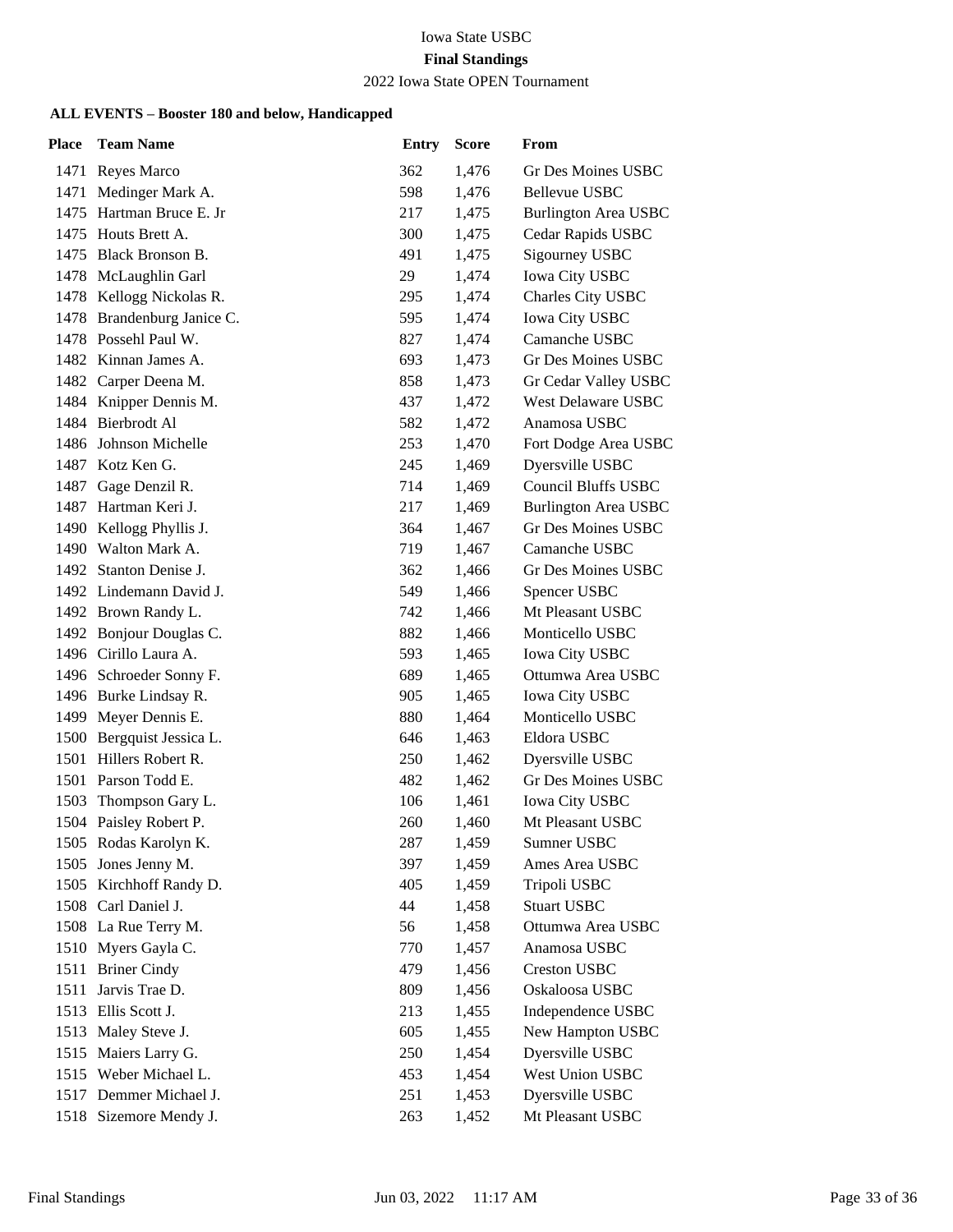# Iowa State USBC

# **Final Standings**

#### 2022 Iowa State OPEN Tournament

| <b>Place</b> | <b>Team Name</b>            | <b>Entry</b> | <b>Score</b> | From                       |
|--------------|-----------------------------|--------------|--------------|----------------------------|
|              | 1518 Felton Tyler B.        | 775          | 1,452        | Monticello USBC            |
|              | 1520 Hosch Roger J.         | 251          | 1,451        | Dyersville USBC            |
|              | 1520 Crampton Randy         | 675          | 1,451        | Ida Grove USBC             |
|              | 1520 Martin Linda K.        | 677          | 1,451        | Ida Grove USBC             |
| 1523         | Sondag Jerome F.            | 8            | 1,450        | Harlan USBC                |
| 1523         | Schroeder Isaac D.          | 560          | 1,450        | Muscatine USBC             |
|              | 1525 Henry Thomas L.        | 254          | 1,449        | Fort Dodge Area USBC       |
|              | 1525 Kuetz Mike A.          | 530          | 1,449        | Gr Des Moines USBC         |
|              | 1525 Patterson David M.     | 708          | 1,449        | Fort Dodge Area USBC       |
|              | 1525 Cotte Mechelle D.      | 791          | 1,449        | Ottumwa Area USBC          |
|              | 1529 Powell John C.         | 156          | 1,448        | <b>Gr Des Moines USBC</b>  |
|              | 1530 Miller Jillian L.      | 454          | 1,447        | West Union USBC            |
|              | 1530 Monthei Rich D.        | 590          | 1,447        | <b>Guthrie County USBC</b> |
|              | 1530 Weets Dale A.          | 608          | 1,447        | Gr Davenport Metro USB     |
|              | 1533 Johnson Jeff           | 371          | 1,445        | Fort Dodge Area USBC       |
|              | 1533 Stone Shannon L.       | 406          | 1,445        | Tripoli USBC               |
|              | 1535 Gregory Neva A.        | 107          | 1,444        | Iowa City USBC             |
|              | 1535 Hammel Lacey           | 123          | 1,444        | Keokuk USBC                |
|              | 1535 Klindworth Ralph O.    | 747          | 1,444        | Gr Des Moines USBC         |
|              | 1535 Wilson Jewell M.       | 869          | 1,444        | Gr Cedar Valley USBC       |
|              | 1539 Greenstreet Kaylynn S. | 58           | 1,443        | Ottumwa Area USBC          |
|              | 1539 Loveless Greg L.       | 778          | 1,443        | Gr Mason City USBC         |
|              | 1541 Locke Durell T.        | 610          | 1,441        | Gr Davenport Metro USB     |
|              | 1541 Hamdorf Karla K.       | 743          | 1,441        | Cedar Rapids USBC          |
|              | 1543 Bachman Randy K.       | 372          | 1,439        | Fort Dodge Area USBC       |
|              | 1544 Welch Richard E.       | 186          | 1,438        | Gr Des Moines USBC         |
|              | 1545 Mattes Timothy E.      | 30           | 1,437        | <b>Iowa City USBC</b>      |
|              | 1546 LaRue Jamie L.         | 284          | 1,436        | Appanoose/Davis County     |
|              | 1547 Jones Angie J.         | 574          | 1,435        | <b>Greene County USBC</b>  |
|              | 1548 Hinrichs Jay N.        | 776          | 1,434        | Monticello USBC            |
|              | 1548 Erickson Donna K.      | 799          | 1,434        | Forest City USBC           |
|              | 1550 Baumler Allan C.       | 251          | 1,433        | Dyersville USBC            |
|              | 1550 Schmitt Debra J.       | 264          | 1,433        | Mt Pleasant USBC           |
| 1552         | Moore Benjamin (BJ)         | 332          | 1,431        | Maquoketa USBC             |
|              | 1552 Frohardt Matt P.       | 483          | 1,431        | Gr Des Moines USBC         |
|              | 1554 Edwards Shannon        | 241          | 1,426        | De Witt USBC               |
| 1555         | Sexton Mark D.              | 414          | 1,424        | Gr Davenport Metro USB     |
| 1556         | Benge Marilyn M.            | 23           | 1,422        | Cedar Rapids USBC          |
| 1557         | Streit Billy L.             | 296          | 1,420        | Cedar Rapids USBC          |
| 1558         | Blong Leon I.               | 599          | 1,418        | New Hampton USBC           |
| 1559         | Schwarting Ronni A.         | 30           | 1,416        | Iowa City USBC             |
| 1559         | Crowe Richard K.            | 55           | 1,416        | Ottumwa Area USBC          |
|              | 1559 Wilcox April           | 677          | 1,416        | Ida Grove USBC             |
|              | 1559 Haywood Michael J.     | 692          | 1,416        | Ottumwa Area USBC          |
| 1559         | Lerch Wayne A.              | 771          | 1,416        | Anamosa USBC               |
| 1564         | Stevens Thomas R.           | 236          | 1,415        | <b>Iowa City USBC</b>      |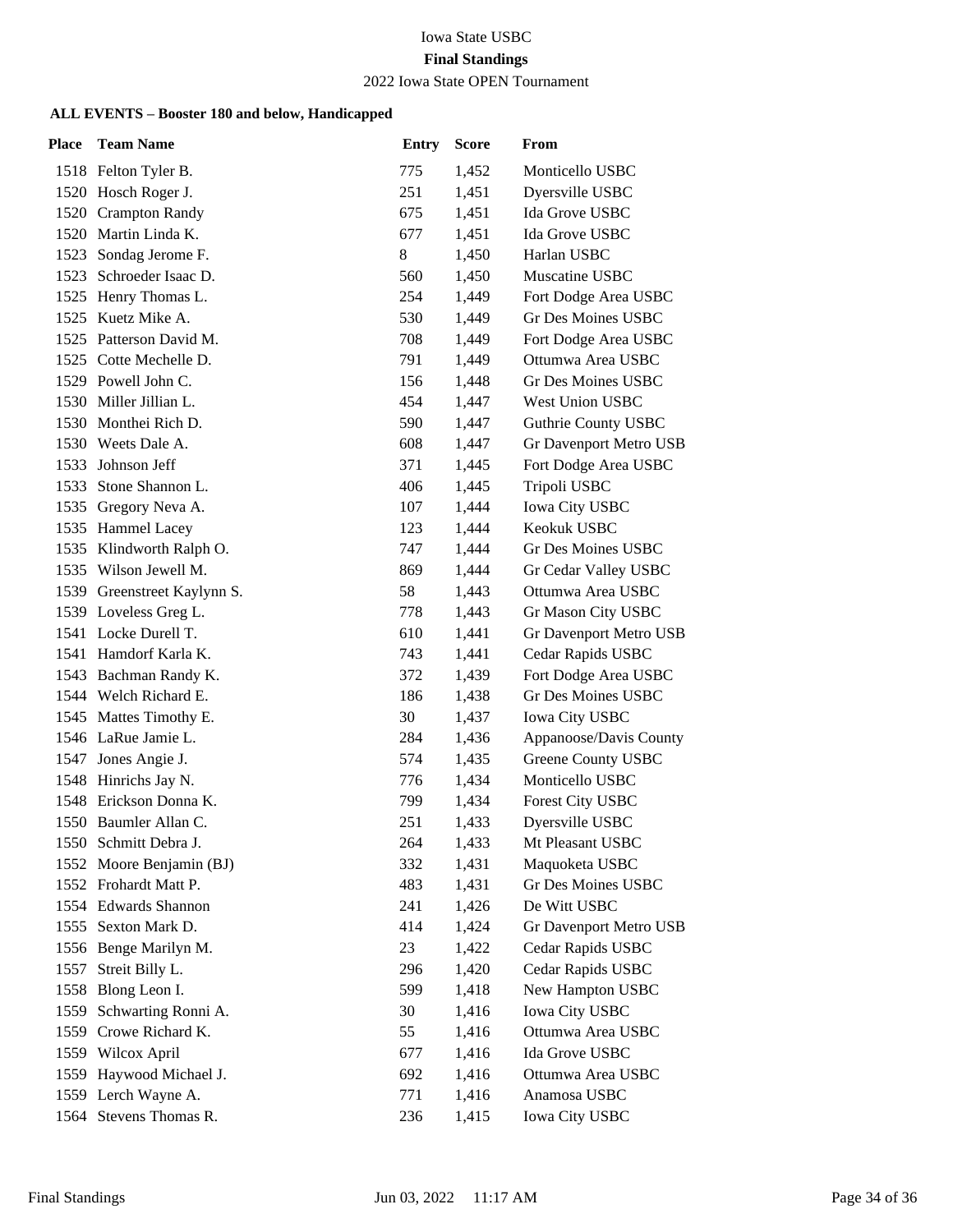# Iowa State USBC

# **Final Standings**

#### 2022 Iowa State OPEN Tournament

| Place | <b>Team Name</b>         | <b>Entry</b> | <b>Score</b> | From                        |
|-------|--------------------------|--------------|--------------|-----------------------------|
|       | 1565 Zamago Ray          | 658          | 1,414        | Gr Des Moines USBC          |
|       | 1566 Besler Craig P.     | 386          | 1,413        | Dubuque Area USBC           |
|       | 1566 Michels Dennis J.   | 763          | 1,413        | <b>Bellevue USBC</b>        |
|       | 1568 Timmerman Dale      | 181          | 1,412        | <b>Belmond USBC</b>         |
|       | 1568 Oltmanns Shannon R. | 771          | 1,412        | Anamosa USBC                |
|       | 1570 Drips Tom D.        | 453          | 1,407        | <b>West Union USBC</b>      |
|       | 1571 Bean Larry          | 298          | 1,406        | Cedar Rapids USBC           |
|       | 1572 Kohles Terry D.     | 8            | 1,404        | Harlan USBC                 |
|       | 1573 Warrington John D.  | 357          | 1,403        | Stacyville USBC             |
|       | 1574 Ruess Ronald R.     | 582          | 1,402        | Anamosa USBC                |
|       | 1575 Ludwig Josh         | 482          | 1,401        | <b>Gr Des Moines USBC</b>   |
|       | 1576 Saunders Scott P.   | 102          | 1,400        | Cedar Rapids USBC           |
|       | 1576 Davis Mary E.       | 581          | 1,400        | Humboldt Iowa USBC          |
|       | 1576 Niaves Amber N.     | 894          | 1,400        | Muscatine USBC              |
|       | 1576 Brindle Jerry A.    | 810          | 1,400        | Ames Area USBC              |
|       | 1580 Thole Allan L.      | 417          | 1,397        | Red Oak USBC                |
|       | 1581 Eads Ron L. Jr      | 741          | 1,393        | <b>Gr Des Moines USBC</b>   |
|       | 1581 Lindauer Marty J.   | 774          | 1,393        | Monticello USBC             |
|       | 1583 Weiermann Joseph R. | 628          | 1,390        | <b>Iowa City USBC</b>       |
|       | 1584 Horton Andy W.      | 274          | 1,387        | Corydon USBC                |
|       | 1585 Hayes Chad M.       | 336          | 1,385        | Maquoketa USBC              |
| 1585  | Johnson Adan E.          | 530          | 1,385        | <b>Gr Des Moines USBC</b>   |
|       | 1585 Merfeld Daniel J.   | 882          | 1,385        | Monticello USBC             |
|       | 1588 Andersen Richie     | 234          | 1,381        | <b>Atlantic USBC</b>        |
|       | 1589 Goehring Kevin E.   | 232          | 1,380        | <b>Boone County USBC</b>    |
| 1590  | Stiner Logan             | 348          | 1,378        | Waukon USBC                 |
| 1591  | Wakefeld Dave M.         | 433          | 1,377        | <b>West Delaware USBC</b>   |
|       | 1592 Culver Wade         | 417          | 1,371        | Red Oak USBC                |
|       | 1593 Wallin Dan G.       | 290          | 1,366        | Dubuque Area USBC           |
|       | 1593 Weirup Randy L.     | 334          | 1,366        | Maquoketa USBC              |
| 1595  | <b>Schwarting Denise</b> | 449          | 1,363        | Iowa City USBC              |
|       | 1596 Greve Jeff A.       | 718          | 1,362        | Camanche USBC               |
|       | 1597 Britt Butch E.      | 602          | 1,359        | New Hampton USBC            |
| 1598  | Ludwig Teresa            | 397          | 1,357        | Ames Area USBC              |
|       | 1599 Robeson Dave        | 302          | 1,351        | Grundy Center USBC          |
|       | 1600 Kouba Keith         | 790          | 1,349        | Anamosa USBC                |
| 1601  | Bermel Matthew L.        | 566          | 1,346        | Muscatine USBC              |
| 1601  | <b>Meyer Stanley</b>     | 677          | 1,346        | Ida Grove USBC              |
| 1603  | Eagle Brenda L.          | 753          | 1,345        | Muscatine USBC              |
|       | 1604 Booge Todd M.       | 545          | 1,341        | Spencer USBC                |
| 1605  | Rutherford Wyatt         | 589          | 1,333        | <b>Guthrie County USBC</b>  |
|       | 1606 Huber Mitch D.      | 298          | 1,322        | Cedar Rapids USBC           |
| 1607  | Clark Kristopher M.      | 337          | 1,313        | Maquoketa USBC              |
|       | 1608 Buford Brianne M.   | 264          | 1,310        | Mt Pleasant USBC            |
|       | 1609 DeJesus Tina M.     | 223          | 1,301        | <b>Burlington Area USBC</b> |
|       | 1610 Clark Kyle E.       | 337          | 1,297        | Maquoketa USBC              |